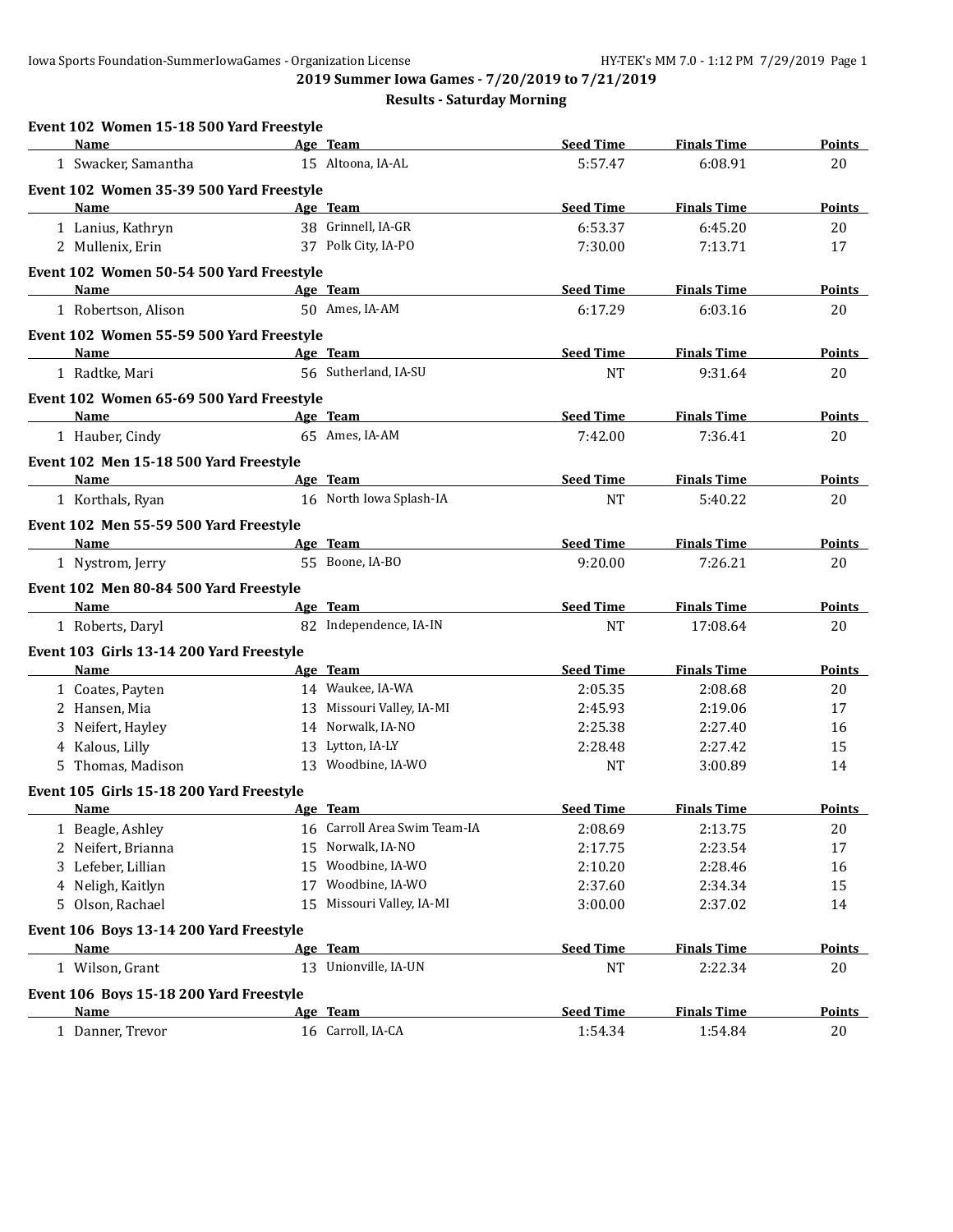**2019 Summer Iowa Games - 7/20/2019 to 7/21/2019**

| (Event 106 Boys 15-18 200 Yard Freestyle)                           |                                                                                                                                                                                                                                                                                                                                                                                                                                                             |                              |                  |                    |               |
|---------------------------------------------------------------------|-------------------------------------------------------------------------------------------------------------------------------------------------------------------------------------------------------------------------------------------------------------------------------------------------------------------------------------------------------------------------------------------------------------------------------------------------------------|------------------------------|------------------|--------------------|---------------|
| <b>Name</b>                                                         |                                                                                                                                                                                                                                                                                                                                                                                                                                                             | Age Team                     | <b>Seed Time</b> | <b>Finals Time</b> | Points        |
| 2 Dose, Jonathan                                                    |                                                                                                                                                                                                                                                                                                                                                                                                                                                             | 15 Carroll Area Swim Team-IA | 1:58.12          | 1:55.38            | 17            |
| 3 Sells, Reece                                                      |                                                                                                                                                                                                                                                                                                                                                                                                                                                             | 16 Centerville, IA-CE        | <b>NT</b>        | 2:35.83            | 16            |
| Event 107 Women 19-24 200 Yard Freestyle                            |                                                                                                                                                                                                                                                                                                                                                                                                                                                             |                              |                  |                    |               |
| <b>Name</b>                                                         |                                                                                                                                                                                                                                                                                                                                                                                                                                                             | Age Team                     | <b>Seed Time</b> | <b>Finals Time</b> | Points        |
| 1 Baxter, Sonya                                                     |                                                                                                                                                                                                                                                                                                                                                                                                                                                             | 20 Woodbine, IA-WO           | NT               | 3:00.13            | 20            |
| Event 107 Women 35-39 200 Yard Freestyle                            |                                                                                                                                                                                                                                                                                                                                                                                                                                                             |                              |                  |                    |               |
| <b>Name</b>                                                         | <b>Example 2016</b> Age Team                                                                                                                                                                                                                                                                                                                                                                                                                                |                              | <b>Seed Time</b> | <b>Finals Time</b> | <b>Points</b> |
| 1 Mullenix, Erin                                                    |                                                                                                                                                                                                                                                                                                                                                                                                                                                             | 37 Polk City, IA-PO          | <b>NT</b>        | 2:42.17            | 20            |
| Event 107 Women 50-54 200 Yard Freestyle                            |                                                                                                                                                                                                                                                                                                                                                                                                                                                             |                              |                  |                    |               |
| Name                                                                | $\mathcal{L}(\mathcal{L}(\mathcal{L}(\mathcal{L}(\mathcal{L}(\mathcal{L}(\mathcal{L}(\mathcal{L}(\mathcal{L}(\mathcal{L}(\mathcal{L}(\mathcal{L}(\mathcal{L}(\mathcal{L}(\mathcal{L}(\mathcal{L}(\mathcal{L}(\mathcal{L}(\mathcal{L}(\mathcal{L}(\mathcal{L}(\mathcal{L}(\mathcal{L}(\mathcal{L}(\mathcal{L}(\mathcal{L}(\mathcal{L}(\mathcal{L}(\mathcal{L}(\mathcal{L}(\mathcal{L}(\mathcal{L}(\mathcal{L}(\mathcal{L}(\mathcal{L}(\mathcal{L}(\mathcal{$ | Age Team                     | <b>Seed Time</b> | <b>Finals Time</b> | Points        |
| 1 Danner, Deb                                                       |                                                                                                                                                                                                                                                                                                                                                                                                                                                             | 54 Carroll, IA-CA            | NT               | 3:22.71            | 20            |
| Event 107 Women 55-59 200 Yard Freestyle                            |                                                                                                                                                                                                                                                                                                                                                                                                                                                             |                              |                  |                    |               |
| Name<br>the control of the control of the control of the control of |                                                                                                                                                                                                                                                                                                                                                                                                                                                             | Age Team                     | <b>Seed Time</b> | <b>Finals Time</b> | <b>Points</b> |
| 1 Happel, Diane                                                     |                                                                                                                                                                                                                                                                                                                                                                                                                                                             | 55 Fort Dodge, IA-FO         | 3:00.00          | 2:59.54            | 20            |
| 2 Radtke, Mari                                                      |                                                                                                                                                                                                                                                                                                                                                                                                                                                             | 56 Sutherland, IA-SU         | <b>NT</b>        | 3:26.17            | 17            |
| Event 107 Women 65-69 200 Yard Freestyle                            |                                                                                                                                                                                                                                                                                                                                                                                                                                                             |                              |                  |                    |               |
| Name                                                                |                                                                                                                                                                                                                                                                                                                                                                                                                                                             | Age Team                     | <b>Seed Time</b> | <b>Finals Time</b> | <b>Points</b> |
| 1 Hauber, Cindy                                                     |                                                                                                                                                                                                                                                                                                                                                                                                                                                             | 65 Ames, IA-AM               | 2:54.95          | 2:48.51            | 20            |
| Event 108 Men 40-44 200 Yard Freestyle                              |                                                                                                                                                                                                                                                                                                                                                                                                                                                             |                              |                  |                    |               |
| Name                                                                |                                                                                                                                                                                                                                                                                                                                                                                                                                                             | Age Team                     | <b>Seed Time</b> | <b>Finals Time</b> | Points        |
| 1 McCorkle, Doug                                                    |                                                                                                                                                                                                                                                                                                                                                                                                                                                             | 41 Ames, IA-AM               | 1:57.00          | 2:28.32            | 20            |
| Event 108 Men 55-59 200 Yard Freestyle                              |                                                                                                                                                                                                                                                                                                                                                                                                                                                             |                              |                  |                    |               |
| <b>Name</b>                                                         |                                                                                                                                                                                                                                                                                                                                                                                                                                                             | Age Team                     | <b>Seed Time</b> | <b>Finals Time</b> | <b>Points</b> |
| 1 Nystrom, Jerry                                                    |                                                                                                                                                                                                                                                                                                                                                                                                                                                             | 55 Boone, IA-BO              | 2:30.00          | 2:37.86            | 20            |
| Event 108 Men 60-64 200 Yard Freestyle                              |                                                                                                                                                                                                                                                                                                                                                                                                                                                             |                              |                  |                    |               |
| Name                                                                |                                                                                                                                                                                                                                                                                                                                                                                                                                                             | Age Team                     | <b>Seed Time</b> | <b>Finals Time</b> | Points        |
| 1 Hodgeman, Al                                                      |                                                                                                                                                                                                                                                                                                                                                                                                                                                             | 61 New Sharon, IA-NE         | 2:25.00          | 2:46.08            | 20            |
| Event 108 Men 65-69 200 Yard Freestyle                              |                                                                                                                                                                                                                                                                                                                                                                                                                                                             |                              |                  |                    |               |
| Name                                                                |                                                                                                                                                                                                                                                                                                                                                                                                                                                             | Age Team                     | <b>Seed Time</b> | <b>Finals Time</b> | Points        |
| 1 Bower, Norman                                                     |                                                                                                                                                                                                                                                                                                                                                                                                                                                             | 65 Davenport, IA-DA          | 3:10.00          | 3:36.13            | 20            |
| Event 108 Men 70-74 200 Yard Freestyle                              |                                                                                                                                                                                                                                                                                                                                                                                                                                                             |                              |                  |                    |               |
| Name                                                                |                                                                                                                                                                                                                                                                                                                                                                                                                                                             | Age Team                     | <b>Seed Time</b> | <b>Finals Time</b> | Points        |
| 1 Chew, Doug                                                        |                                                                                                                                                                                                                                                                                                                                                                                                                                                             | 70 Urbandale, IA-UR          | <b>NT</b>        | 3:59.98            | 20            |
| Event 108 Men 80-84 200 Yard Freestyle                              |                                                                                                                                                                                                                                                                                                                                                                                                                                                             |                              |                  |                    |               |
| Name                                                                |                                                                                                                                                                                                                                                                                                                                                                                                                                                             | Age Team                     | <b>Seed Time</b> | <b>Finals Time</b> | <b>Points</b> |
| 1 Roberts, Daryl                                                    |                                                                                                                                                                                                                                                                                                                                                                                                                                                             | 82 Independence, IA-IN       | <b>NT</b>        | 6:23.20            | 20            |
| Event 111 Girls 13-14 100 Yard Breaststroke                         |                                                                                                                                                                                                                                                                                                                                                                                                                                                             |                              |                  |                    |               |
| <b>Name</b>                                                         |                                                                                                                                                                                                                                                                                                                                                                                                                                                             | Age Team                     | <b>Seed Time</b> | <b>Finals Time</b> | <b>Points</b> |
| 1 Beagle, Ellie                                                     |                                                                                                                                                                                                                                                                                                                                                                                                                                                             | 14 Carroll Area Swim Team-IA | 1:21.94          | 1:22.28            | 20            |
| 2 Black, Shaylyn                                                    |                                                                                                                                                                                                                                                                                                                                                                                                                                                             | 14 Knoxville, IA-KN          | 1:21.00          | 1:24.13            | 17            |
| 3 Hansen, Mia                                                       | 13                                                                                                                                                                                                                                                                                                                                                                                                                                                          | Missouri Valley, IA-MI       | 1:21.66          | 1:24.31            | 16            |
| 4 DeMoss, Zelda                                                     | 13                                                                                                                                                                                                                                                                                                                                                                                                                                                          | Carroll Area Swim Team-IA    | 1:28.39          | 1:29.43            | 15            |
| 5 Chafa, Madison                                                    |                                                                                                                                                                                                                                                                                                                                                                                                                                                             | 13 Mitchellville, IA-MI      | 1:36.33          | 1:34.88            | 14            |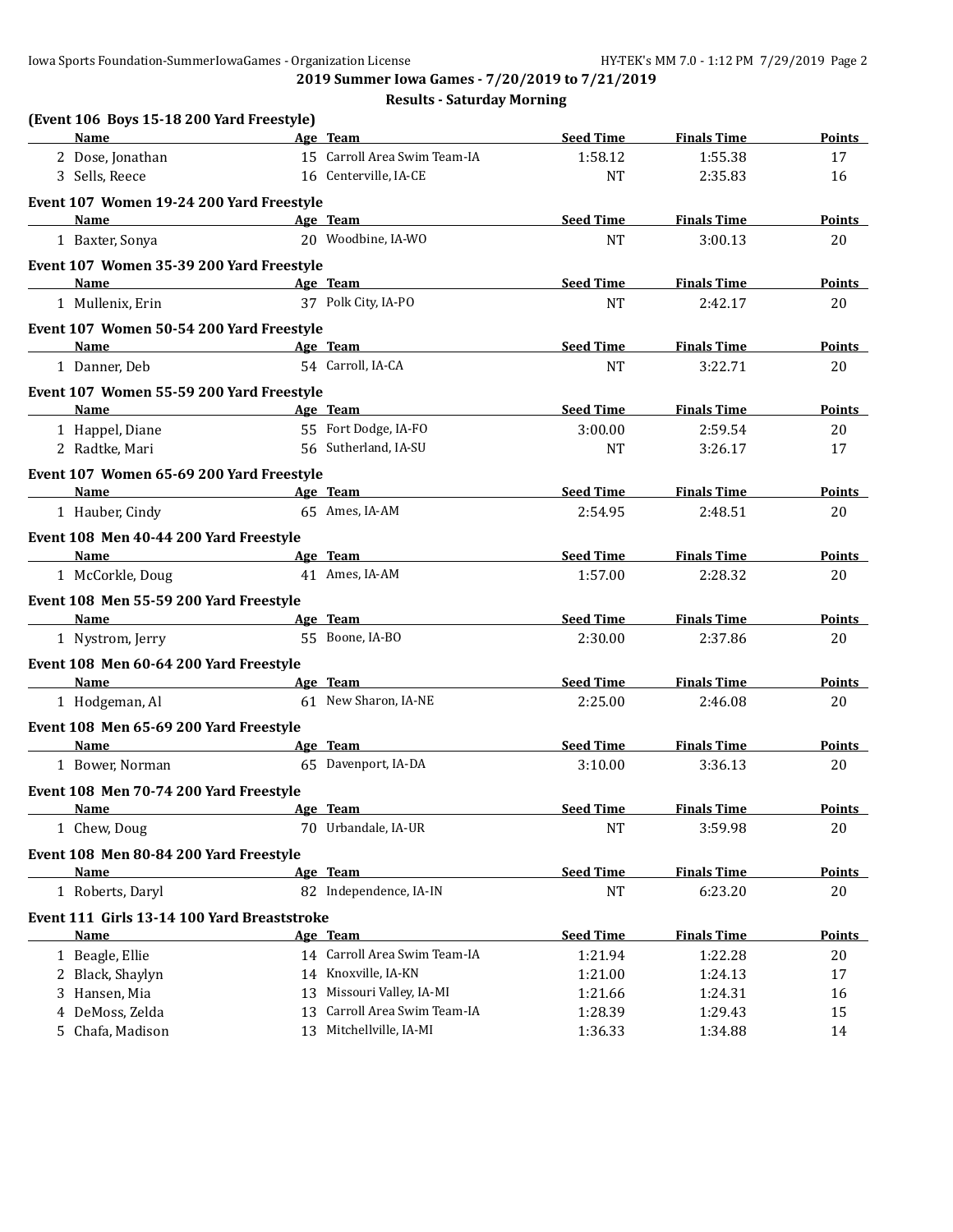**2019 Summer Iowa Games - 7/20/2019 to 7/21/2019**

| (Event 111 Girls 13-14 100 Yard Breaststroke)            |                              |                  |                    |               |
|----------------------------------------------------------|------------------------------|------------------|--------------------|---------------|
| Name                                                     | Age Team                     | <b>Seed Time</b> | <b>Finals Time</b> | Points        |
| 6 Thomas, Madison                                        | 13 Woodbine, IA-WO           | <b>NT</b>        | 1:51.97            | 13            |
| --- Neligh, Kylie                                        | 13 Woodbine, IA-WO           | <b>NT</b>        | DQ                 |               |
| Event 111 Girls 15-18 100 Yard Breaststroke              |                              |                  |                    |               |
| Name                                                     | Age Team                     | <b>Seed Time</b> | <b>Finals Time</b> | Points        |
| 1 Lefeber, Lillian                                       | 15 Woodbine, IA-WO           | 1:36.23          | 1:29.89            | 20            |
| 2 Olson, Rachael                                         | 15 Missouri Valley, IA-MI    | 1:30.30          | 1:30.10            | 17            |
| 3 Neligh, Kaitlyn                                        | 17 Woodbine, IA-WO           | 1:31.85          | 1:31.31            | 16            |
| 4 Swacker, Samantha                                      | 15 Altoona, IA-AL            | 1:32.12          | 1:32.64            | 15            |
| Event 112 Boys 13-14 100 Yard Breaststroke               |                              |                  |                    |               |
| Name                                                     | Age Team                     | <b>Seed Time</b> | <b>Finals Time</b> | Points        |
| 1 White, John                                            | 13 Centerville, IA-CE        | <b>NT</b>        | 1:23.75            | 20            |
| 2 Sells, Nate                                            | 13 Centerville, IA-CE        | <b>NT</b>        | 1:51.12            | 17            |
| Event 112 Boys 15-18 100 Yard Breaststroke               |                              |                  |                    |               |
| Name<br><b>Example 2</b> Age Team                        |                              | <b>Seed Time</b> | <b>Finals Time</b> | Points        |
| 1 Korthals, Ryan                                         | 16 North Iowa Splash-IA      | 1:05.08          | 1:06.50            | 20            |
| Event 113 Women 19-24 100 Yard Breaststroke              |                              |                  |                    |               |
| <b>Name</b>                                              | Age Team                     | <b>Seed Time</b> | <b>Finals Time</b> | <b>Points</b> |
| 1 Olson, Jessica                                         | 20 Missouri Valley, IA-MI    | <b>NT</b>        | 1:22.77            | 20            |
| Event 113 Women 35-39 100 Yard Breaststroke              |                              |                  |                    |               |
| Name                                                     | Age Team                     | <b>Seed Time</b> | <b>Finals Time</b> | Points        |
| 1 Mullenix, Erin                                         | 37 Polk City, IA-PO          | <b>NT</b>        | 1:40.24            | 20            |
| Event 113 Women 50-54 100 Yard Breaststroke              |                              |                  |                    |               |
| Name<br>the control of the control of the control of the | Age Team                     | <b>Seed Time</b> | <b>Finals Time</b> | <b>Points</b> |
| 1 Robertson, Alison                                      | 50 Ames, IA-AM               | 1:20.64          | 1:21.52            | 20            |
| 2 Danner, Deb                                            | 54 Carroll, IA-CA            | <b>NT</b>        | 2:08.70            | 17            |
| Event 114 Men 19-24 100 Yard Breaststroke                |                              |                  |                    |               |
| Name                                                     | Age Team                     | <b>Seed Time</b> | <b>Finals Time</b> | <b>Points</b> |
| 1 Hatterman, Gavin                                       | 20 Woodbine, IA-WO           | <b>NT</b>        | 2:23.56            | 20            |
| Event 114 Men 35-39 100 Yard Breaststroke                |                              |                  |                    |               |
| Name<br><b>Example 2</b> Age Team                        |                              | <b>Seed Time</b> | <b>Finals Time</b> | Points        |
| 1 Crooks, Adam                                           | 39 Des Moines, IA-DE         | 1:14.40          | 1:12.79            | 20            |
| Event 114 Men 40-44 100 Yard Breaststroke                |                              |                  |                    |               |
| <u>Name</u>                                              | Age Team                     | <b>Seed Time</b> | <b>Finals Time</b> | <b>Points</b> |
| 1 Lefeber, Nick                                          | 40 Woodbine, IA-WO           | $\rm{NT}$        | 2:04.02            | $20\,$        |
| Event 114 Men 65-69 100 Yard Breaststroke                |                              |                  |                    |               |
| Name                                                     | Age Team                     | <b>Seed Time</b> | <b>Finals Time</b> | <b>Points</b> |
| 1 Barry, Michael (Mick)                                  | 69 Ankeny, IA-AN             | 1:20.00          | 1:25.32            | 20            |
| Event 117 Girls 13-14 100 Yard Butterfly Multi-Class     |                              |                  |                    |               |
| Name                                                     | Age Team                     | <b>Seed Time</b> | <b>Finals Time</b> | <b>Points</b> |
| 1 Beagle, Ellie                                          | 14 Carroll Area Swim Team-IA | 1:06.42          | 1:11.09            | 20            |
| 2 Neifert, Hayley                                        | 14 Norwalk, IA-NO            | 1:15.17          | 1:13.20            | 17            |
| 3 Neligh, Kylie                                          | 13 Woodbine, IA-WO           | <b>NT</b>        | 1:19.35            | 16            |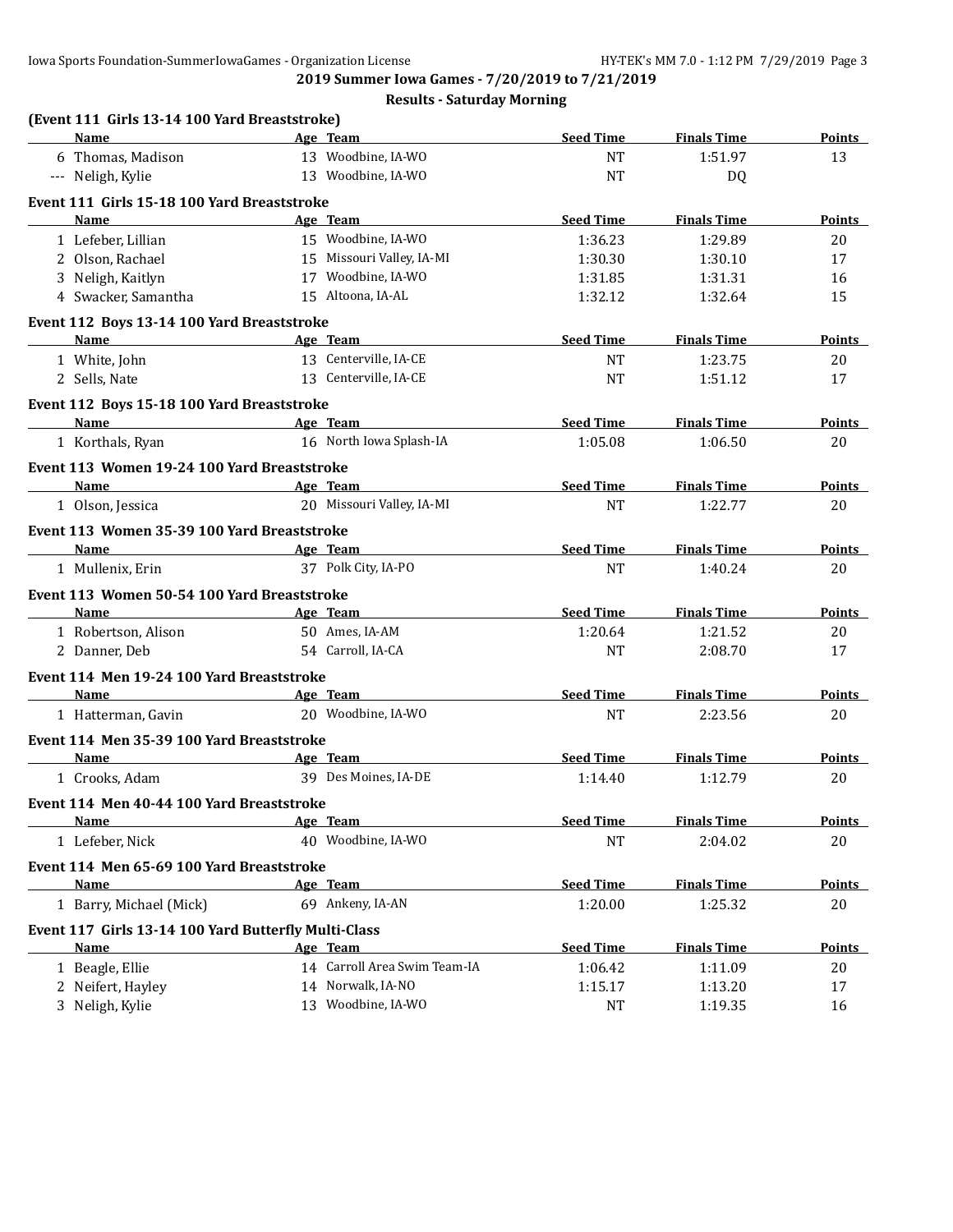|    | Event 117 Girls 15-18 100 Yard Butterfly Multi-Class<br>Name |    | Age Team                                         | <b>Seed Time</b> | <b>Finals Time</b>            | Points        |
|----|--------------------------------------------------------------|----|--------------------------------------------------|------------------|-------------------------------|---------------|
|    | 1 Beagle, Ashley                                             |    | 16 Carroll Area Swim Team-IA                     | 1:13.16          | 1:19.66                       | 20            |
|    | Event 118 Boys 15-18 100 Yard Butterfly                      |    |                                                  |                  |                               |               |
|    | Name                                                         |    | Age Team                                         | <b>Seed Time</b> | <b>Finals Time</b>            | <b>Points</b> |
|    | 1 Dose, Jonathan                                             |    | 15 Carroll Area Swim Team-IA                     | <b>NT</b>        | 59.00                         | 20            |
|    | 2 Danner, Trevor                                             |    | 16 Carroll, IA-CA                                | 59.32            | 59.27                         | 17            |
|    | 3 Korthals, Ryan                                             |    | 16 North Iowa Splash-IA                          | <b>NT</b>        | 1:03.95                       | 16            |
|    | Event 120 Women 19-24 100 Yard Butterfly                     |    |                                                  |                  |                               |               |
|    | Name                                                         |    | Age Team                                         | <b>Seed Time</b> | <b>Finals Time</b>            | <b>Points</b> |
|    | 1 Groskurth, Regina                                          |    | 19 Treynor, IA-TR                                | 1:15.00          | 1:19.73                       | 20            |
|    | Event 120 Women 35-39 100 Yard Butterfly                     |    |                                                  |                  |                               |               |
|    | Name                                                         |    | Age Team                                         | <b>Seed Time</b> | <b>Finals Time</b>            | Points        |
|    | 1 Lanius, Kathryn                                            |    | 38 Grinnell, IA-GR                               | 1:16.68          | 1:16.65                       | 20            |
|    |                                                              |    |                                                  |                  |                               |               |
|    | Event 120 Men 65-69 100 Yard Butterfly<br><b>Name</b>        |    | Age Team                                         | <b>Seed Time</b> | <b>Finals Time</b>            | <b>Points</b> |
|    | 1 Barry, Michael (Mick)                                      |    | 69 Ankeny, IA-AN                                 | 1:20.00          | 1:16.80                       | 20            |
|    |                                                              |    |                                                  |                  |                               |               |
|    | Event 120 Men 70-74 100 Yard Butterfly                       |    | Age Team                                         |                  |                               |               |
|    | Name                                                         |    | 70 Urbandale, IA-UR                              | <b>Seed Time</b> | <b>Finals Time</b><br>1:57.51 | Points        |
|    | 1 Chew, Doug                                                 |    |                                                  | <b>NT</b>        |                               | 20            |
|    | Event 121 Girls 13-14 50 Yard Freestyle                      |    |                                                  |                  |                               |               |
|    | Name                                                         |    | Age Team                                         | <b>Seed Time</b> | <b>Finals Time</b>            | <b>Points</b> |
|    | 1 Coates, Payten                                             |    | 14 Waukee, IA-WA                                 | 26.48            | 27.06                         | 20            |
|    | 2 Beagle, Ellie                                              |    | 14 Carroll Area Swim Team-IA                     | 27.00            | 27.77                         | 17            |
|    | 3 Hansen, Mia                                                |    | 13 Missouri Valley, IA-MI<br>14 Knoxville, IA-KN | 28.46            | 29.24                         | 16            |
|    | 4 Black, Shaylyn                                             |    |                                                  | 27.00            | 29.28                         | 15            |
| 5. | Kalous, Lilly                                                |    | 13 Lytton, IA-LY                                 | 29.75            | 30.21                         | 14            |
|    | Chafa, Madison                                               |    | 13 Mitchellville, IA-MI                          | 30.49            | 30.72                         | 13            |
|    | 7 DeMoss, Zelda                                              | 13 | Carroll Area Swim Team-IA                        | 29.26            | 31.64                         |               |
|    | 8 Neifert, Hayley                                            |    | 14 Norwalk, IA-NO                                | 29.17            | 32.23                         | 12            |
|    | 9 Thomas, Madison                                            | 13 | Woodbine, IA-WO                                  | <b>NT</b>        | 35.67                         | 11            |
|    | Event 122 Boys 13-14 50 Yard Freestyle                       |    |                                                  |                  |                               |               |
|    | Name                                                         |    | Age Team                                         | <b>Seed Time</b> | <b>Finals Time</b>            | <b>Points</b> |
|    | 1 Schwebach, Owen                                            |    | 13 Ankeny, IA-AN                                 | 24.95            | 24.36                         | 20            |
|    | 2 White, John                                                |    | 13 Centerville, IA-CE                            | 24.06            | 25.81                         | 17            |
|    | 3 Wilson, Grant                                              |    | 13 Unionville, IA-UN                             | 34.50            | 35.02                         | 16            |
|    | 4 Sells, Nate                                                | 13 | Centerville, IA-CE                               | <b>NT</b>        | 39.84                         | 15            |
|    | Event 123 Girls 15-18 50 Yard Freestyle                      |    |                                                  |                  |                               |               |
|    | Name                                                         |    | Age Team                                         | <b>Seed Time</b> | <b>Finals Time</b>            | <b>Points</b> |
|    | 1 Beagle, Ashley                                             |    | 16 Carroll Area Swim Team-IA                     | 26.89            | 29.22                         | 20            |
|    | 2 Neligh, Kaitlyn                                            | 17 | Woodbine, IA-WO                                  | 29.76            | 29.83                         | 17            |
|    | 3 Lefeber, Lillian                                           | 15 | Woodbine, IA-WO                                  | 28.20            | 29.89                         | 16            |
|    | 4 Neifert, Brianna                                           | 15 | Norwalk, IA-NO                                   | 29.15            | 30.03                         | 15            |
|    | 5 Olson, Rachael                                             | 15 | Missouri Valley, IA-MI                           | 32.30            | 30.28                         | 14            |
|    | Event 124 Boys 15-18 50 Yard Freestyle                       |    |                                                  |                  |                               |               |
|    | <b>Name</b>                                                  |    | Age Team                                         | <b>Seed Time</b> | <b>Finals Time</b>            | <b>Points</b> |
|    |                                                              |    |                                                  |                  |                               |               |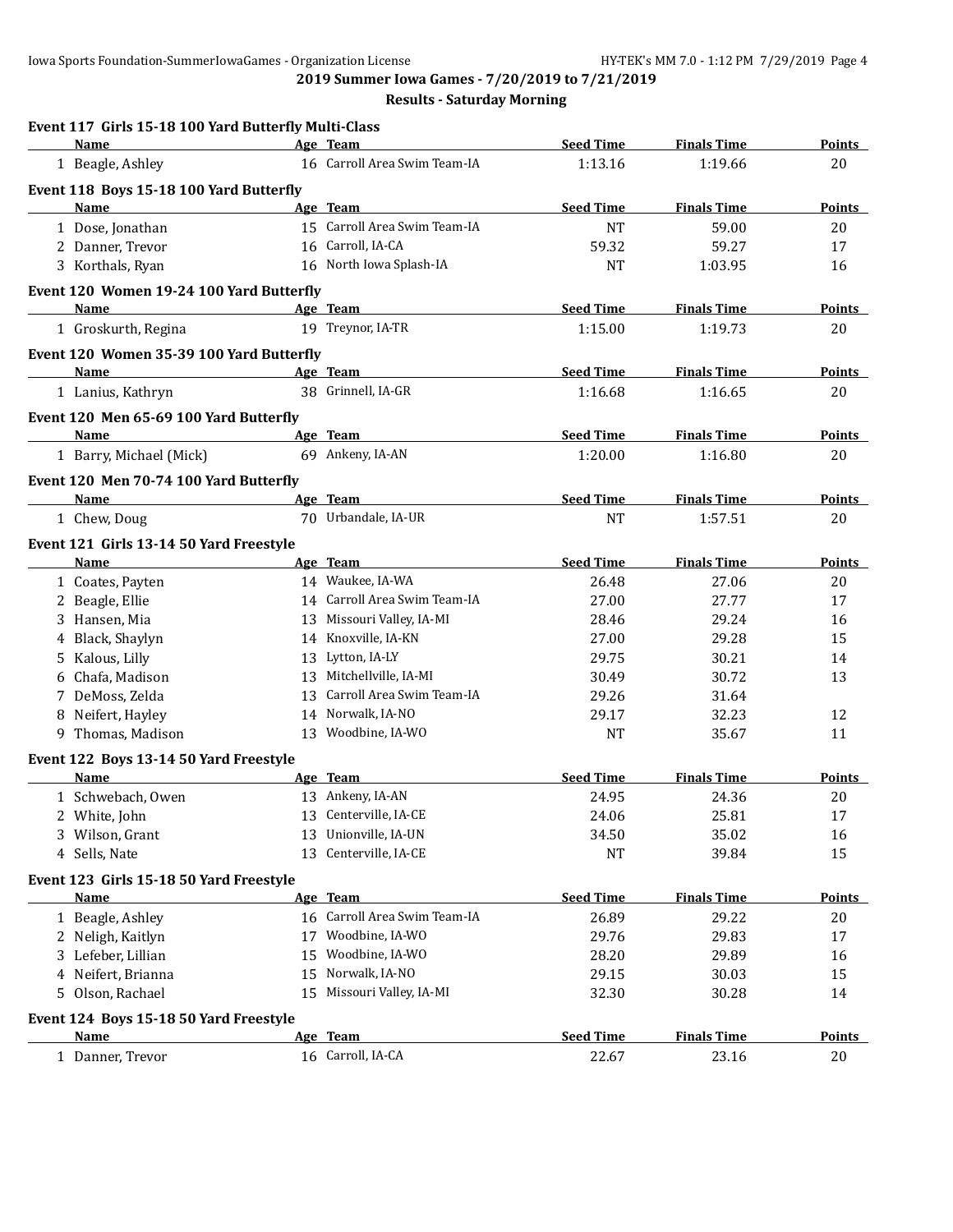**2019 Summer Iowa Games - 7/20/2019 to 7/21/2019**

| (Event 124 Boys 15-18 50 Yard Freestyle) |                              |                  |                    |               |
|------------------------------------------|------------------------------|------------------|--------------------|---------------|
| <b>Name</b>                              | Age Team                     | <b>Seed Time</b> | <b>Finals Time</b> | Points        |
| 2 Dose, Jonathan                         | 15 Carroll Area Swim Team-IA | 23.45            | 23.58              | 17            |
| 3 Korthals, Ryan                         | 16 North Iowa Splash-IA      | 26.07            | 25.42              | 16            |
| 4 Sells, Reece                           | 16 Centerville, IA-CE        | <b>NT</b>        | 27.52              | 15            |
| Event 125 Women 19-24 50 Yard Freestyle  |                              |                  |                    |               |
| Name                                     | Age Team                     | <b>Seed Time</b> | <b>Finals Time</b> | <b>Points</b> |
| 1 Olson, Jessica                         | 20 Missouri Valley, IA-MI    | 28.20            | 29.24              | 20            |
| 2 Groskurth, Regina                      | 19 Treynor, IA-TR            | 28.39            | 31.48              | 17            |
| 3 Baxter, Sonya                          | 20 Woodbine, IA-WO           | <b>NT</b>        | 32.35              | 16            |
| Event 125 Women 30-34 50 Yard Freestyle  |                              |                  |                    |               |
| Name                                     | Age Team                     | <b>Seed Time</b> | <b>Finals Time</b> | Points        |
| 1 Martin, Alayna                         | 30 West Des Moines, IA-WE    | 26.99            | 26.49              | 20            |
| Event 125 Women 35-39 50 Yard Freestyle  |                              |                  |                    |               |
| Name                                     | Age Team                     | <b>Seed Time</b> | <b>Finals Time</b> | <b>Points</b> |
| 1 Mullenix, Erin                         | 37 Polk City, IA-PO          | 34.00            | 32.14              | 20            |
| 2 Lanius, Kathryn                        | 38 Grinnell, IA-GR           | 30.92            | 33.08              | 17            |
| Event 125 Women 50-54 50 Yard Freestyle  |                              |                  |                    |               |
| Name                                     | Age Team                     | <b>Seed Time</b> | <b>Finals Time</b> | <b>Points</b> |
| 1 Robertson, Alison                      | 50 Ames, IA-AM               | 27.79            | 28.54              | 20            |
| 2 Danner, Deb                            | 54 Carroll, IA-CA            | <b>NT</b>        | 41.93              | 17            |
| Event 125 Women 65-69 50 Yard Freestyle  |                              |                  |                    |               |
| <b>Name</b>                              | Age Team                     | <b>Seed Time</b> | <b>Finals Time</b> | <b>Points</b> |
| 1 Hauber, Cindy                          | 65 Ames, IA-AM               | 35.12            | 34.85              | 20            |
| Event 126 Men 19-24 50 Yard Freestyle    |                              |                  |                    |               |
| <b>Name</b>                              | Age Team                     | <b>Seed Time</b> | <b>Finals Time</b> | Points        |
| 1 Hatterman, Gavin                       | 20 Woodbine, IA-WO           | <b>NT</b>        | 32.95              | 20            |
| Event 126 Men 35-39 50 Yard Freestyle    |                              |                  |                    |               |
| <b>Name</b>                              | Age Team                     | <b>Seed Time</b> | <b>Finals Time</b> | <b>Points</b> |
| 1 Crooks, Adam                           | 39 Des Moines, IA-DE         | 24.90            | 24.99              | 20            |
| Event 126 Men 40-44 50 Yard Freestyle    |                              |                  |                    |               |
| Name                                     | Age Team                     | <b>Seed Time</b> | <b>Finals Time</b> | Points        |
| 1 McCorkle, Doug                         | 41 Ames, IA-AM               | 23.00            | 24.07              | 20            |
| 2 Lefeber, Nick                          | 40 Woodbine, IA-WO           | <b>NT</b>        | 33.60              | 17            |
| Event 126 Men 50-54 50 Yard Freestyle    |                              |                  |                    |               |
| <b>Name</b>                              | Age Team                     | <b>Seed Time</b> | <b>Finals Time</b> | Points        |
| 1 Koziol, Lance                          | 53 Johnston, IA-JO           | 30.00            | 29.04              | $20\,$        |
| Event 126 Men 55-59 50 Yard Freestyle    |                              |                  |                    |               |
| Name                                     | Age Team                     | <b>Seed Time</b> | <b>Finals Time</b> | Points        |
| 1 Ross, David                            | 57 Des Moines, IA-DE         | 24.00            | 24.77              | 20            |
| 2 Nystrom, Jerry                         | 55 Boone, IA-BO              | 27.90            | 29.55              | 17            |
| Event 126 Men 60-64 50 Yard Freestyle    |                              |                  |                    |               |
| Name                                     | Age Team                     | <b>Seed Time</b> | <b>Finals Time</b> | <b>Points</b> |
| 1 Nystrom, Curt                          | 62 Boone, IA-BO              | 30.00            | 31.70              | 20            |
| 2 Vernon, Rick                           | 63 Des Moines, IA-DE         | 33.00            | 32.06              | 17            |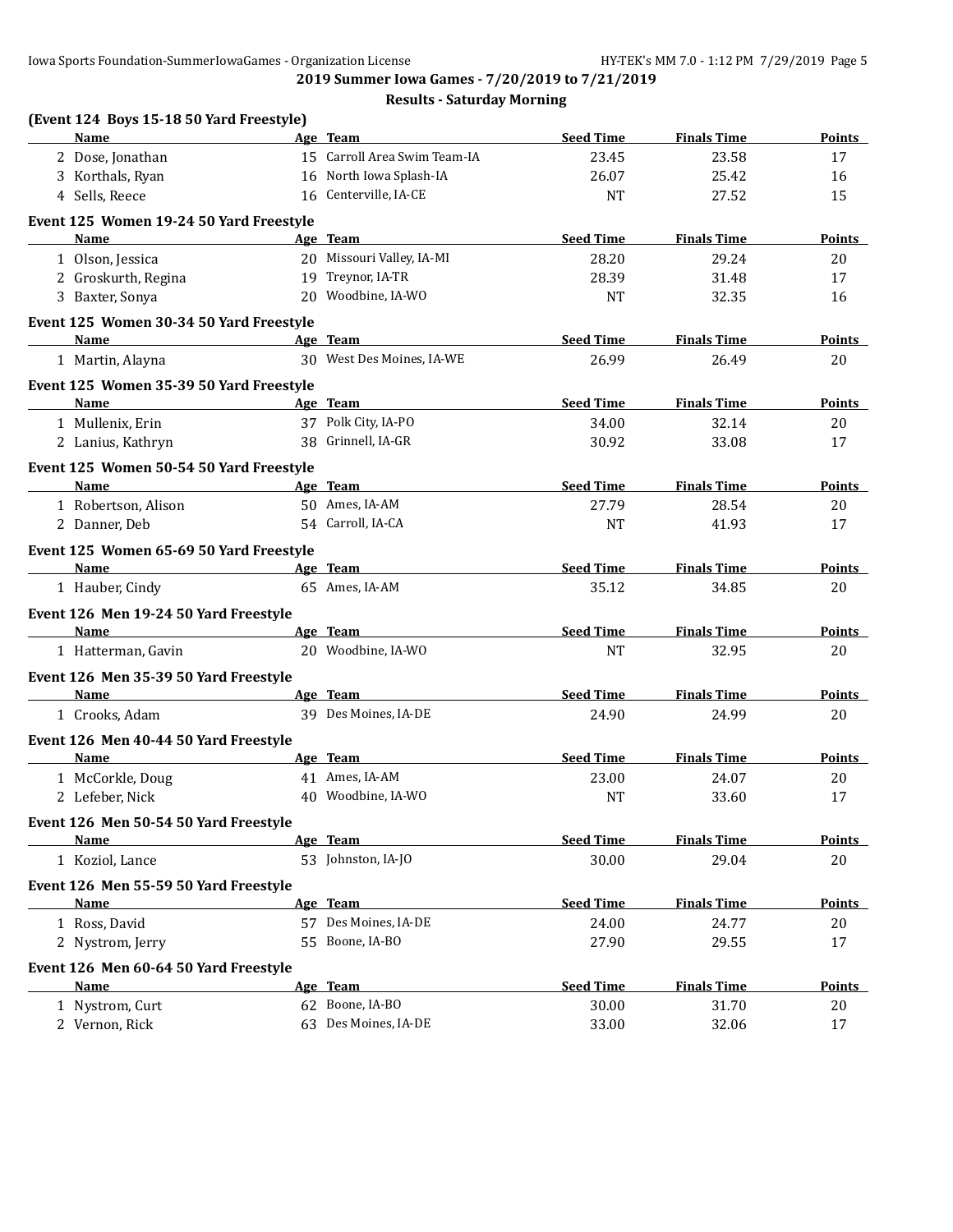**2019 Summer Iowa Games - 7/20/2019 to 7/21/2019**

| Event 126 Men 65-69 50 Yard Freestyle   |                              |                  |                    |               |
|-----------------------------------------|------------------------------|------------------|--------------------|---------------|
| Name                                    | Age Team                     | <b>Seed Time</b> | <b>Finals Time</b> | Points        |
| 1 Bower, Norman                         | 65 Davenport, IA-DA          | 34.00            | 35.74              | 20            |
| Event 126 Men 70-74 50 Yard Freestyle   |                              |                  |                    |               |
| Name                                    | Age Team                     | <b>Seed Time</b> | <b>Finals Time</b> | Points        |
| 1 Chew, Doug                            | 70 Urbandale, IA-UR          | <b>NT</b>        | 44.14              | 20            |
| Event 126 Men 80-84 50 Yard Freestyle   |                              |                  |                    |               |
| <b>Name</b>                             | Age Team                     | <b>Seed Time</b> | <b>Finals Time</b> | <b>Points</b> |
| 1 Roberts, Daryl                        | 82 Independence, IA-IN       | <b>NT</b>        | 1:18.78            | 20            |
| Event 131 Women 15-18 400 Yard IM       |                              |                  |                    |               |
| Name                                    | Age Team                     | <b>Seed Time</b> | <b>Finals Time</b> | Points        |
| 1 Swacker, Samantha                     | 15 Altoona, IA-AL            | <b>NT</b>        | 5:53.23            | 20            |
| Event 131 Women 55-59 400 Yard IM       |                              |                  |                    |               |
| Name                                    | Age Team                     | <b>Seed Time</b> | <b>Finals Time</b> | <b>Points</b> |
| 1 Happel, Diane                         | 55 Fort Dodge, IA-FO         | <b>NT</b>        | 7:43.45            | 20            |
| Event 131 Women 65-69 400 Yard IM       |                              |                  |                    |               |
| Name                                    | Age Team                     | <b>Seed Time</b> | <b>Finals Time</b> | Points        |
| 1 Barry, Michael (Mick)                 | 69 Ankeny, IA-AN             | <b>NT</b>        | 6:09.57            | 20            |
| Event 133 Girls 13-14 50 Yard Butterfly |                              |                  |                    |               |
| Name                                    | Age Team                     | <b>Seed Time</b> | <b>Finals Time</b> | <b>Points</b> |
| 1 Black, Shaylyn                        | 14 Knoxville, IA-KN          | 31.00            | 31.51              | 20            |
| 2 Neifert, Hayley                       | 14 Norwalk, IA-NO            | 30.91            | 31.95              | 17            |
| 3 Hansen, Mia                           | 13 Missouri Valley, IA-MI    | 31.67            | 32.69              | 16            |
| 4 Neligh, Kylie                         | 13 Woodbine, IA-WO           | 33.89            | 33.50              | 15            |
| 5 Kalous, Lilly                         | 13 Lytton, IA-LY             | 34.53            | 36.72              | 14            |
| 6 Chafa, Madison                        | 13 Mitchellville, IA-MI      | 35.60            | 37.70              | 13            |
| Event 134 Boys 13-14 50 Yard Butterfly  |                              |                  |                    |               |
| Name                                    | Age Team                     | <b>Seed Time</b> | <b>Finals Time</b> | <b>Points</b> |
| 1 Schwebach, Owen                       | 13 Ankeny, IA-AN             | 26.59            | 26.36              | 20            |
| 2 White, John                           | 13 Centerville, IA-CE        | 27.90            | 30.89              | 17            |
| 3 Wilson, Grant                         | 13 Unionville, IA-UN         | <b>NT</b>        | 47.98              | 16            |
| Event 135 Girls 15-18 50 Yard Butterfly |                              |                  |                    |               |
| Name                                    | Age Team                     | <b>Seed Time</b> | <b>Finals Time</b> | <b>Points</b> |
| 1 Neifert, Brianna                      | 15 Norwalk, IA-NO            | 37.38            | 32.72              | 20            |
| 2 Neligh, Kaitlyn                       | 17 Woodbine, IA-WO           | 35.60            | 33.82              | 17            |
| Event 136 Boys 15-18 50 Yard Butterfly  |                              |                  |                    |               |
| Name                                    | Age Team                     | <b>Seed Time</b> | <b>Finals Time</b> | <b>Points</b> |
| 1 Dose, Jonathan                        | 15 Carroll Area Swim Team-IA | <b>NT</b>        | 28.35              | 20            |
| 2 Danner, Trevor                        | 16 Carroll, IA-CA            | 26.43            | 28.92              | 17            |
| 3 Sells, Reece                          | 16 Centerville, IA-CE        | <b>NT</b>        | 33.03              | 16            |
| --- Korthals, Ryan                      | 16 North Iowa Splash-IA      | <b>NT</b>        | X28.26             |               |
| Event 137 Women 19-24 50 Yard Butterfly |                              |                  |                    |               |
| Name                                    | Age Team                     | <b>Seed Time</b> | <b>Finals Time</b> | <b>Points</b> |
| 1 Olson, Jessica                        | 20 Missouri Valley, IA-MI    | 38.00            | 34.29              | 20            |
| 2 Groskurth, Regina                     | 19 Treynor, IA-TR            | 29.00            | 36.08              | 17            |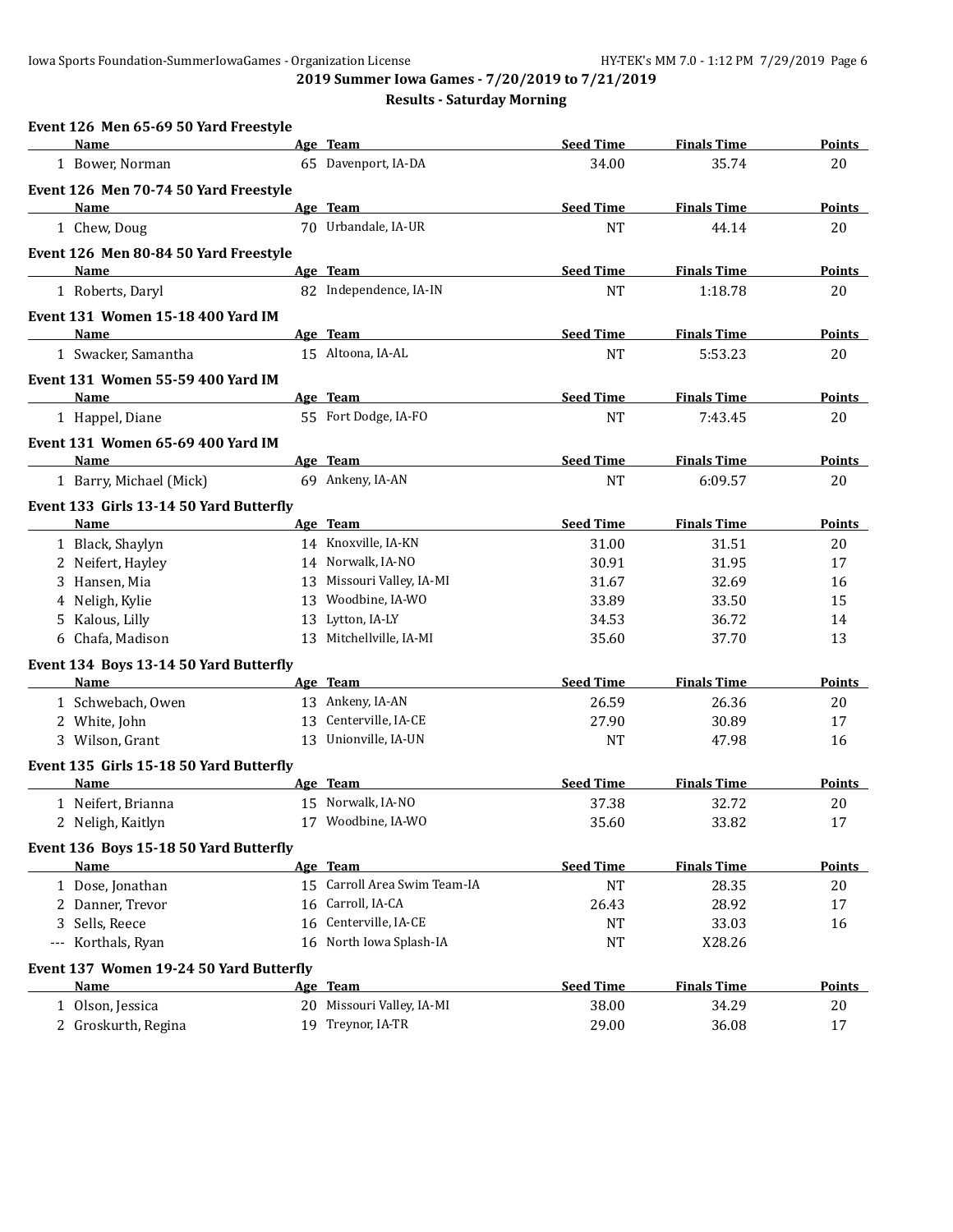| Event 137 Women 35-39 50 Yard Butterfly   |                              |                  |                    |               |
|-------------------------------------------|------------------------------|------------------|--------------------|---------------|
| Name                                      | Age Team                     | <b>Seed Time</b> | <b>Finals Time</b> | Points        |
| 1 Lanius, Kathryn                         | 38 Grinnell, IA-GR           | 33.41            | 34.61              | 20            |
| Event 137 Women 50-54 50 Yard Butterfly   |                              |                  |                    |               |
| Name                                      | Age Team                     | <b>Seed Time</b> | <b>Finals Time</b> | Points        |
| 1 Robertson, Alison                       | 50 Ames, IA-AM               | <b>NT</b>        | 37.22              | 20            |
| Event 137 Women 55-59 50 Yard Butterfly   |                              |                  |                    |               |
| <b>Name</b>                               | Age Team                     | <b>Seed Time</b> | <b>Finals Time</b> | <b>Points</b> |
| 1 Radtke, Mari                            | 56 Sutherland, IA-SU         | <b>NT</b>        | 42.73              | 20            |
| 2 Happel, Diane                           | 55 Fort Dodge, IA-FO         | 48.00            | 51.30              | 17            |
| Event 137 Women 65-69 50 Yard Butterfly   |                              |                  |                    |               |
| <b>Name</b>                               | Age Team                     | <b>Seed Time</b> | <b>Finals Time</b> | <b>Points</b> |
| 1 Hauber, Cindy                           | 65 Ames, IA-AM               | 40.10            | 41.26              | 20            |
| Event 138 Men 60-64 50 Yard Butterfly     |                              |                  |                    |               |
| Name                                      | Age Team                     | <b>Seed Time</b> | <b>Finals Time</b> | Points        |
| 1 Nystrom, Curt                           | 62 Boone, IA-BO              | <b>NT</b>        | 34.96              | 20            |
| 2 Hodgeman, Al                            | 61 New Sharon, IA-NE         | 33.23            | 35.20              | 17            |
| 3 Vernon, Rick                            | 63 Des Moines, IA-DE         | 33.50            | 35.22              | 16            |
| Event 138 Men 65-69 50 Yard Butterfly     |                              |                  |                    |               |
| Name                                      | Age Team                     | <b>Seed Time</b> | <b>Finals Time</b> | <b>Points</b> |
| 1 Barry, Michael (Mick)                   | 69 Ankeny, IA-AN             | 33.00            | 33.59              | 20            |
| 2 Bower, Norman                           | 65 Davenport, IA-DA          | 38.00            | 43.13              | 17            |
| Event 138 Men 70-74 50 Yard Butterfly     |                              |                  |                    |               |
| <b>Name</b>                               | Age Team                     | <b>Seed Time</b> | <b>Finals Time</b> | <b>Points</b> |
| 1 Chew, Doug                              | 70 Urbandale, IA-UR          | <b>NT</b>        | 48.60              | 20            |
| Event 139 Girls 13-14 200 Yard Backstroke |                              |                  |                    |               |
| Name                                      | Age Team                     | <b>Seed Time</b> | <b>Finals Time</b> | Points        |
| 1 Coates, Payten                          | 14 Waukee, IA-WA             | 2:46.28          | 2:27.86            | 20            |
| 2 Beagle, Ellie                           | 14 Carroll Area Swim Team-IA | 2:31.41          | 2:40.25            | 17            |
| 3 Neligh, Kylie                           | 13 Woodbine, IA-WO           | <b>NT</b>        | 3:00.97            | 16            |
| Event 141 Women 15-18 200 Yard Backstroke |                              |                  |                    |               |
| Name                                      | Age Team                     | <b>Seed Time</b> | <b>Finals Time</b> | <b>Points</b> |
| 1 Neifert, Brianna                        | 15 Norwalk, IA-NO            | 2:26.51          | 2:35.68            | 20            |
| 2 Beagle, Ashley                          | 16 Carroll Area Swim Team-IA | 2:26.64          | 2:42.60            | 17            |
| 3 Lefeber, Lillian                        | 15 Woodbine, IA-WO           | 2:32.56          | 2:43.03            | 16            |
| 4 Swacker, Samantha                       | 15 Altoona, IA-AL            | 2:59.82          | 2:58.62            | 15            |
| Event 141 Men 15-18 200 Yard Backstroke   |                              |                  |                    |               |
| Name                                      | Age Team                     | <b>Seed Time</b> | <b>Finals Time</b> | <b>Points</b> |
| 1 Dose, Jonathan                          | 15 Carroll Area Swim Team-IA | 2:40.81          | 2:21.99            | 20            |
| Event 144 Women 55-59 200 Yard Backstroke |                              |                  |                    |               |
| Name                                      | Age Team                     | <b>Seed Time</b> | <b>Finals Time</b> | <b>Points</b> |
| 1 Happel, Diane                           | 55 Fort Dodge, IA-FO         | <b>NT</b>        | 3:47.31            | 20            |
| Event 144 Men 40-44 200 Yard Backstroke   |                              |                  |                    |               |
| <b>Name</b>                               | Age Team                     | <b>Seed Time</b> | <b>Finals Time</b> | <b>Points</b> |
| 1 McCorkle, Doug                          | 41 Ames, IA-AM               | 2:09.00          | 2:46.47            | 20            |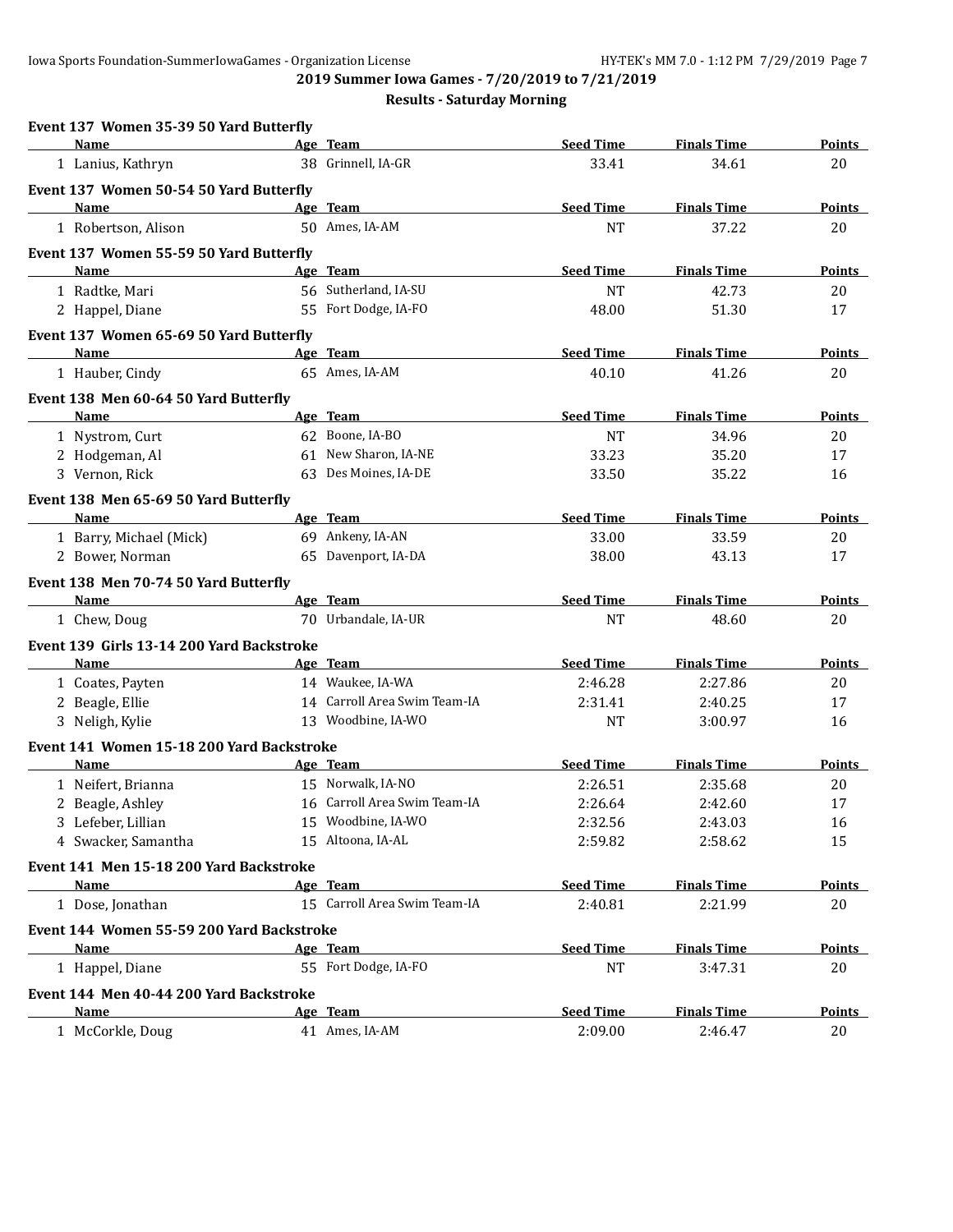## **Results - Saturday Morning**

#### **Event 144 Men 55-59 200 Yard Backstroke**

| Name                                    |     | Age Team            | <b>Seed Time</b> | <b>Finals Time</b> | Points        |
|-----------------------------------------|-----|---------------------|------------------|--------------------|---------------|
| 1 Ross, David                           |     | Des Moines, IA-DE   | 2:15.00          | 2:20.89            | 20            |
| Event 144 Men 60-64 200 Yard Backstroke |     |                     |                  |                    |               |
| Name                                    |     | Age Team            | <b>Seed Time</b> | <b>Finals Time</b> | <b>Points</b> |
| 1 Nystrom, Curt                         | 62. | Boone, IA-BO        | 3:00.00          | 3:29.77            | 20            |
| Event 144 Men 65-69 200 Yard Backstroke |     |                     |                  |                    |               |
| <b>Name</b>                             |     | Age Team            | <b>Seed Time</b> | <b>Finals Time</b> | <b>Points</b> |
| 1 Bower, Norman                         |     | 65 Davenport, IA-DA | 3:20.00          | 3:31.47            | 20            |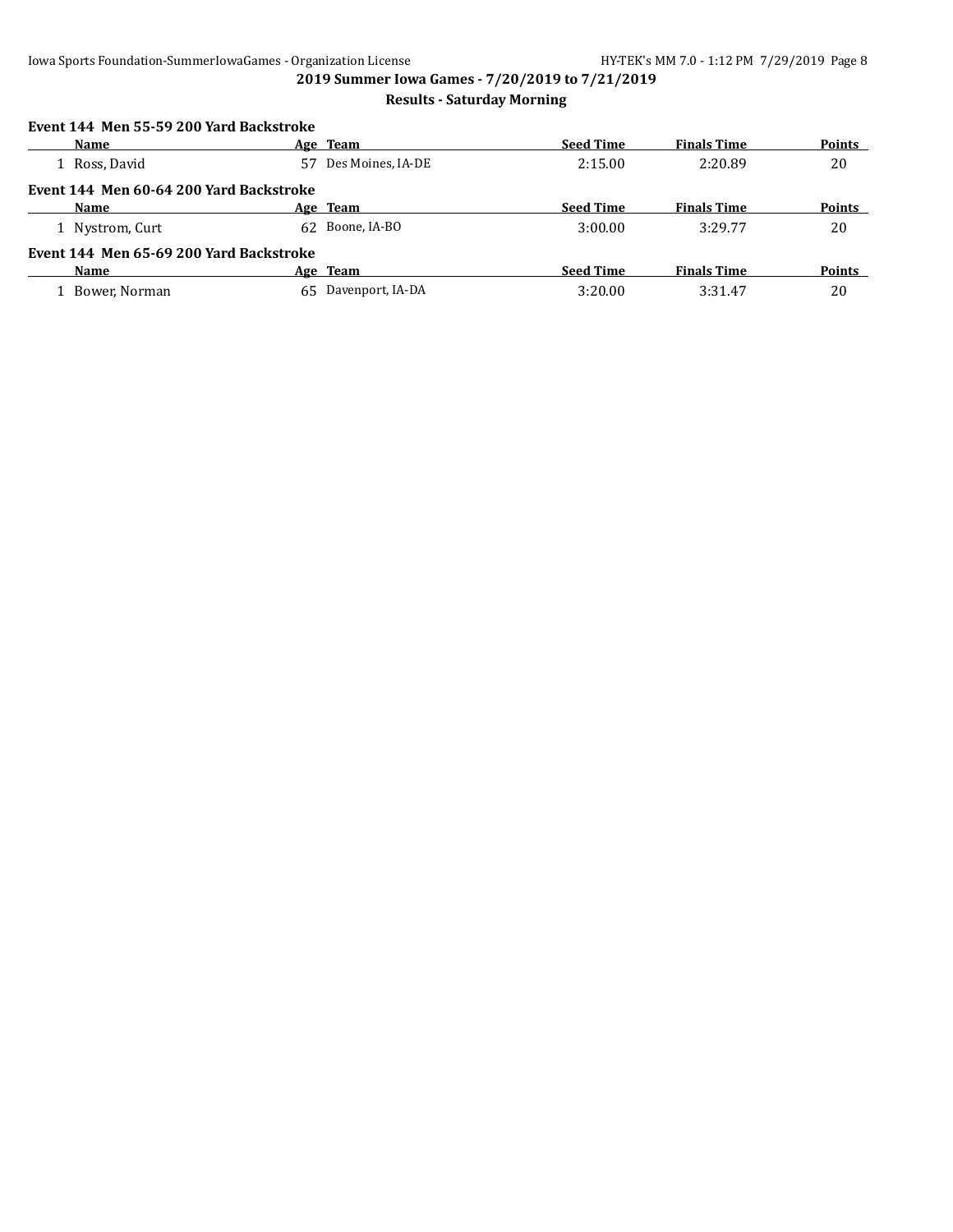#### **Results - Saturday Afternoon**

# **Event 201 Girls 8 & Under 25 Yard Freestyle**

|    | <b>Name</b>                                |    | Age Team                        | <b>Seed Time</b> | <b>Finals Time</b> | <b>Points</b> |
|----|--------------------------------------------|----|---------------------------------|------------------|--------------------|---------------|
|    | 1 Nakama, Naya                             |    | 8 Ames Cyclone Aquatics Club-IA | 19.90            | 17.10              | 20            |
|    | 2 Renze, Bryn                              | 8  | Carroll Area Swim Team-IA       | 19.28            | 18.15              | 17            |
| 3  | Smith, Mylie                               | 8  | Ames Cyclone Aquatics Club-IA   | 24.03            | 20.52              | 16            |
|    | 4 Nguyen, Marianne                         | 7  | Des Moines, IA-DE               | <b>NT</b>        | 21.89              | 15            |
| 5. | Bancroft, Brianna                          | 7  | Ames Cyclone Aquatics Club-IA   | 24.40            | 23.32              | 14            |
| 6  | Coyle, Evelyn                              | 8  | Farley, IA-FA                   | <b>NT</b>        | 25.78              | 13            |
|    | 7 Whitney, Carley                          | 7  | Moravia, IA-MO                  | 26.85            | 27.43              | 12            |
|    | 8 Abrahamsen, Tessa                        |    | Winterset, IA-WI                | <b>NT</b>        | 51.11              | 11            |
|    | Event 202 Boys 8 & Under 25 Yard Freestyle |    |                                 |                  |                    |               |
|    | Name                                       |    | Age Team                        | <b>Seed Time</b> | <b>Finals Time</b> | <b>Points</b> |
|    | 1 Techen, Maxx                             |    | 8 Spencer, IA-SP                | 15.90            | 15.73              | 20            |
|    | 2 White, Leo                               | 8  | Centerville, IA-CE              | 15.93            | 16.31              | 17            |
|    | 3 Mohr, Sullivan                           | 7  | Waukee, IA-WA                   | <b>NT</b>        | 18.38              | 16            |
|    | 4 Fischer, Tyler                           | 8  | Ames Cyclone Aquatics Club-IA   | 18.98            | 18.63              | 15            |
|    | 5 Bancroft, Greyden                        | 8  | Ames Cyclone Aquatics Club-IA   | 18.48            | 19.44              | 14            |
|    | 6 Du, Lucas                                | 7  | Ames Cyclone Aquatics Club-IA   | <b>NT</b>        | 24.35              | 13            |
|    | 7 Nakama, Kano                             | 6  | Ames Cyclone Aquatics Club-IA   | <b>NT</b>        | 26.22              | 12            |
| 8  | Techen, Nolan                              | 8  | Spencer, IA-SP                  | 30.80            | 30.61              | 11            |
| 9  | Beagle, Zach                               | 8  | Carroll Area Swim Team-IA       | 25.92            | 31.20              | 9             |
| 10 | Beagle, Noah                               |    | 6 Carroll Area Swim Team-IA     | 31.60            | 48.05              | 7             |
|    | Event 203 Girls 9-10 50 Yard Freestyle     |    |                                 |                  |                    |               |
|    | Name                                       |    | Age Team                        | <b>Seed Time</b> | <b>Finals Time</b> | <b>Points</b> |
|    | 1 Ortega, Melanie                          |    | 10 Carroll Area Swim Team-IA    | 29.77            | 30.32              | 20            |
|    | 2 Roling, Rebecca                          |    | 10 Dubuque, IA-DU               | 34.22            | 33.19              | 17            |
| 3  | Baker, Kahlan                              | 9  | Maquoketa, IA-MA                | 35.54            | 34.93              | 16            |
|    | 4 Hoepker, Gretchen                        | 10 | Creston, IA-CR                  | 36.45            | 35.51              | 15            |
| 5. | Thomas, Hadley                             | 10 | Woodbine, IA-WO                 | <b>NT</b>        | 36.85              | 14            |
|    | 6 Hansen, Ava                              | 9  | Missouri Valley, IA-MI          | 41.60            | 37.89              | 13            |
|    | 7 Neligh, Kassidy                          | 9  | Woodbine, IA-WO                 | 43.24            | 43.27              | 12            |
|    | 8 Whitney, Kirah                           | 9  | Moravia, IA-MO                  | 50.29            | 51.21              | 11            |
|    | Event 204 Boys 9-10 50 Yard Freestyle      |    |                                 |                  |                    |               |
|    | Name                                       |    | Age Team                        | <b>Seed Time</b> | <b>Finals Time</b> | Points        |
|    | 1 Bishop, Hunter                           |    | 10 Ankeny, IA-AN                | <b>NT</b>        | 30.13              | 20            |
|    | 2 Iverson, Tanner                          |    | 10 LE Mars, IA-LE               | 32.35            | 31.96              | 17            |
| 3  | Techen, Aaden                              |    | 10 Spencer, IA-SP               | 32.35            | 33.26              | 16            |
|    | 4 Renze, Greyson                           |    | 10 Carroll Area Swim Team-IA    | 43.20            | 36.68              | 15            |
|    | 5 Lefeber, Emmett                          | 9  | Woodbine, IA-WO                 | 36.20            | 36.69              | 14            |
|    | 6 Wilson, Benjamin                         | 10 | Unionville, IA-UN               | <b>NT</b>        | 38.04              | 13            |
|    | 7 Beagle, Ryan                             |    | 10 Carroll Area Swim Team-IA    | 57.51            | 1:00.76            | 12            |
|    | Event 205 Girls 11-12 50 Yard Freestyle    |    |                                 |                  |                    |               |
|    | <u>Name</u>                                |    | Age Team                        | <b>Seed Time</b> | <b>Finals Time</b> | <b>Points</b> |
|    | 1 Wandera, Athieno                         |    | 12 Waukee, IA-WA                | 25.79            | 26.27              | 20            |
|    | 2 Ewalt, Emma                              | 12 | Carroll Area Swim Team-IA       | 28.69            | 28.01              | 17            |
|    | 3 McCrary, Sara                            | 12 | West Des Moines, IA-WE          | 29.94            | 30.01              | 16            |
|    | 4 Bishop, Josie                            | 12 | Ankeny, IA-AN                   | <b>NT</b>        | 31.06              | 15            |
|    | 5 Lefeber, Aubrey                          | 12 | Woodbine, IA-WO                 | 34.20            | 33.29              | 14            |
|    | 6 Fichter, Nikayla                         | 12 | Missouri Valley, IA-MI          | <b>NT</b>        | 34.98              | 13            |
| 7. | Coyle, Grace                               | 12 | Farley, IA-FA                   | <b>NT</b>        | 35.43              | 12            |
|    |                                            |    |                                 |                  |                    |               |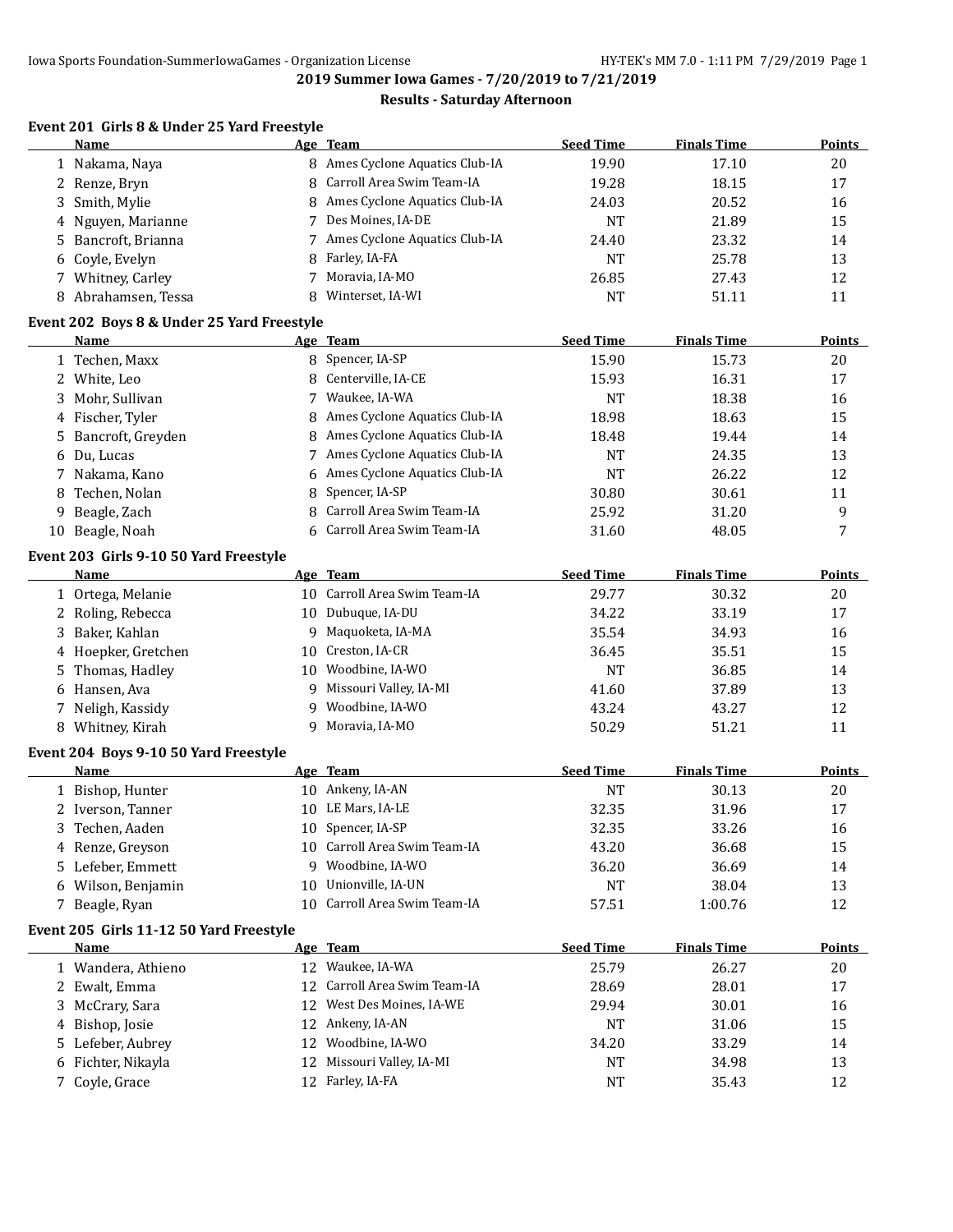|   | (Event 205 Girls 11-12 50 Yard Freestyle)    |    |                                 |                  |                    |               |
|---|----------------------------------------------|----|---------------------------------|------------------|--------------------|---------------|
|   | Name                                         |    | Age Team                        | <b>Seed Time</b> | <b>Finals Time</b> | Points        |
|   | 8 Whitney, Brenna                            |    | 11 Moravia, IA-MO               | 47.00            | 49.91              | 11            |
|   | Event 206 Boys 11-12 50 Yard Freestyle       |    |                                 |                  |                    |               |
|   | Name                                         |    | Age Team                        | <b>Seed Time</b> | <b>Finals Time</b> | <b>Points</b> |
|   | 1 Renze, Teagen                              |    | 11 Carroll Area Swim Team-IA    | 28.04            | 26.68              | 20            |
|   | 2 Sease, Leegan                              |    | 11 Carroll Area Swim Team-IA    | 28.90            | 28.34              | 17            |
|   | 3 Mohr, Henry                                |    | 11 Waukee, IA-WA                | <b>NT</b>        | 29.23              | 16            |
|   | 4 Nguyen, David                              |    | 11 Des Moines, IA-DE            | <b>NT</b>        | 32.99              | 15            |
|   | Event 207 Girls 8 & Under 100 Yard IM        |    |                                 |                  |                    |               |
|   | Name                                         |    | Age Team                        | <b>Seed Time</b> | <b>Finals Time</b> | <b>Points</b> |
|   | 1 Nakama, Naya                               |    | 8 Ames Cyclone Aquatics Club-IA | 1:55.97          | 1:45.85            | 20            |
|   | 2 Coyle, Evelyn                              | 8  | Farley, IA-FA                   | <b>NT</b>        | 1:47.77            | 17            |
|   | 3 Smith, Mylie                               | 8  | Ames Cyclone Aquatics Club-IA   | 2:09.49          | 1:54.68            | 16            |
|   | Event 208 Boys 8 & Under 100 Yard IM         |    |                                 |                  |                    |               |
|   | Name                                         |    | Age Team                        | <b>Seed Time</b> | <b>Finals Time</b> | Points        |
|   | 1 Techen, Maxx                               |    | 8 Spencer, IA-SP                | 1:22.90          | 1:26.73            | 20            |
|   | 2 Fischer, Tyler                             | 8  | Ames Cyclone Aquatics Club-IA   | 1:53.61          | 1:46.47            | 17            |
|   | 3 Bancroft, Greyden                          | 8  | Ames Cyclone Aquatics Club-IA   | <b>NT</b>        | 1:54.92            | 16            |
|   | <b>Event 209 Girls 9-10 100 Yard IM</b>      |    |                                 |                  |                    |               |
|   | Name                                         |    | Age Team                        | <b>Seed Time</b> | <b>Finals Time</b> | <b>Points</b> |
|   | 1 Light, Jaylyn                              |    | 10 Gilbert, IA-GI               | 1:21.24          | 1:18.90            | 20            |
|   | 2 Ortega, Melanie                            | 10 | Carroll Area Swim Team-IA       | 1:21.40          | 1:20.98            | 17            |
| 3 | Snyder, Molly                                | 10 | Dyersville, IA-DY               | 1:28.65          | 1:30.74            | 16            |
| 4 | Baker, Kahlan                                | 9  | Maquoketa, IA-MA                | 1:40.21          | 1:33.30            | 15            |
| 5 | Roling, Rebecca                              | 10 | Dubuque, IA-DU                  | <b>NT</b>        | 1:35.68            | 14            |
| 6 | Hoepker, Gretchen                            | 10 | Creston, IA-CR                  | 1:38.04          | 1:37.97            | 13            |
| 7 | Thomas, Hadley                               | 10 | Woodbine, IA-WO                 | <b>NT</b>        | 1:48.10            | 12            |
| 8 | Hansen, Ava                                  | 9  | Missouri Valley, IA-MI          | 1:11.72          | 1:50.28            | 11            |
|   | 9 Whitney, Kirah                             | q  | Moravia, IA-MO                  | 2:28.64          | 2:22.75            | 9             |
|   |                                              |    |                                 |                  |                    |               |
|   | Event 210 Boys 9-10 100 Yard IM              |    |                                 |                  | <b>Finals Time</b> |               |
|   | Name                                         |    | Age Team                        | <b>Seed Time</b> |                    | Points        |
|   | 1 Lefeber, Emmett                            |    | 9 Woodbine, IA-WO               | 1:51.79          | 1:43.45            | 20            |
|   | 2 Wilson, Benjamin                           | 10 | Unionville, IA-UN               | NT               | 1:45.34            | 17            |
|   | 3 Beagle, Ryan                               |    | 10 Carroll Area Swim Team-IA    | <b>NT</b>        | 3:08.96            | 16            |
|   | Event 211 Girls 11-12 100 Yard IM            |    |                                 |                  |                    |               |
|   | Name                                         |    | Age Team                        | <b>Seed Time</b> | <b>Finals Time</b> | Points        |
|   | 1 Coyle, Grace                               |    | 12 Farley, IA-FA                | NT               | 1:30.76            | 20            |
|   | 2 Fichter, Nikayla                           |    | 12 Missouri Valley, IA-MI       | NT               | 1:34.89            | 17            |
|   | Event 212 Boys 11-12 100 Yard IM             |    |                                 |                  |                    |               |
|   | <b>Name</b>                                  |    | Age Team                        | <b>Seed Time</b> | <b>Finals Time</b> | <b>Points</b> |
|   | 1 Sease, Leegan                              |    | 11 Carroll Area Swim Team-IA    | 1:13.59          | 1:15.74            | 20            |
|   | 2 Nguyen, David                              |    | 11 Des Moines, IA-DE            | <b>NT</b>        | 1:27.97            | 17            |
|   | 3 Saegh, Matthew                             |    | 11 Clive, IA-CL                 | 1:47.00          | 1:52.61            | 16            |
|   | Event 214 Girls 8 & Under 100 Yard Freestyle |    |                                 |                  |                    |               |
|   | Name                                         |    | Age Team                        | <b>Seed Time</b> | <b>Finals Time</b> | <b>Points</b> |
|   | 1 Renze, Bryn                                |    | 8 Carroll Area Swim Team-IA     | 1:37.35          | 1:30.25            | 20            |
|   | 2 Smith, Mylie                               |    | 8 Ames Cyclone Aquatics Club-IA | 1:44.28          | 1:39.64            | 17            |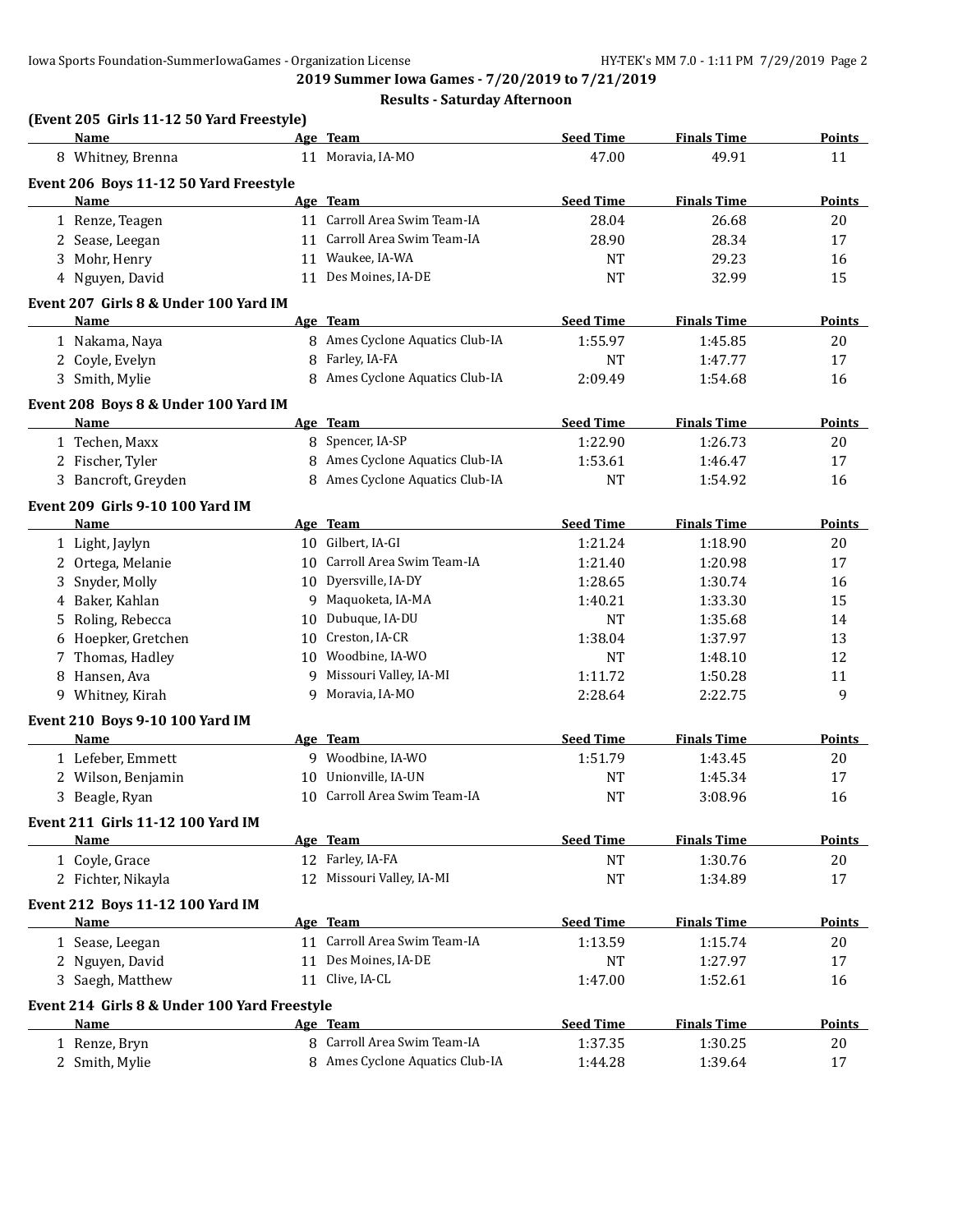**2019 Summer Iowa Games - 7/20/2019 to 7/21/2019**

|       | Event 214 Boys 8 & Under 100 Yard Freestyle<br>Name |    | Age Team                        | <b>Seed Time</b> | <b>Finals Time</b> | Points        |
|-------|-----------------------------------------------------|----|---------------------------------|------------------|--------------------|---------------|
|       | 1 White, Leo                                        |    | 8 Centerville, IA-CE            | 1:35.00          | 1:30.70            | 20            |
|       | 2 Beagle, Zach                                      | 8  | Carroll Area Swim Team-IA       | <b>NT</b>        | 2:15.49            | 17            |
|       | 3 Beagle, Noah                                      | 6  | Carroll Area Swim Team-IA       | <b>NT</b>        | 2:59.28            | 16            |
|       | Event 215 Girls 9-10 200 Yard Freestyle             |    |                                 |                  |                    |               |
|       | Name                                                |    | Age Team                        | <b>Seed Time</b> | <b>Finals Time</b> | <b>Points</b> |
|       | 1 Light, Jaylyn                                     |    | 10 Gilbert, IA-GI               | 2:30.60          | 2:31.06            | 20            |
|       | 2 Ortega, Melanie                                   |    | 10 Carroll Area Swim Team-IA    | NT               | 2:33.76            | 17            |
|       | 3 Neligh, Kassidy                                   | 9  | Woodbine, IA-WO                 | <b>NT</b>        | 3:40.05            | 16            |
|       | Event 217 Girls 11-12 200 Yard Freestyle            |    |                                 |                  |                    |               |
|       | Name                                                |    | Age Team                        | <b>Seed Time</b> | <b>Finals Time</b> | <b>Points</b> |
|       | 1 Wandera, Athieno                                  |    | 12 Waukee, IA-WA                | 2:08.34          | 2:13.91            | 20            |
|       | 2 Ewalt, Emma                                       |    | 12 Carroll Area Swim Team-IA    | 2:26.18          | 2:21.86            | 17            |
|       | 3 McCrary, Sara                                     |    | 12 West Des Moines, IA-WE       | 2:21.18          | 2:22.09            | 16            |
|       | 4 Bishop, Josie                                     |    | 12 Ankeny, IA-AN                | <b>NT</b>        | 2:30.74            | 15            |
|       | 5 Whitney, Brenna                                   |    | 11 Moravia, IA-MO               | 3:58.00          | 4:13.03            | 14            |
|       | Event 218 Boys 9-10 200 Yard Freestyle              |    |                                 |                  |                    |               |
|       | Name                                                |    | Age Team                        | <b>Seed Time</b> | <b>Finals Time</b> | Points        |
|       | 1 Bishop, Hunter                                    |    | 10 Ankeny, IA-AN                | <b>NT</b>        | 2:30.90            | 20            |
|       | Event 218 Boys 11-12 200 Yard Freestyle             |    |                                 |                  |                    |               |
|       | Name                                                |    | Age Team                        | <b>Seed Time</b> | <b>Finals Time</b> | <b>Points</b> |
|       | 1 Mohr, Henry                                       |    | 11 Waukee, IA-WA                | <b>NT</b>        | 2:16.09            | 20            |
|       | 2 Nguyen, David                                     |    | 11 Des Moines, IA-DE            | <b>NT</b>        | 2:57.86            | 17            |
|       | Event 219 Girls 8 & Under 25 Yard Breaststroke      |    |                                 |                  |                    |               |
|       | Name                                                |    | Age Team                        | <b>Seed Time</b> | <b>Finals Time</b> | Points        |
|       | 1 Renze, Bryn                                       |    | 8 Carroll Area Swim Team-IA     | 24.65            | 25.01              | 20            |
|       | 2 Nguyen, Marianne                                  |    | 7 Des Moines, IA-DE             | <b>NT</b>        | 25.79              | 17            |
|       | 3 Coyle, Evelyn                                     | 8  | Farley, IA-FA                   | <b>NT</b>        | 27.53              | 15            |
|       | 4 Whitney, Carley                                   |    | 7 Moravia, IA-MO                | <b>NT</b>        | 39.48              | 14            |
|       | --- Bancroft, Brianna                               |    | 7 Ames Cyclone Aquatics Club-IA | <b>NT</b>        | DQ                 | 16            |
|       | Event 220 Boys 8 & Under 25 Yard Breaststroke       |    |                                 |                  |                    |               |
|       | Name                                                |    | Age Team                        | <b>Seed Time</b> | <b>Finals Time</b> | Points        |
|       | 1 Techen, Maxx                                      |    | 8 Spencer, IA-SP                | 19.20            | 20.56              | 20            |
|       | 2 Mohr, Sullivan                                    |    | 7 Waukee, IA-WA                 | <b>NT</b>        | 26.21              | 17            |
|       | 3 Bancroft, Greyden                                 | 8  | Ames Cyclone Aquatics Club-IA   | 31.77            | 29.31              | 16            |
| 4     | White, Leo                                          | 8  | Centerville, IA-CE              | <b>NT</b>        | 30.13              | 15            |
| 5     | Nakama, Kano                                        | 6  | Ames Cyclone Aquatics Club-IA   | <b>NT</b>        | 42.70              | 13            |
| $---$ | Beagle, Noah                                        | 6  | Carroll Area Swim Team-IA       | <b>NT</b>        | DQ                 | 12            |
| $---$ | Techen, Nolan                                       | 8  | Spencer, IA-SP                  | NT               | DQ                 | 14            |
|       | Event 221 Girls 9-10 50 Yard Breaststroke           |    |                                 |                  |                    |               |
|       | <u>Name</u>                                         |    | Age Team                        | <b>Seed Time</b> | <b>Finals Time</b> | <b>Points</b> |
|       | 1 Ortega, Melanie                                   | 10 | Carroll Area Swim Team-IA       | 43.83            | 43.80              | 20            |
| 2     | Baker, Kahlan                                       | 9  | Maquoketa, IA-MA                | 49.23            | 49.63              | 17            |
|       |                                                     |    |                                 |                  |                    |               |
| 3     | Neligh, Kassidy                                     | 9  | Woodbine, IA-WO                 | 56.35            | 56.17              | 16            |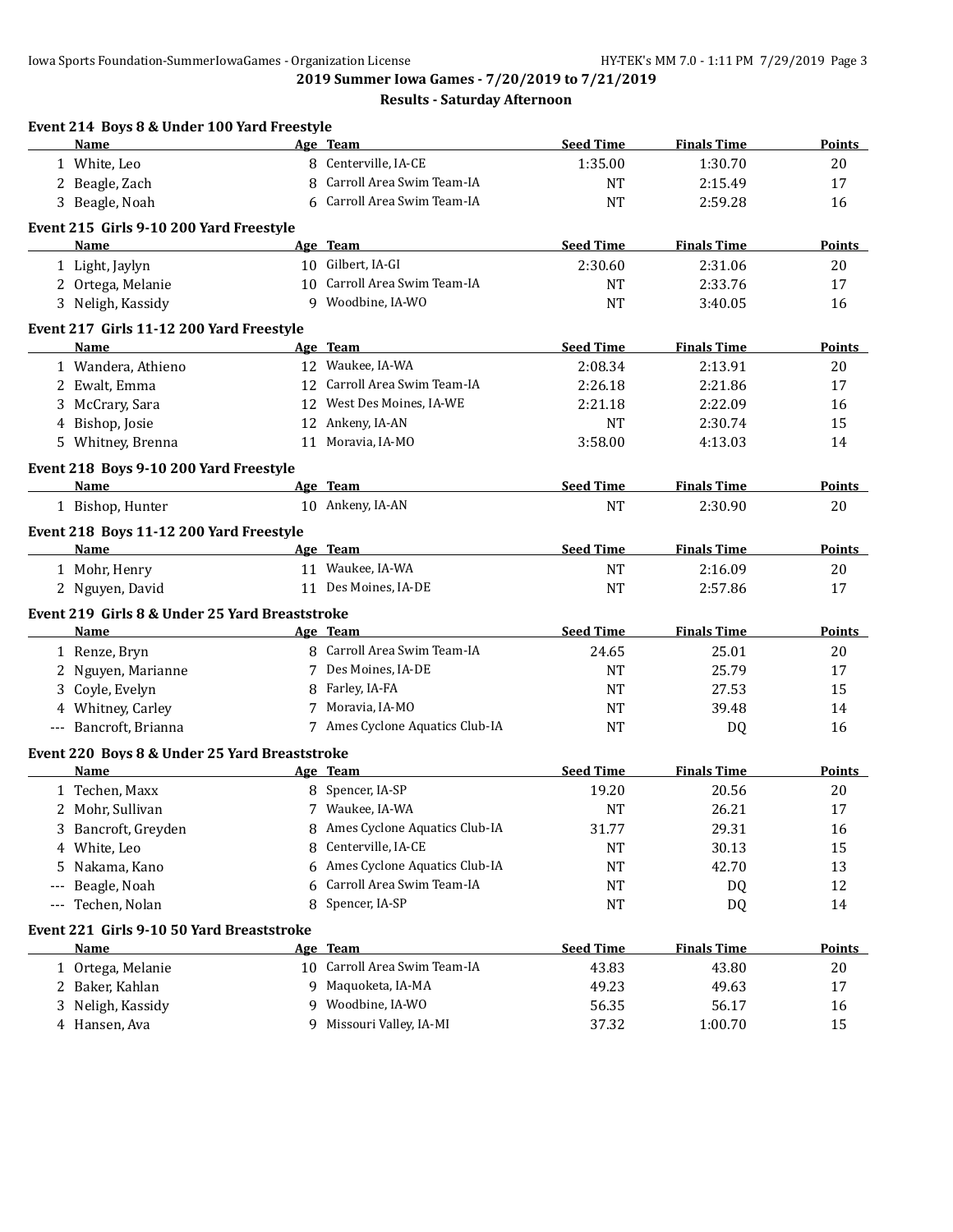**2019 Summer Iowa Games - 7/20/2019 to 7/21/2019**

|         | Event 222 Boys 9-10 50 Yard Breaststroke<br>Name     |          | Age Team                        | <b>Seed Time</b>   | <b>Finals Time</b> | Points        |
|---------|------------------------------------------------------|----------|---------------------------------|--------------------|--------------------|---------------|
|         | 1 Iverson, Tanner                                    |          | 10 LE Mars, IA-LE               | 50.51              | 45.43              | 20            |
|         | 2 Techen, Aaden                                      |          | 10 Spencer, IA-SP               | <b>NT</b>          | 48.20              | 17            |
|         | 3 Lefeber, Emmett                                    | 9        | Woodbine, IA-WO                 | 55.20              | 59.75              | 15            |
|         | 4 Beagle, Ryan                                       | 10       | Carroll Area Swim Team-IA       | <b>NT</b>          | 1:51.42            | 14            |
|         | --- Renze, Greyson                                   | 10       | Carroll Area Swim Team-IA       | <b>NT</b>          | DQ                 | 16            |
|         | Event 223 Girls 11-12 50 Yard Breaststroke           |          |                                 |                    |                    |               |
|         | Name                                                 |          | Age Team                        | <b>Seed Time</b>   | <b>Finals Time</b> | Points        |
|         | 1 Lefeber, Aubrey                                    |          | 12 Woodbine, IA-WO              | 47.34              | 48.05              | 20            |
|         | 2 Fichter, Nikayla                                   |          | 12 Missouri Valley, IA-MI       | <b>NT</b>          | 52.15              | 17            |
|         | 3 Whitney, Brenna                                    |          | 11 Moravia, IA-MO               | 1:17.84            | 1:15.22            | 16            |
|         | Event 224 Boys 11-12 50 Yard Breaststroke            |          |                                 |                    |                    |               |
|         | Name                                                 |          | Age Team                        | <b>Seed Time</b>   | <b>Finals Time</b> | <b>Points</b> |
|         | 1 Sease, Leegan                                      |          | 11 Carroll Area Swim Team-IA    | 41.33              | 40.05              | 20            |
|         | 2 Nguyen, David                                      |          | 11 Des Moines, IA-DE            | <b>NT</b>          | 40.61              | 17            |
|         | 3 Mohr, Henry                                        |          | 11 Waukee, IA-WA                | <b>NT</b>          | 42.18              | 16            |
|         |                                                      |          |                                 |                    |                    |               |
|         | Event 225 Girls 8 & Under 25 Yard Backstroke<br>Name |          | Age Team                        | <b>Seed Time</b>   | <b>Finals Time</b> | Points        |
|         | 1 Nakama, Naya                                       |          | 8 Ames Cyclone Aquatics Club-IA | 21.43              | 21.92              | 20            |
|         | 2 Whitney, Carley                                    |          | 7 Moravia, IA-MO                | 27.45              | 28.10              | 17            |
|         | 3 Bancroft, Brianna                                  |          | 7 Ames Cyclone Aquatics Club-IA | 29.95              | 29.68              | 16            |
|         | 4 Nguyen, Marianne                                   |          | 7 Des Moines, IA-DE             | <b>NT</b>          | 31.29              | 15            |
|         |                                                      |          |                                 |                    |                    |               |
|         | Event 226 Boys 8 & Under 25 Yard Backstroke          |          | Age Team                        | <b>Seed Time</b>   | <b>Finals Time</b> | Points        |
|         | Name                                                 |          | 8 Spencer, IA-SP                |                    |                    |               |
|         | 1 Techen, Maxx                                       | 8        | Ames Cyclone Aquatics Club-IA   | 18.23              | 19.22<br>22.34     | 20            |
|         | 2 Fischer, Tyler<br>3 Mohr, Sullivan                 | 7        | Waukee, IA-WA                   | 22.89<br><b>NT</b> | 22.89              | 17<br>16      |
|         | White, Leo                                           | 8        | Centerville, IA-CE              | 23.25              | 25.28              | 15            |
| 4<br>5. |                                                      |          | 7 Ames Cyclone Aquatics Club-IA | <b>NT</b>          | 25.83              | 14            |
| 6       | Du, Lucas<br>Nakama, Kano                            | 6        | Ames Cyclone Aquatics Club-IA   | <b>NT</b>          | 29.53              | 11            |
| 7       |                                                      | 8        | Carroll Area Swim Team-IA       | 31.00              | 32.06              | 13            |
|         | Beagle, Zach<br>8 Techen, Nolan                      | 8        | Spencer, IA-SP                  | 32.20              | 34.98              | 12            |
|         |                                                      |          |                                 |                    |                    |               |
|         | Event 227 Girls 9-10 50 Yard Backstroke              |          |                                 |                    |                    |               |
|         | <b>Name</b>                                          |          | Age Team                        | <b>Seed Time</b>   | <b>Finals Time</b> | <b>Points</b> |
| 1       | Baker, Kahlan                                        | 9        | Maquoketa, IA-MA                | 41.15              | 41.51              | 20            |
| 2       | Snyder, Molly                                        | 10       | Dyersville, IA-DY               | 39.10              | 42.69              | 17            |
| 3       | Hoepker, Gretchen                                    | 10       | Creston, IA-CR                  | 41.40              | 43.05              | 16            |
| 4       | Roling, Rebecca                                      | 10       | Dubuque, IA-DU                  | 40.95              | 43.24              | 13            |
| 5       | Hansen, Ava                                          | 9        | Missouri Valley, IA-MI          | 33.94              | 49.22              | 15            |
| 6       | Thomas, Hadley                                       | 10       | Woodbine, IA-WO                 | NT                 | 49.28              | 14            |
| 7       | Neligh, Kassidy                                      | 9        | Woodbine, IA-WO                 | 54.14              | 52.72              | 12            |
|         | Event 228 Boys 9-10 50 Yard Backstroke               |          |                                 |                    |                    |               |
|         | <u>Name</u>                                          | 10       | Age Team<br>Ankeny, IA-AN       | <b>Seed Time</b>   | <b>Finals Time</b> | <b>Points</b> |
|         | 1 Bishop, Hunter                                     |          | Spencer, IA-SP                  | $\rm{NT}$          | 35.53              | 20            |
|         | 2 Techen, Aaden<br>Iverson, Tanner                   | 10<br>10 | LE Mars, IA-LE                  | 36.40<br>39.18     | 36.98<br>38.96     | 17            |
| 3       |                                                      |          | Unionville, IA-UN               |                    |                    | 16            |
| 4       | Wilson, Benjamin                                     | 10       | Woodbine, IA-WO                 | NT                 | 46.24              | 15            |
| 5       | Lefeber, Emmett                                      | 9        |                                 | 47.82              | 49.69              | 14            |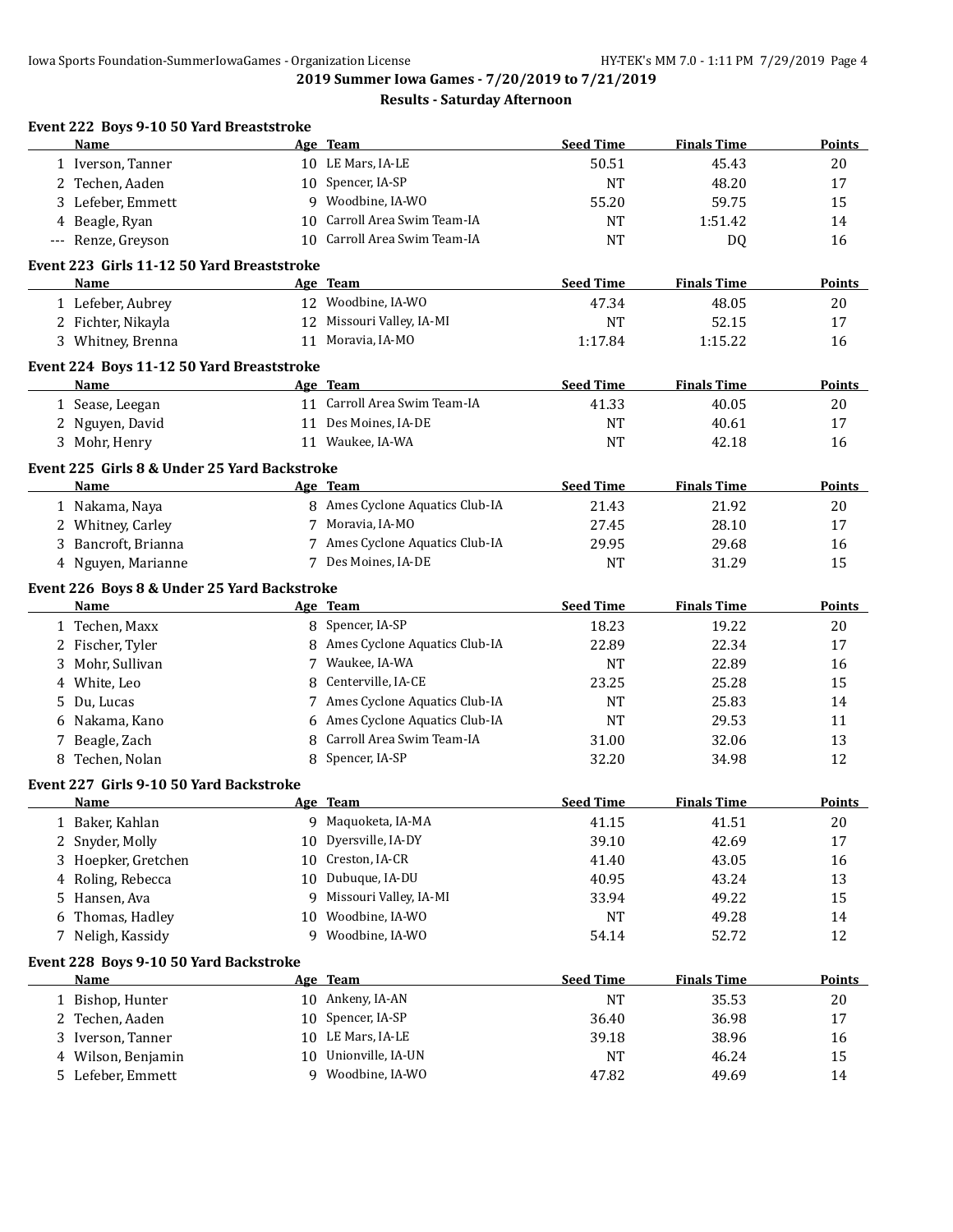|   | (Event 228 Boys 9-10 50 Yard Backstroke)     |    |                                 |                  |                    |               |
|---|----------------------------------------------|----|---------------------------------|------------------|--------------------|---------------|
|   | <b>Name</b>                                  |    | Age Team                        | <b>Seed Time</b> | <b>Finals Time</b> | Points        |
|   | 6 Renze, Greyson                             |    | 10 Carroll Area Swim Team-IA    | <b>NT</b>        | 53.78              | 13            |
|   | Event 229 Girls 11-12 50 Yard Backstroke     |    |                                 |                  |                    |               |
|   | <b>Name</b>                                  |    | Age Team                        | <b>Seed Time</b> | <b>Finals Time</b> | <b>Points</b> |
|   | 1 Wandera, Athieno                           |    | 12 Waukee, IA-WA                | 31.19            | 32.14              | 20            |
|   | 2 Ewalt, Emma                                | 12 | Carroll Area Swim Team-IA       | 39.59            | 35.15              | 17            |
| 3 | McCrary, Sara                                | 12 | West Des Moines, IA-WE          | 34.47            | 35.36              | 16            |
| 4 | Bishop, Josie                                | 12 | Ankeny, IA-AN                   | <b>NT</b>        | 36.84              | 15            |
|   | 5 Lefeber, Aubrey                            | 12 | Woodbine, IA-WO                 | 35.20            | 39.99              | 14            |
|   | 6 Coyle, Grace                               | 12 | Farley, IA-FA                   | <b>NT</b>        | 42.76              | 13            |
|   | 7 Whitney, Brenna                            | 11 | Moravia, IA-MO                  | <b>NT</b>        | 1:07.81            | 12            |
|   | Event 230 Boys 11-12 50 Yard Backstroke      |    |                                 |                  |                    |               |
|   | Name                                         |    | Age Team                        | <b>Seed Time</b> | <b>Finals Time</b> | <b>Points</b> |
|   | 1 Renze, Teagen                              |    | 11 Carroll Area Swim Team-IA    | 33.36            | 31.59              | 20            |
|   | 2 Mohr, Henry                                | 11 | Waukee, IA-WA                   | <b>NT</b>        | 37.16              | 17            |
|   | 3 Saegh, Matthew                             |    | 11 Clive, IA-CL                 | 44.00            | 48.88              | 16            |
|   | Event 231 Girls 8 & Under 50 Yard Backstroke |    |                                 |                  |                    |               |
|   | Name                                         |    | Age Team                        | <b>Seed Time</b> | <b>Finals Time</b> | <b>Points</b> |
|   | 1 Nakama, Naya                               |    | 8 Ames Cyclone Aquatics Club-IA | 46.64            | 47.27              | 20            |
|   | 2 Renze, Bryn                                | 8  | Carroll Area Swim Team-IA       | 49.78            | 48.60              | 17            |
|   | 3 Smith, Mylie                               | 8  | Ames Cyclone Aquatics Club-IA   | 49.42            | 51.80              | 16            |
|   | 4 Bancroft, Brianna                          |    | Ames Cyclone Aquatics Club-IA   | 1:02.46          | 1:01.54            | 15            |
|   | 5 Whitney, Carley                            |    | Moravia, IA-MO                  | <b>NT</b>        | 1:08.56            | 14            |
|   | Event 232 Boys 8 & Under 50 Yard Backstroke  |    |                                 |                  |                    |               |
|   | Name                                         |    | Age Team                        | <b>Seed Time</b> | <b>Finals Time</b> | Points        |
|   | 1 Mohr, Sullivan                             |    | 7 Waukee, IA-WA                 | <b>NT</b>        | 50.10              | 20            |
|   | 2 Bancroft, Greyden                          | 8  | Ames Cyclone Aquatics Club-IA   | 57.02            | 54.08              | 17            |
|   | 3 Du, Lucas                                  |    | Ames Cyclone Aquatics Club-IA   | <b>NT</b>        | 58.90              | 16            |
|   | 4 Beagle, Noah                               | 6  | Carroll Area Swim Team-IA       | 1:35.03          | 1:16.91            | 15            |
|   | Event 233 Girls 9-10 100 Yard Backstroke     |    |                                 |                  |                    |               |
|   | Name                                         |    | Age Team                        | <b>Seed Time</b> | <b>Finals Time</b> | Points        |
|   | 1 Light, Jaylyn                              |    | 10 Gilbert, IA-GI               | 1:12.87          | 1:15.78            | 20            |
|   | 2 Snyder, Molly                              | 10 | Dyersville, IA-DY               | 1:25.15          | 1:30.66            | 17            |
|   | 3 Hoepker, Gretchen                          |    | 10 Creston, IA-CR               | 1:35.70          | 1:33.91            | 16            |
|   | 4 Roling, Rebecca                            |    | 10 Dubuque, IA-DU               | 1:32.83          | 1:38.81            | 15            |
|   | Event 234 Boys 9-10 100 Yard Backstroke      |    |                                 |                  |                    |               |
|   | Name                                         |    | Age Team                        | <b>Seed Time</b> | <b>Finals Time</b> | <b>Points</b> |
|   | 1 Bishop, Hunter                             |    | 10 Ankeny, IA-AN                | $\rm{NT}$        | 1:16.02            | 20            |
|   | 2 Techen, Aaden                              | 10 | Spencer, IA-SP                  | 1:18.30          | 1:24.45            | 17            |
|   | 3 Iverson, Tanner                            |    | 10 LE Mars, IA-LE               | 1:28.67          | 1:25.99            | 16            |
|   | 4 Beagle, Ryan                               | 10 | Carroll Area Swim Team-IA       | <b>NT</b>        | 2:33.22            | 15            |
|   | Event 236 Girls 11-12 100 Yard Backstroke    |    |                                 |                  |                    |               |
|   | <u>Name</u>                                  |    | Age Team                        | <b>Seed Time</b> | <b>Finals Time</b> | <b>Points</b> |
|   | 1 Wandera, Athieno                           |    | 12 Waukee, IA-WA                | 1:07.29          | 1:07.32            | 20            |
|   | 2 Bishop, Josie                              |    | 12 Ankeny, IA-AN                | NT               | 1:19.94            | 17            |
|   | 3 Lefeber, Aubrey                            |    | 12 Woodbine, IA-WO              | 1:25.00          | 1:23.70            | 16            |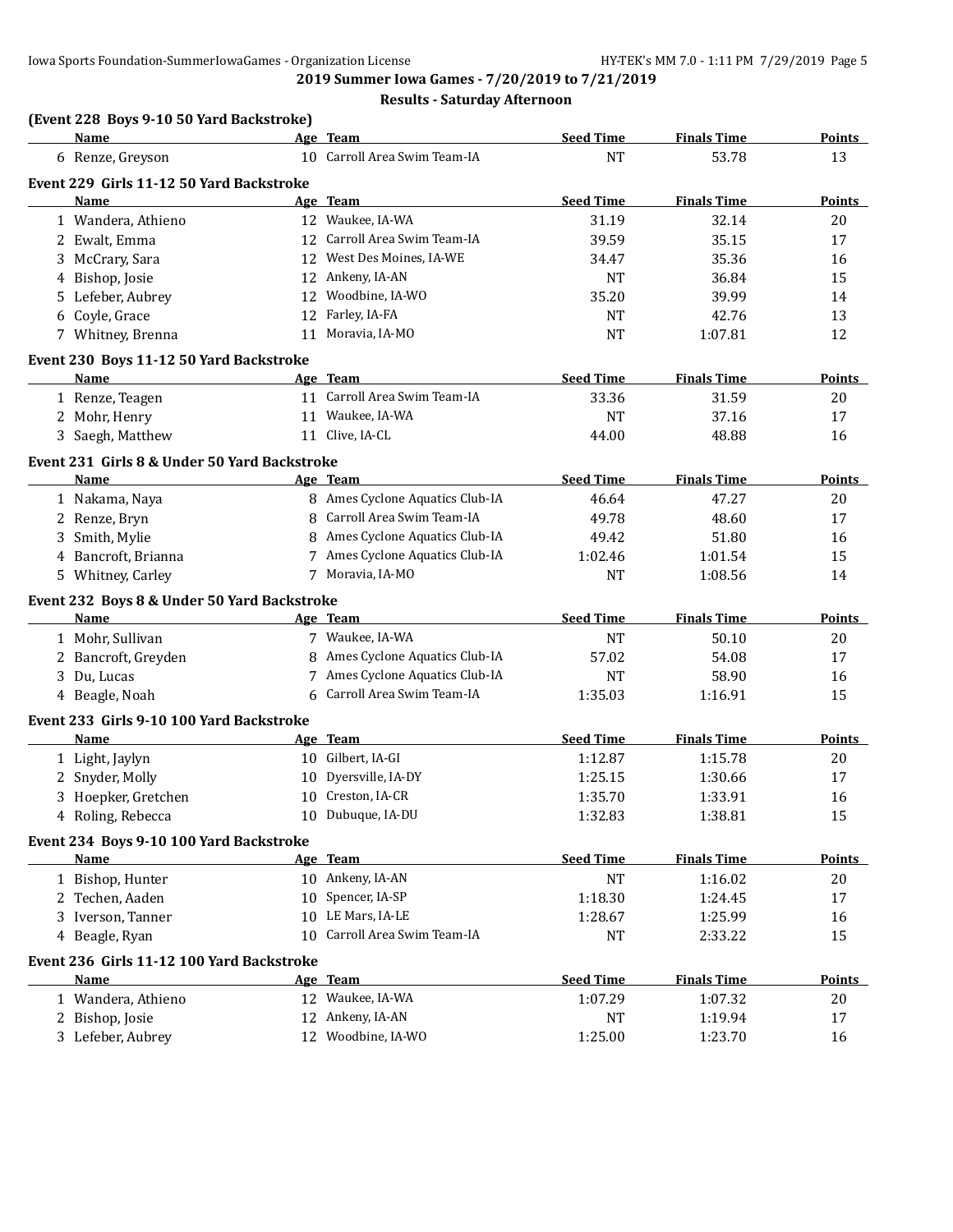**2019 Summer Iowa Games - 7/20/2019 to 7/21/2019**

| Event 236 Boys 11-12 100 Yard Backstroke    |              |                                 |                  |                    |               |
|---------------------------------------------|--------------|---------------------------------|------------------|--------------------|---------------|
| Name                                        |              | Age Team                        | <b>Seed Time</b> | <b>Finals Time</b> | Points        |
| 1 Renze, Teagen                             |              | 11 Carroll Area Swim Team-IA    | 1:10.07          | 1:09.68            | 20            |
| 2 Saegh, Matthew                            |              | 11 Clive, IA-CL                 | 1:40.00          | 1:46.90            | 17            |
| Event 238 Girls 8 & Under 50 Yard Butterfly |              |                                 |                  |                    |               |
| <b>Name</b>                                 |              | Age Team                        | <b>Seed Time</b> | <b>Finals Time</b> | Points        |
| 1 Coyle, Evelyn                             |              | 8 Farley, IA-FA                 | <b>NT</b>        | 47.54              | 20            |
| 2 Nguyen, Marianne                          | 7            | Des Moines, IA-DE               | <b>NT</b>        | 1:12.70            | 17            |
| Event 238 Boys 8 & Under 50 Yard Butterfly  |              |                                 |                  |                    |               |
| <b>Name</b>                                 |              | Age Team                        | <b>Seed Time</b> | <b>Finals Time</b> | Points        |
| 1 Fischer, Tyler                            |              | 8 Ames Cyclone Aquatics Club-IA | <b>NT</b>        | 47.72              | 20            |
| --- Beagle, Zach                            | $\mathsf{R}$ | Carroll Area Swim Team-IA       | <b>NT</b>        | DQ                 |               |
| Event 241 Girls 9-10 100 Yard Butterfly     |              |                                 |                  |                    |               |
| Name                                        |              | Age Team                        | <b>Seed Time</b> | <b>Finals Time</b> | <b>Points</b> |
| 1 Light, Jaylyn                             | 10           | Gilbert, IA-GI                  | 1:28.75          | 1:24.93            | 20            |
| 2 Snyder, Molly                             |              | 10 Dyersville, IA-DY            | 1:28.70          | 1:38.74            | 17            |
| Event 241 Girls 11-12 100 Yard Butterfly    |              |                                 |                  |                    |               |
| <b>Name</b>                                 |              | Age Team                        | <b>Seed Time</b> | <b>Finals Time</b> | Points        |
| 1 McCrary, Sara                             |              | 12 West Des Moines, IA-WE       | 1:16.92          | 1:15.21            | 20            |
| 2 Ewalt, Emma                               |              | 12 Carroll Area Swim Team-IA    | <b>NT</b>        | 1:20.75            | 17            |
| 3 Coyle, Grace                              |              | 12 Farley, IA-FA                | <b>NT</b>        | 1:29.03            | 16            |
| Event 242 Boys 11-12 100 Yard Butterfly     |              |                                 |                  |                    |               |
| <b>Name</b>                                 |              | Age Team                        | <b>Seed Time</b> | <b>Finals Time</b> | Points        |
| 1 Renze, Teagen                             |              | 11 Carroll Area Swim Team-IA    | 1:17.05          | 1:12.85            | 20            |
| 2 Sease, Leegan                             |              | 11 Carroll Area Swim Team-IA    | 1:16.32          | 1:15.72            | 17            |
| 3 Nguyen, David                             |              | 11 Des Moines, IA-DE            | <b>NT</b>        | 1:49.86            | 16            |
| 4 Saegh, Matthew                            |              | 11 Clive, IA-CL                 | <b>NT</b>        | 2:32.91            | 15            |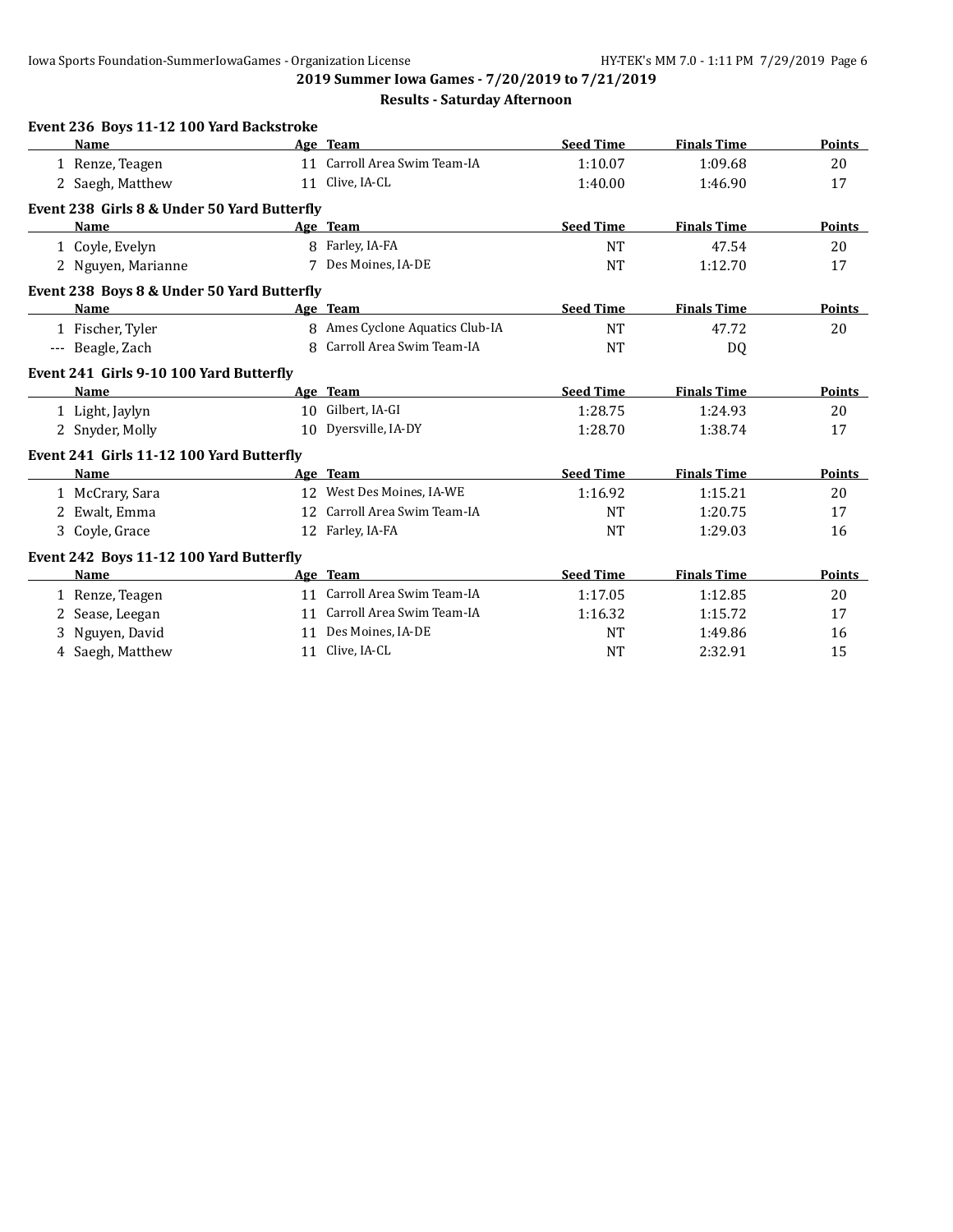**2019 Summer Iowa Games - 7/20/2019 to 7/21/2019**

| Event 301 Women 15-18 1650 Yard Freestyle |    |                              |                  |                    |               |
|-------------------------------------------|----|------------------------------|------------------|--------------------|---------------|
| Name                                      |    | Age Team                     | <b>Seed Time</b> | <b>Finals Time</b> | Points        |
| 1 Swacker, Samantha                       |    | 15 Altoona, IA-AL            | 39.39            | 21:31.60           | 20            |
| 2 Olson, Rachael                          |    | 15 Missouri Valley, IA-MI    | <b>NT</b>        | 27:23.94           | 17            |
| Event 301 Women 25-29 1650 Yard Freestyle |    |                              |                  |                    |               |
| <b>Name</b>                               |    | Age Team                     | <b>Seed Time</b> | <b>Finals Time</b> | <b>Points</b> |
| 1 Presley, Rachel                         |    | 28 Minneapolis, MN-MI        | <b>NT</b>        | 26:21.38           | 20            |
| Event 301 Women 35-39 1650 Yard Freestyle |    |                              |                  |                    |               |
| Name                                      |    | Age Team                     | <b>Seed Time</b> | <b>Finals Time</b> | Points        |
| 1 Lanius, Kathryn                         |    | 38 Grinnell, IA-GR           | 2:56.43          | 22:48.34           | 20            |
| Event 302 Men 30-34 1650 Yard Freestyle   |    |                              |                  |                    |               |
| Name                                      |    | Age Team                     | <b>Seed Time</b> | <b>Finals Time</b> | <b>Points</b> |
| 1 Clarke, Jake                            |    | 33 Independence, IA-IN       | 9:30.00          | 28:29.82           | 20            |
| Event 303 Girls 13-14 100 Yard Backstroke |    |                              |                  |                    |               |
| Name                                      |    | Age Team                     | <b>Seed Time</b> | <b>Finals Time</b> | <b>Points</b> |
| 1 Coates, Payten                          |    | 14 Waukee, IA-WA             | 1:06.75          | 1:09.62            | 20            |
| 2 Beagle, Ellie                           |    | 14 Carroll Area Swim Team-IA | 1:10.34          | 1:15.22            | 17            |
| 3 Snyder, Kelly                           |    | 13 Dyersville, IA-DY         | 1:25.94          | 1:29.06            | 16            |
| Event 305 Girls 15-18 100 Yard Backstroke |    |                              |                  |                    |               |
| Name                                      |    | Age Team                     | <b>Seed Time</b> | <b>Finals Time</b> | <b>Points</b> |
| 1 Neifert, Brianna                        |    | 15 Norwalk, IA-NO            | 1:06.39          | 1:08.48            | 20            |
| 2 Lefeber, Lillian                        | 15 | Woodbine, IA-WO              | 1:11.94          | 1:13.96            | 17            |
| 3 Beagle, Ashley                          | 16 | Carroll Area Swim Team-IA    | 1:08.87          | 1:17.01            | 16            |
| 4 Olson, Rachael                          |    | 15 Missouri Valley, IA-MI    | 1:24.30          | 1:26.43            | 15            |
| 5 Swacker, Samantha                       |    | 15 Altoona, IA-AL            | 1:24.15          | 1:27.62            | 14            |
| Event 306 Boys 13-14 100 Yard Backstroke  |    |                              |                  |                    |               |
| Name                                      |    | Age Team                     | <b>Seed Time</b> | <b>Finals Time</b> | Points        |
| 1 Lowe, Tyler                             |    | 13 Des Moines, IA-DE         | 1:31.15          | 1:26.82            | 20            |
| Event 306 Boys 15-18 100 Yard Backstroke  |    |                              |                  |                    |               |
| Name                                      |    | Age Team                     | <b>Seed Time</b> | <b>Finals Time</b> | <b>Points</b> |
| 1 Dose, Jonathan                          |    | 15 Carroll Area Swim Team-IA | 1:02.03          | 1:01.28            | 20            |
| 2 Neppl, Nathan                           |    | 15 Ankeny, IA-AN             | 1:07.44          | 1:03.80            | 17            |
| 3 Korthals, Ryan                          |    | 16 North Iowa Splash-IA      | 1:15.79          | 1:06.12            | 16            |
| Event 307 Women 19-24 100 Yard Backstroke |    |                              |                  |                    |               |
| <b>Name</b>                               |    | Age Team                     | <b>Seed Time</b> | <b>Finals Time</b> | <b>Points</b> |
| 1 Olson, Jessica                          |    | 20 Missouri Valley, IA-MI    | 1:15.00          | 1:19.81            | 20            |
| Event 307 Women 30-34 100 Yard Backstroke |    |                              |                  |                    |               |
| Name                                      |    | Age Team                     | <b>Seed Time</b> | <b>Finals Time</b> | <b>Points</b> |
| 1 Martin, Alayna                          |    | 30 West Des Moines, IA-WE    | 1:04.99          | 1:07.05            | 20            |
| Event 307 Women 40-44 100 Yard Backstroke |    |                              |                  |                    |               |
| Name                                      |    | Age Team                     | <b>Seed Time</b> | <b>Finals Time</b> | <b>Points</b> |
| 1 Lowe, Erin                              |    | 42 Des Moines, IA-DE         | NT               | 1:56.23            | 20            |
| Event 307 Women 55-59 100 Yard Backstroke |    |                              |                  |                    |               |
| Name                                      |    | Age Team                     | <b>Seed Time</b> | <b>Finals Time</b> | <b>Points</b> |
| 1 Happel, Diane                           |    | 55 Fort Dodge, IA-FO         | $\rm{NT}$        | 1:41.27            | 20            |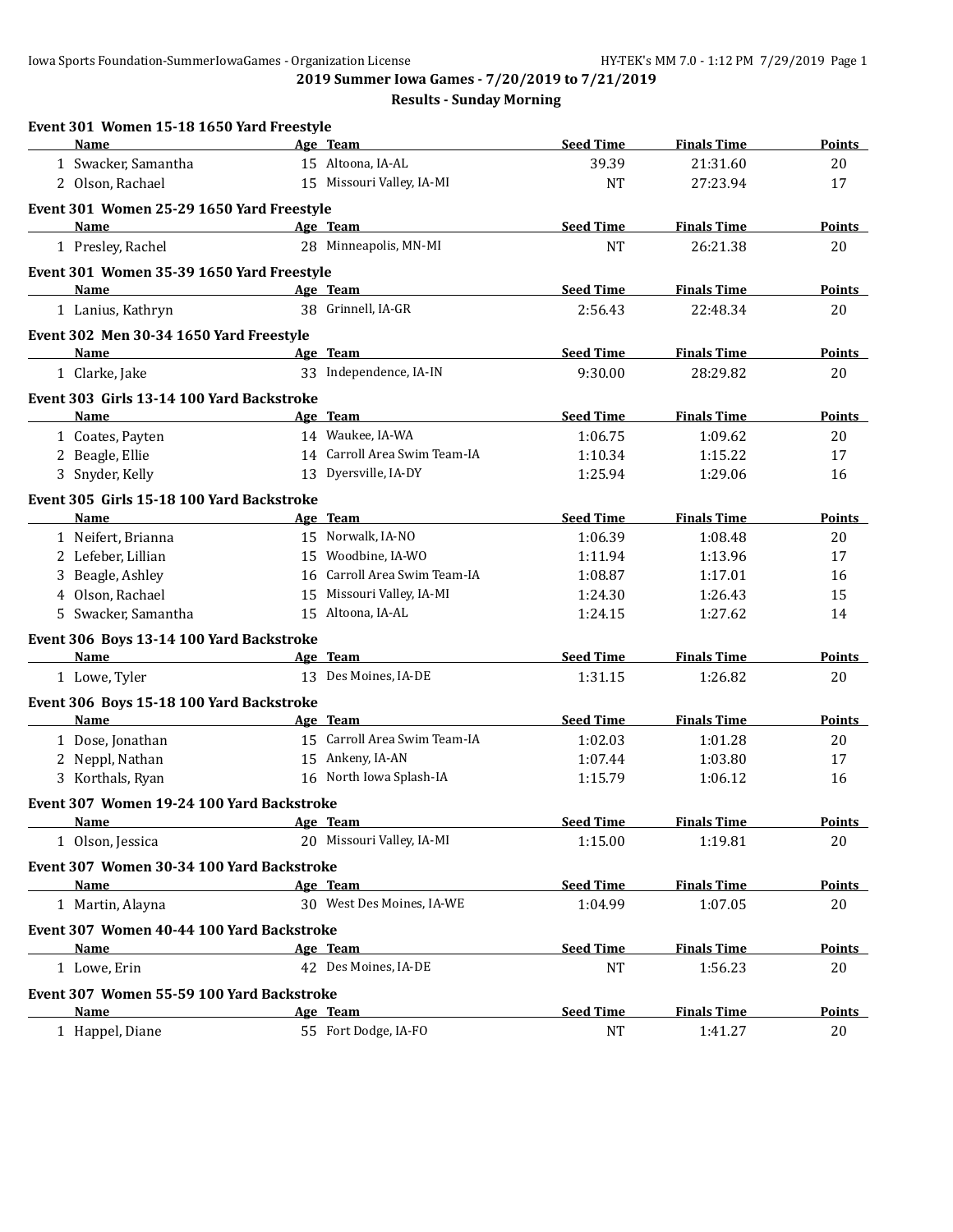**2019 Summer Iowa Games - 7/20/2019 to 7/21/2019**

|                         | (Event 307 Women 55-59 100 Yard Backstroke) |                              |                  |                    |               |
|-------------------------|---------------------------------------------|------------------------------|------------------|--------------------|---------------|
| Name                    |                                             | Age Team                     | <b>Seed Time</b> | <b>Finals Time</b> | <b>Points</b> |
| 2 Dingeman, Jean        |                                             | 55 Pella, IA-PE              | 2:07.00          | 1:59.44            | 17            |
|                         | Event 307 Women 60-64 100 Yard Backstroke   |                              |                  |                    |               |
| Name                    |                                             | Age Team                     | <b>Seed Time</b> | <b>Finals Time</b> | <b>Points</b> |
| 1 Burch, Joyce          |                                             | 63 Pella, IA-PE              | 3:00.00          | 2:25.35            | 20            |
|                         | Event 307 Women 65-69 100 Yard Backstroke   |                              |                  |                    |               |
| <b>Name</b>             |                                             | Age Team                     | <b>Seed Time</b> | <b>Finals Time</b> | Points        |
| 1 Hauber, Cindy         |                                             | 65 Ames, IA-AM               | 1:34.83          | 1:31.31            | 20            |
|                         | Event 308 Men 60-64 100 Yard Backstroke     |                              |                  |                    |               |
| <b>Name</b>             |                                             | Age Team                     | <b>Seed Time</b> | <b>Finals Time</b> | <b>Points</b> |
| 1 Nystrom, Curt         |                                             | 62 Boone, IA-BO              | 1:15.00          | 1:27.40            | 20            |
|                         | Event 308 Men 65-69 100 Yard Backstroke     |                              |                  |                    |               |
| Name                    |                                             | Age Team                     | <b>Seed Time</b> | <b>Finals Time</b> | Points        |
| 1 Barry, Michael (Mick) |                                             | 69 Ankeny, IA-AN             | 1:20.00          | 1:22.22            | 20            |
| 2 Bower, Norman         |                                             | 65 Davenport, IA-DA          | 1:25.00          | 1:28.02            | 17            |
|                         | Event 309 Girls 13-14 100 Yard Freestyle    |                              |                  |                    |               |
| Name                    |                                             | Age Team                     | <b>Seed Time</b> | <b>Finals Time</b> | Points        |
| 1 Coates, Payten        |                                             | 14 Waukee, IA-WA             | 57.18            | 58.49              | 20            |
| 2 Beagle, Ellie         |                                             | 14 Carroll Area Swim Team-IA | 58.16            | 1:00.43            | 17            |
| 3 Hansen, Mia           |                                             | 13 Missouri Valley, IA-MI    | 1:00.12          | 1:03.32            | 16            |
| 4 Black, Shaylyn        |                                             | 14 Knoxville, IA-KN          | 1:00.00          | 1:03.53            | 15            |
| 5 Neifert, Hayley       |                                             | 14 Norwalk, IA-NO            | 1:05.30          | 1:06.45            | 14            |
| 6 Kalous, Lilly         | 13                                          | Lytton, IA-LY                | 1:04.93          | 1:07.67            | 13            |
| 7 DeMoss, Zelda         | 13                                          | Carroll Area Swim Team-IA    | 1:10.19          | 1:08.84            | 12            |
| 8 Thomas, Madison       |                                             | 13 Woodbine, IA-WO           | <b>NT</b>        | 1:18.16            | 11            |
|                         | Event 311 Girls 15-18 100 Yard Freestyle    |                              |                  |                    |               |
| Name                    |                                             | Age Team                     | <b>Seed Time</b> | <b>Finals Time</b> | <b>Points</b> |
| 1 Beagle, Ashley        |                                             | 16 Carroll Area Swim Team-IA | 58.55            | 1:02.47            | 20            |
| 2 Neligh, Kaitlyn       |                                             | 17 Woodbine, IA-WO           | 1:08.26          | 1:04.56            | 17            |
| 3 Neifert, Brianna      |                                             | 15 Norwalk, IA-NO            | 1:03.57          | 1:04.85            | 16            |
| 4 Lefeber, Lillian      |                                             | 15 Woodbine, IA-WO           | 1:02.54          | 1:08.97            | 15            |
| 5 Olson, Rachael        |                                             | 15 Missouri Valley, IA-MI    | 1:15.00          | 1:10.42            | 14            |
| 6 McLaughlin, Maddison  |                                             | 15 Carroll Area Swim Team-IA | 1:11.87          | 1:15.15            | 13            |
|                         | Event 312 Boys 13-14 100 Yard Freestyle     |                              |                  |                    |               |
| Name                    |                                             | Age Team                     | <b>Seed Time</b> | <b>Finals Time</b> | <b>Points</b> |
| 1 Lowe, Tyler           |                                             | 13 Des Moines, IA-DE         | 1:08.80          | 1:07.70            | 20            |
| 2 Sells, Nate           | 13                                          | Centerville, IA-CE           | <b>NT</b>        | 1:26.83            | 17            |
|                         | Event 312 Boys 15-18 100 Yard Freestyle     |                              |                  |                    |               |
| <b>Name</b>             |                                             | Age Team                     | <b>Seed Time</b> | <b>Finals Time</b> | <b>Points</b> |
| 1 Danner, Trevor        |                                             | 16 Carroll, IA-CA            | 53.56            | 52.81              | 20            |
| 2 Black, Nate           | 15                                          | Carroll Area Swim Team-IA    | 1:03.34          | 1:02.33            | 17            |
| 3 Sells, Reece          | 16                                          | Centerville, IA-CE           | <b>NT</b>        | 1:04.89            | 16            |
|                         | Event 313 Women 19-24 100 Yard Freestyle    |                              |                  |                    |               |
| <b>Name</b>             |                                             | Age Team                     | <b>Seed Time</b> | <b>Finals Time</b> | <b>Points</b> |
| 1 Olson, Jessica        |                                             | 20 Missouri Valley, IA-MI    | 1:03.20          | 1:07.87            | 20            |
| 2 Baxter, Sonya         |                                             | 20 Woodbine, IA-WO           | $\rm{NT}$        | 1:12.82            | 17            |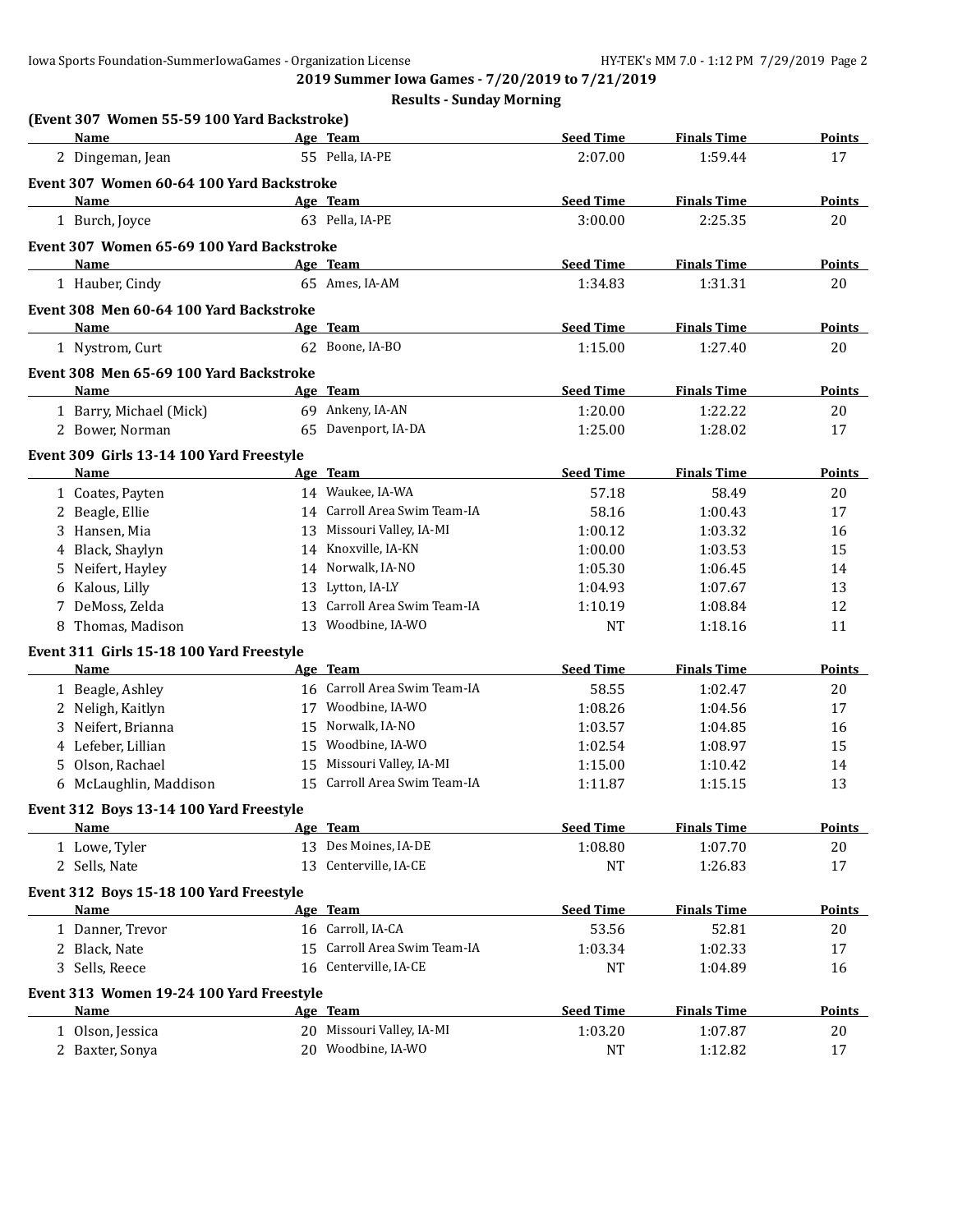**2019 Summer Iowa Games - 7/20/2019 to 7/21/2019**

| Event 313 Women 30-34 100 Yard Freestyle<br>Name | Age Team                  | <b>Seed Time</b> | <b>Finals Time</b> | <b>Points</b> |
|--------------------------------------------------|---------------------------|------------------|--------------------|---------------|
| 1 Martin, Alayna                                 | 30 West Des Moines, IA-WE | 59.99            | 1:00.23            | 20            |
| Event 313 Women 35-39 100 Yard Freestyle         |                           |                  |                    |               |
| <b>Name</b>                                      | Age Team                  | <b>Seed Time</b> | <b>Finals Time</b> | <b>Points</b> |
| 1 Lanius, Kathryn                                | 38 Grinnell, IA-GR        | 1:11.42          | 1:13.84            | 20            |
| Event 313 Women 50-54 100 Yard Freestyle         |                           |                  |                    |               |
| Name                                             | Age Team                  | <b>Seed Time</b> | <b>Finals Time</b> | <b>Points</b> |
| 1 Robertson, Alison                              | 50 Ames, IA-AM            | 1:05.31          | 1:00.95            | 20            |
| 2 Danner, Deb                                    | 54 Carroll, IA-CA         | NT               | 1:33.70            | 17            |
| Event 313 Women 55-59 100 Yard Freestyle         |                           |                  |                    |               |
| Name                                             | Age Team                  | <b>Seed Time</b> | <b>Finals Time</b> | <b>Points</b> |
| 1 Kiel Rosser, Karen                             | 56 Ames, IA-AM            | 1:18.35          | 1:18.60            | 20            |
| 2 Dingeman, Jean                                 | 55 Pella, IA-PE           | 1:40.00          | 1:38.35            | 17            |
| Event 313 Women 60-64 100 Yard Freestyle         |                           |                  |                    |               |
| <b>Name</b>                                      | Age Team                  | <b>Seed Time</b> | <b>Finals Time</b> | <b>Points</b> |
| 1 Fisk, Debbie                                   | 61 Waukee, IA-WA          | 1:12.00          | 1:14.29            | 20            |
| 2 Burch, Joyce                                   | 63 Pella, IA-PE           | 2:30.00          | 1:54.96            | 17            |
| Event 313 Women 65-69 100 Yard Freestyle         |                           |                  |                    |               |
| <b>Name</b>                                      | Age Team                  | <b>Seed Time</b> | <b>Finals Time</b> | Points        |
| 1 Hauber, Cindy                                  | 65 Ames, IA-AM            | 1:16.00          | 1:24.31            | 20            |
| Event 314 Men 19-24 100 Yard Freestyle           |                           |                  |                    |               |
| <b>Name</b>                                      | Age Team                  | <b>Seed Time</b> | <b>Finals Time</b> | Points        |
| 1 Dolphin, Keagan                                | 20 Des Moines, IA-DE      | 50.88            | 51.44              | 20            |
| 2 Hatterman, Gavin                               | 20 Woodbine, IA-WO        | <b>NT</b>        | 1:19.32            | 17            |
| Event 314 Men 30-34 100 Yard Freestyle           |                           |                  |                    |               |
| Name                                             | Age Team                  | <b>Seed Time</b> | <b>Finals Time</b> | <b>Points</b> |
| 1 Clarke, Jake                                   | 33 Independence, IA-IN    | 1:14.00          | 1:14.83            | 20            |
| Event 314 Men 35-39 100 Yard Freestyle           |                           |                  |                    |               |
| Name                                             | Age Team                  | <b>Seed Time</b> | <b>Finals Time</b> | <b>Points</b> |
| 1 Cassler, Dustin                                | 35 Bondurant, IA-BO       | 59.36            | 1:00.82            | 20            |
| 2 Crooks, Adam                                   | 39 Des Moines, IA-DE      | 56.50            | 1:04.65            | 17            |
| Event 314 Men 40-44 100 Yard Freestyle           |                           |                  |                    |               |
| Name                                             | Age Team                  | <b>Seed Time</b> | <b>Finals Time</b> | <b>Points</b> |
| 1 Lefeber, Nick                                  | 40 Woodbine, IA-WO        | NT               | 1:24.93            | 20            |
| Event 314 Men 60-64 100 Yard Freestyle           |                           |                  |                    |               |
| Name                                             | Age Team                  | <b>Seed Time</b> | <b>Finals Time</b> | <b>Points</b> |
| 1 Hodgeman, Al                                   | 61 New Sharon, IA-NE      | 1:08.10          | 1:07.98            | 20            |
| Event 314 Men 70-74 100 Yard Freestyle           |                           |                  |                    |               |
| Name                                             | Age Team                  | <b>Seed Time</b> | <b>Finals Time</b> | <b>Points</b> |
| 1 Chew, Doug                                     | 70 Urbandale, IA-UR       | <b>NT</b>        | 1:40.21            | 20            |
| Event 314 Men 80-84 100 Yard Freestyle           |                           |                  |                    |               |
| <b>Name</b>                                      | Age Team                  | <b>Seed Time</b> | <b>Finals Time</b> | <b>Points</b> |
| 1 Roberts, Daryl                                 | 82 Independence, IA-IN    | <b>NT</b>        | 2:53.16            | 20            |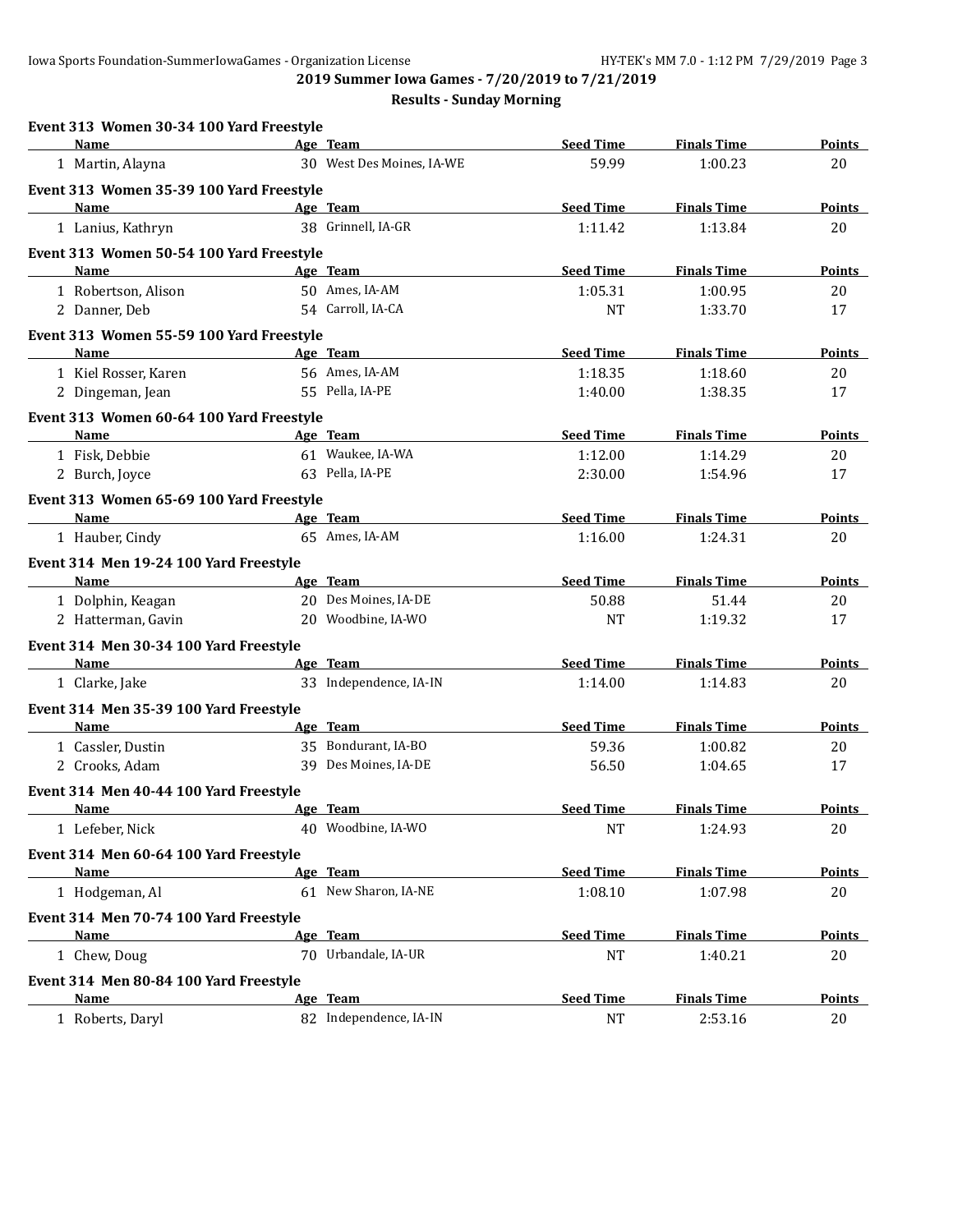| Event 315 Girls 13-14 50 Yard Breaststroke             |    |                              |                  |                    |               |
|--------------------------------------------------------|----|------------------------------|------------------|--------------------|---------------|
| Name                                                   |    | Age Team                     | <b>Seed Time</b> | <b>Finals Time</b> | Points        |
| 1 Black, Shaylyn                                       |    | 14 Knoxville, IA-KN          | 36.00            | 38.43              | 20            |
| 2 Hansen, Mia                                          |    | 13 Missouri Valley, IA-MI    | 38.74            | 38.46              | 17            |
| 3 DeMoss, Zelda                                        |    | 13 Carroll Area Swim Team-IA | 39.46            | 39.23              | 16            |
| 4 Neligh, Kylie                                        | 13 | Woodbine, IA-WO              | 41.59            | 40.84              | 15            |
| 5 Snyder, Kelly                                        | 13 | Dyersville, IA-DY            | 2:23.00          | 44.60              | 14            |
| 6 Thomas, Madison                                      | 13 | Woodbine, IA-WO              | <b>NT</b>        | 49.93              | 13            |
| Event 317 Girls 15-18 50 Yard Breaststroke             |    |                              |                  |                    |               |
| Name                                                   |    | Age Team                     | <b>Seed Time</b> | <b>Finals Time</b> | <b>Points</b> |
| 1 Neligh, Kaitlyn                                      |    | 17 Woodbine, IA-WO           | 40.52            | 40.06              | 20            |
| 2 Lefeber, Lillian                                     |    | 15 Woodbine, IA-WO           | 39.20            | 40.74              | 17            |
| 3 McLaughlin, Maddison                                 |    | 15 Carroll Area Swim Team-IA | 41.12            | 43.06              | 16            |
| Event 318 Boys 13-14 50 Yard Breaststroke              |    |                              |                  |                    |               |
| Name                                                   |    | Age Team                     | <b>Seed Time</b> | <b>Finals Time</b> | Points        |
| 1 Sells, Nate                                          |    | 13 Centerville, IA-CE        | <b>NT</b>        | 47.94              | 20            |
| Event 318 Boys 15-18 50 Yard Breaststroke              |    |                              |                  |                    |               |
| Name                                                   |    | Age Team                     | <b>Seed Time</b> | <b>Finals Time</b> | <b>Points</b> |
| 1 Korthals, Ryan                                       |    | 16 North Iowa Splash-IA      | 36.94            | 31.43              | 20            |
| 2 Danner, Trevor                                       |    | 16 Carroll, IA-CA            | 31.56            | 31.49              | 17            |
| 3 Neppl, Nathan                                        |    | 15 Ankeny, IA-AN             | 31.41            | 31.62              | 16            |
| Event 319 Women 19-24 50 Yard Breaststroke Multi-Class |    |                              |                  |                    |               |
| Name                                                   |    | Age Team                     | <b>Seed Time</b> | <b>Finals Time</b> | Points        |
| 1 Baxter, Sonya                                        |    | 20 Woodbine, IA-WO           | <b>NT</b>        | 48.38              | 20            |
| Event 319 Women 25-29 50 Yard Breaststroke Multi-Class |    |                              |                  |                    |               |
| <b>Name</b>                                            |    | Age Team                     | <b>Seed Time</b> | <b>Finals Time</b> | Points        |
| 1 Presley, Rachel                                      |    | 28 Minneapolis, MN-MI        | <b>NT</b>        | 46.41              | 20            |
|                                                        |    |                              |                  |                    |               |
| Event 319 Women 40-44 50 Yard Breaststroke Multi-Class |    |                              |                  |                    |               |
| Name                                                   |    | Age Team                     | <b>Seed Time</b> | <b>Finals Time</b> | Points        |
| 1 Webster, Stacie                                      |    | 42 Elkhart, IA-EL            | 41.00            | 40.69              | 20            |
| 2 Lowe, Erin                                           |    | 42 Des Moines, IA-DE         | 49.00            | 47.64              | 17            |
| Event 319 Women 50-54 50 Yard Breaststroke Multi-Class |    |                              |                  |                    |               |
| <b>Name</b>                                            |    | Age Team                     | <b>Seed Time</b> | <b>Finals Time</b> | <b>Points</b> |
| 1 Danner, Deb                                          |    | 54 Carroll, IA-CA            | <b>NT</b>        | 58.30              | 20            |
| Event 319 Women 55-59 50 Yard Breaststroke Multi-Class |    |                              |                  |                    |               |
| Name                                                   |    | Age Team                     | <b>Seed Time</b> | <b>Finals Time</b> | Points        |
| 1 Radtke, Mari                                         |    | 56 Sutherland, IA-SU         | <b>NT</b>        | 47.57              | 20            |
| Event 320 Men 19-24 50 Yard Breaststroke               |    |                              |                  |                    |               |
| Name                                                   |    | Age Team                     | <b>Seed Time</b> | <b>Finals Time</b> | <b>Points</b> |
| 1 Dolphin, Keagan                                      |    | 20 Des Moines, IA-DE         | <b>NT</b>        | 34.73              | 20            |
| 2 Hatterman, Gavin                                     |    | 20 Woodbine, IA-WO           | <b>NT</b>        | 1:00.87            | 17            |
| Event 320 Men 35-39 50 Yard Breaststroke               |    |                              |                  |                    |               |
| <b>Name</b>                                            |    | Age Team                     | <b>Seed Time</b> | <b>Finals Time</b> | <b>Points</b> |
| 1 Crooks, Adam                                         |    | 39 Des Moines, IA-DE         | 33.50            | 33.35              | 20            |
| 2 Cassler, Dustin                                      |    | 35 Bondurant, IA-BO          | 37.97            | 37.84              | 17            |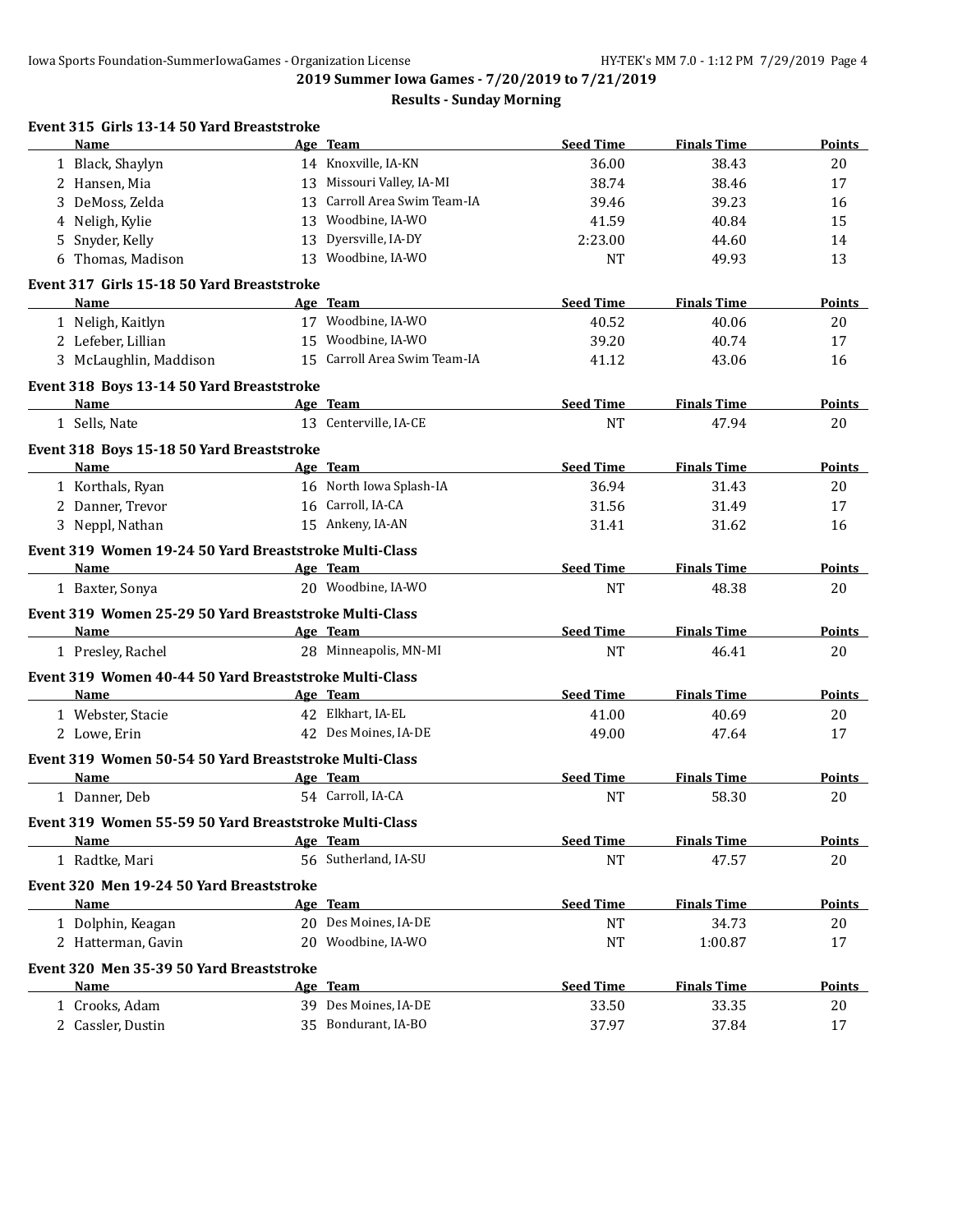**2019 Summer Iowa Games - 7/20/2019 to 7/21/2019**

| Event 320 Men 40-44 50 Yard Breaststroke |                              |                  |                    |               |
|------------------------------------------|------------------------------|------------------|--------------------|---------------|
| Name                                     | Age Team                     | <b>Seed Time</b> | <b>Finals Time</b> | Points        |
| 1 Lefeber, Nick                          | 40 Woodbine, IA-WO           | <b>NT</b>        | 50.08              | 20            |
| Event 320 Men 50-54 50 Yard Breaststroke |                              |                  |                    |               |
| Name                                     | Age Team                     | <b>Seed Time</b> | <b>Finals Time</b> | Points        |
| 1 Mouw, Steven                           | 50 Unattached-UN             | 33.00            | 32.90              | 20            |
| Event 320 Men 60-64 50 Yard Breaststroke |                              |                  |                    |               |
| <b>Name</b>                              | Age Team                     | <b>Seed Time</b> | <b>Finals Time</b> | <b>Points</b> |
| 1 Nystrom, Curt                          | 62 Boone, IA-BO              | 5:00.00          | 41.76              | 20            |
| Event 320 Men 65-69 50 Yard Breaststroke |                              |                  |                    |               |
| Name                                     | Age Team                     | <b>Seed Time</b> | <b>Finals Time</b> | Points        |
| 1 Barry, Michael (Mick)                  | 69 Ankeny, IA-AN             | 34.50            | 37.62              | 20            |
| 2 Bower, Norman                          | 65 Davenport, IA-DA          | 45.00            | 50.16              | 17            |
| Event 320 Men 70-74 50 Yard Breaststroke |                              |                  |                    |               |
| <b>Name</b>                              | Age Team                     | <b>Seed Time</b> | <b>Finals Time</b> | Points        |
| 1 Chew, Doug                             | 70 Urbandale, IA-UR          | <b>NT</b>        | 1:01.49            | 20            |
| Event 320 Men 80-84 50 Yard Breaststroke |                              |                  |                    |               |
| Name                                     | Age Team                     | <b>Seed Time</b> | <b>Finals Time</b> | <b>Points</b> |
| 1 Roberts, Daryl                         | 82 Independence, IA-IN       | <b>NT</b>        | 2:07.60            | 20            |
| Event 322 Girls 11-12 200 Yard Butterfly |                              |                  |                    |               |
| Name                                     | Age Team                     | <b>Seed Time</b> | <b>Finals Time</b> | Points        |
| 1 Coyle, Grace                           | 12 Farley, IA-FA             | <b>NT</b>        | 3:24.11            | 20            |
| Event 322 Women 35-39 200 Yard Butterfly |                              |                  |                    |               |
| Name                                     | Age Team                     | <b>Seed Time</b> | <b>Finals Time</b> | <b>Points</b> |
| 1 Lanius, Kathryn                        | 38 Grinnell, IA-GR           | 2:51.76          | 2:55.91            | 20            |
| Event 323 Girls 13-14 200 Yard IM        |                              |                  |                    |               |
| Name                                     | Age Team                     | <b>Seed Time</b> | <b>Finals Time</b> | Points        |
| 1 Coates, Payten                         | 14 Waukee, IA-WA             | 2:29.26          | 2:30.54            | 20            |
| 2 Beagle, Ellie                          | 14 Carroll Area Swim Team-IA | 2:28.80          | 2:38.59            | 17            |
| 3 Snyder, Kelly                          | 13 Dyersville, IA-DY         | 3:13.49          | 3:17.88            | 16            |
| Event 323 Women 15-18 200 Yard IM        |                              |                  |                    |               |
| Name                                     | Age Team                     | <b>Seed Time</b> | <b>Finals Time</b> | <b>Points</b> |
| 1 Beagle, Ashley                         | 16 Carroll Area Swim Team-IA | 2:27.20          | 2:45.07            | 20            |
| 2 Swacker, Samantha                      | 15 Altoona, IA-AL            | 2:46.46          | 2:54.11            | 17            |
| 3 Neligh, Kaitlyn                        | 17 Woodbine, IA-WO           | NT               | 3:04.59            | 16            |
| Event 323 Women 50-54 200 Yard IM        |                              |                  |                    |               |
| Name                                     | Age Team                     | <b>Seed Time</b> | <b>Finals Time</b> | <b>Points</b> |
| 1 Robertson, Alison                      | 50 Ames, IA-AM               | 3:00.00          | 2:40.80            | 20            |
| Event 323 Women 55-59 200 Yard IM        |                              |                  |                    |               |
| <b>Name</b>                              | Age Team                     | <b>Seed Time</b> | <b>Finals Time</b> | <b>Points</b> |
| 1 Happel, Diane                          | 55 Fort Dodge, IA-FO         | <b>NT</b>        | 3:39.85            | 20            |
| Event 324 Boys 13-14 200 Yard IM         |                              |                  |                    |               |
| <b>Name</b>                              | Age Team                     | <b>Seed Time</b> | <b>Finals Time</b> | <b>Points</b> |
| 1 Lowe, Tyler                            | 13 Des Moines, IA-DE         | 3:04.50          | 3:07.99            | 20            |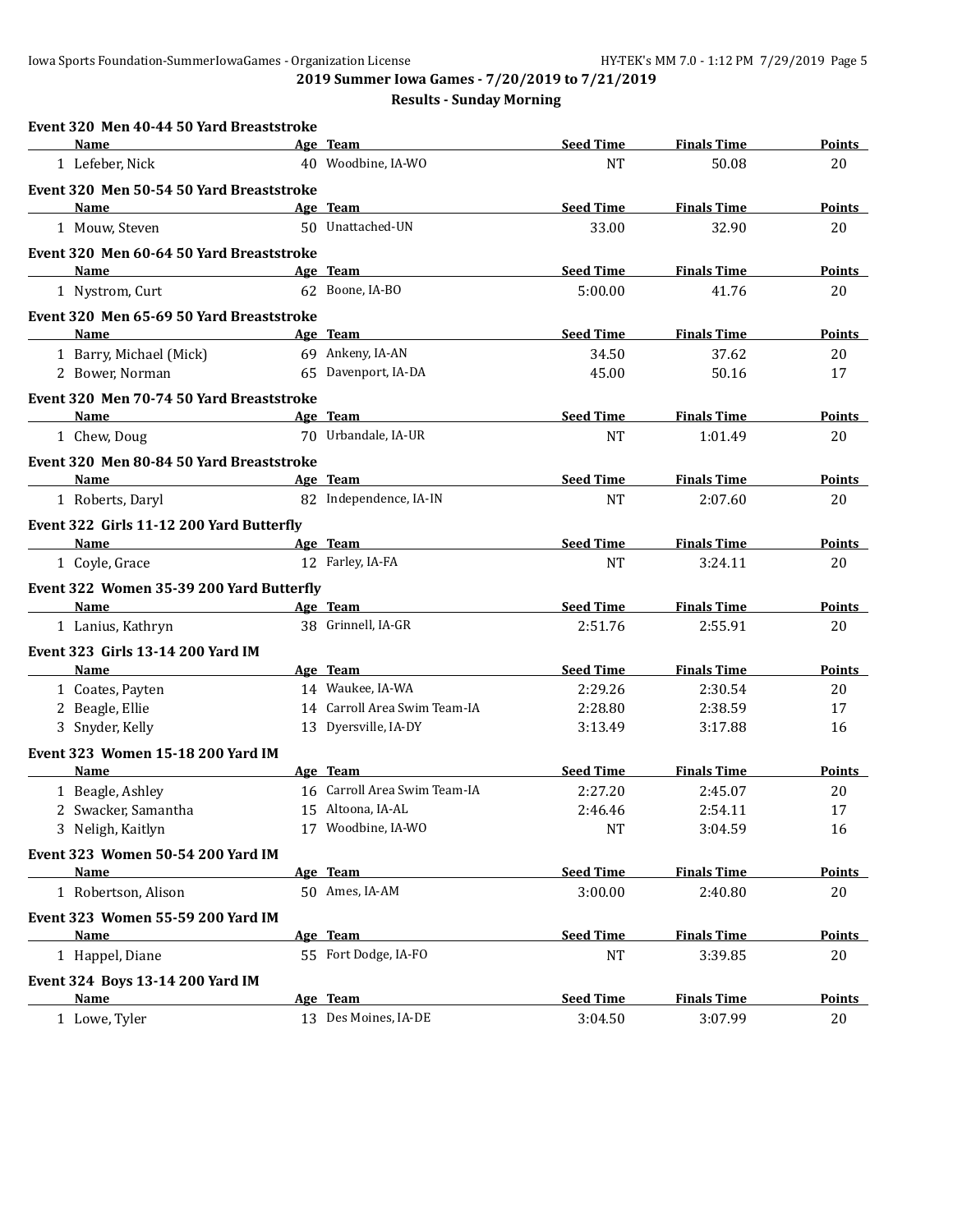**Event 324 Men 15-18 200 Yard IM**

**2019 Summer Iowa Games - 7/20/2019 to 7/21/2019**

| Name                                     | Age Team                     | <b>Seed Time</b> | <b>Finals Time</b> | <b>Points</b> |
|------------------------------------------|------------------------------|------------------|--------------------|---------------|
| 1 Danner, Trevor                         | 16 Carroll, IA-CA            | 2:13.54          | 2:29.74            | 20            |
| Event 324 Men 65-69 200 Yard IM          |                              |                  |                    |               |
| Name                                     | Age Team                     | <b>Seed Time</b> | <b>Finals Time</b> | <b>Points</b> |
| 1 Barry, Michael (Mick)                  | 69 Ankeny, IA-AN             | 2:45.00          | 2:56.34            | 20            |
| <b>Event 324 Men 70-74 200 Yard IM</b>   |                              |                  |                    |               |
| <b>Name</b>                              | Age Team                     | <b>Seed Time</b> | <b>Finals Time</b> | <b>Points</b> |
| 1 Chew, Doug                             | 70 Urbandale, IA-UR          | <b>NT</b>        | 4:44.39            | 20            |
| Event 330 Boys 13-14 50 Yard Backstroke  |                              |                  |                    |               |
| <b>Name</b>                              | Age Team                     | <b>Seed Time</b> | <b>Finals Time</b> | Points        |
| 1 Sells, Nate                            | 13 Centerville, IA-CE        | <b>NT</b>        | 45.22              | 20            |
| Event 331 Girls 13-14 50 Yard Backstroke |                              |                  |                    |               |
| Name                                     | Age Team                     | <b>Seed Time</b> | <b>Finals Time</b> | <b>Points</b> |
| 1 Neligh, Kylie                          | 13 Woodbine, IA-WO           | 37.59            | 34.06              | 20            |
| 2 Kalous, Lilly                          | 13 Lytton, IA-LY             | 36.95            | 35.08              | 17            |
| 3 Neifert, Hayley                        | 14 Norwalk, IA-NO            | 41.16            | 37.67              | 16            |
| Event 331 Girls 15-18 50 Yard Backstroke |                              |                  |                    |               |
| <b>Name</b>                              | Age Team                     | <b>Seed Time</b> | <b>Finals Time</b> | Points        |
| 1 Neifert, Brianna                       | 15 Norwalk, IA-NO            | 32.16            | 31.86              | 20            |
| 2 McLaughlin, Maddison                   | 15 Carroll Area Swim Team-IA | 46.15            | 41.18              | 17            |
| Event 332 Boys 15-18 50 Yard Backstroke  |                              |                  |                    |               |
| Name                                     | Age Team                     | <b>Seed Time</b> | <b>Finals Time</b> | Points        |
| 1 Dose, Jonathan                         | 15 Carroll Area Swim Team-IA | 28.92            | 29.49              | 20            |
| 2 Black, Nate                            | 15 Carroll Area Swim Team-IA | 33.47            | 32.83              | 17            |
| Event 333 Women 19-24 50 Yard Backstroke |                              |                  |                    |               |
| Name                                     | Age Team                     | <b>Seed Time</b> | <b>Finals Time</b> | Points        |
| 1 Baxter, Sonya                          | 20 Woodbine, IA-WO           | <b>NT</b>        | 39.59              | 20            |
| Event 333 Women 25-29 50 Yard Backstroke |                              |                  |                    |               |
| Name                                     | Age Team                     | <b>Seed Time</b> | <b>Finals Time</b> | Points        |
| 1 Presley, Rachel                        | 28 Minneapolis, MN-MI        | <b>NT</b>        | 42.87              | 20            |
| Event 333 Women 30-34 50 Yard Backstroke |                              |                  |                    |               |
| Name                                     | Age Team                     | <b>Seed Time</b> | <b>Finals Time</b> | Points        |
| 1 Martin, Alayna                         | 30 West Des Moines, IA-WE    | 29.99            | 30.63              | 20            |
| Event 333 Women 40-44 50 Yard Backstroke |                              |                  |                    |               |
| <u>Name</u>                              | <u>Age Team</u>              | <b>Seed Time</b> | <b>Finals Time</b> | <b>Points</b> |
| 1 Webster, Stacie                        | 42 Elkhart, IA-EL            | 3:00.00          | 43.85              | 20            |
| Event 333 Women 50-54 50 Yard Backstroke |                              |                  |                    |               |
| Name                                     | Age Team                     | <b>Seed Time</b> | <b>Finals Time</b> | Points        |
| 1 Danner, Deb                            | 54 Carroll, IA-CA            | <b>NT</b>        | 50.64              | 20            |
| Event 333 Women 55-59 50 Yard Backstroke |                              |                  |                    |               |
| Name                                     | Age Team                     | <b>Seed Time</b> | <b>Finals Time</b> | <b>Points</b> |
| 1 Kiel Rosser, Karen                     | 56 Ames, IA-AM               | <b>NT</b>        | 42.90              | 20            |
| 2 Happel, Diane                          | 55 Fort Dodge, IA-FO         | <b>NT</b>        | 48.30              | 17            |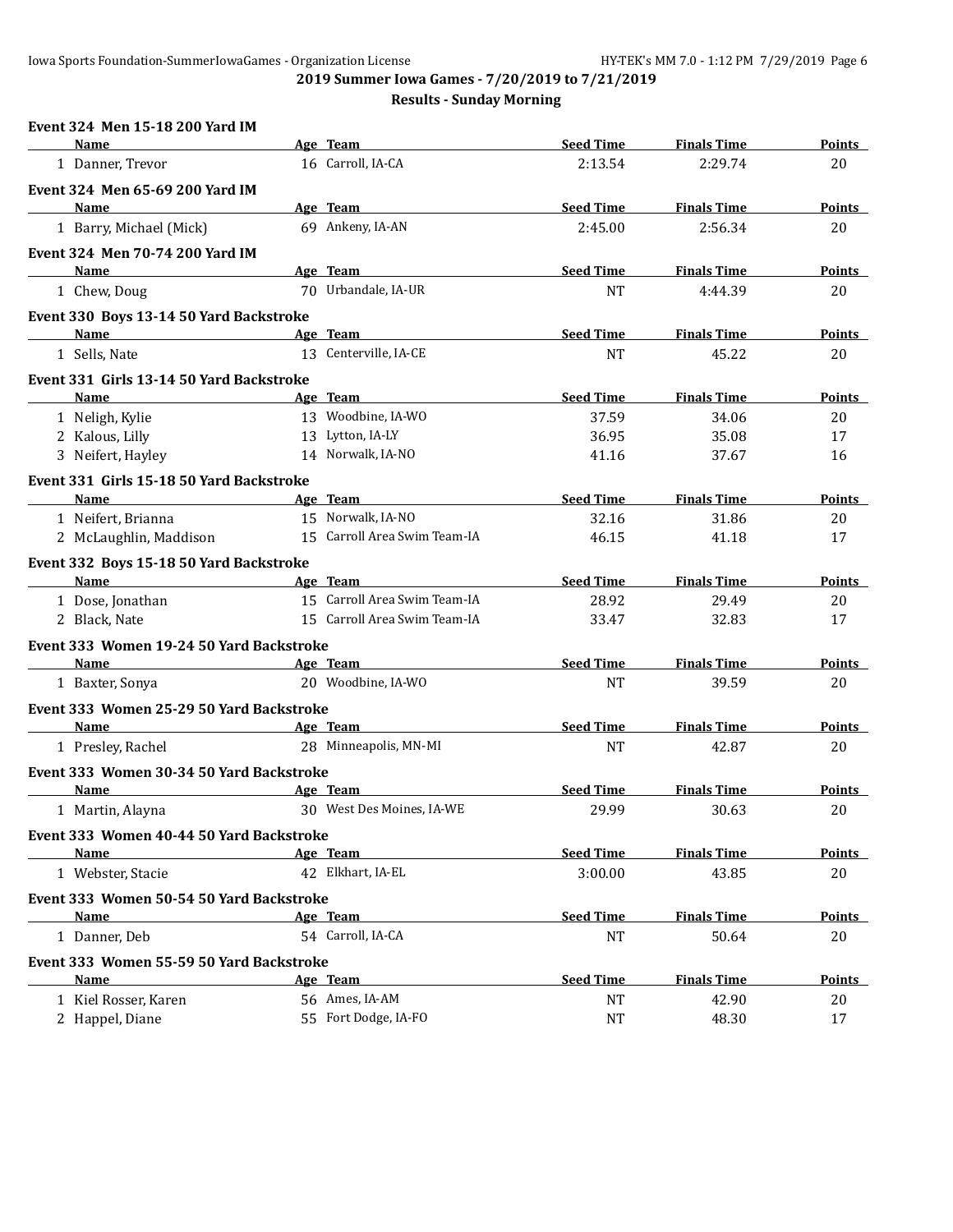| (Event 333 Women 55-59 50 Yard Backstroke)  |    |                              |                  |                    |               |
|---------------------------------------------|----|------------------------------|------------------|--------------------|---------------|
| <b>Name</b>                                 |    | Age Team                     | <b>Seed Time</b> | <b>Finals Time</b> | <b>Points</b> |
| 3 Dingeman, Jean                            |    | 55 Pella, IA-PE              | 57.00            | 53.60              | 16            |
| Event 333 Women 60-64 50 Yard Backstroke    |    |                              |                  |                    |               |
| Name                                        |    | Age Team                     | <b>Seed Time</b> | <b>Finals Time</b> | <b>Points</b> |
| 1 Fisk, Debbie                              |    | 61 Waukee, IA-WA             | 42.00            | 41.51              | 20            |
| 2 Burch, Joyce                              |    | 63 Pella, IA-PE              | 1:30.00          | 55.25              | 17            |
| Event 333 Women 65-69 50 Yard Backstroke    |    |                              |                  |                    |               |
| Name                                        |    | Age Team                     | <b>Seed Time</b> | <b>Finals Time</b> | <b>Points</b> |
| 1 Hauber, Cindy                             |    | 65 Ames, IA-AM               | 44.60            | 43.09              | 20            |
| Event 334 Men 19-24 50 Yard Backstroke      |    |                              |                  |                    |               |
| Name                                        |    | Age Team                     | <b>Seed Time</b> | <b>Finals Time</b> | <b>Points</b> |
| 1 Dolphin, Keagan                           |    | 20 Des Moines, IA-DE         | <b>NT</b>        | 30.65              | 20            |
| Event 334 Men 35-39 50 Yard Backstroke      |    |                              |                  |                    |               |
| <b>Name</b>                                 |    | Age Team                     | <b>Seed Time</b> | <b>Finals Time</b> | <b>Points</b> |
| 1 Crooks, Adam                              |    | 39 Des Moines, IA-DE         | 30.10            | 30.36              | 20            |
| 2 Cassler, Dustin                           |    | 35 Bondurant, IA-BO          | <b>NT</b>        | 38.59              | 17            |
| Event 334 Men 50-54 50 Yard Backstroke      |    |                              |                  |                    |               |
| Name                                        |    | Age Team                     | <b>Seed Time</b> | <b>Finals Time</b> | <b>Points</b> |
| 1 Mouw, Steven                              |    | 50 Unattached-UN             | <b>NT</b>        | 34.10              | 20            |
| Event 334 Men 60-64 50 Yard Backstroke      |    |                              |                  |                    |               |
| <b>Name</b>                                 |    | Age Team                     | <b>Seed Time</b> | <b>Finals Time</b> | <b>Points</b> |
| 1 Nystrom, Curt                             |    | 62 Boone, IA-BO              | 5:00.00          | 41.05              | 20            |
| 2 Hodgeman, Al                              |    | 61 New Sharon, IA-NE         | 42.50            | 42.22              | 17            |
| 3 Vernon, Rick                              | 63 | Des Moines, IA-DE            | 36.00            | 43.27              | 16            |
| Event 334 Men 65-69 50 Yard Backstroke      |    |                              |                  |                    |               |
| Name                                        |    | Age Team                     | <b>Seed Time</b> | <b>Finals Time</b> | <b>Points</b> |
| 1 Bower, Norman                             |    | 65 Davenport, IA-DA          | 35.00            | 38.96              | 20            |
| Event 334 Men 80-84 50 Yard Backstroke      |    |                              |                  |                    |               |
| Name                                        |    | Age Team                     | <b>Seed Time</b> | <b>Finals Time</b> | <b>Points</b> |
| 1 Roberts, Daryl                            |    | 82 Independence, IA-IN       | <b>NT</b>        | 1:36.69            | 20            |
| Event 336 Girls 13-14 200 Yard Breaststroke |    |                              |                  |                    |               |
| Name                                        |    | Age Team                     | <b>Seed Time</b> | <b>Finals Time</b> | Points        |
| 1 Beagle, Ellie                             |    | 14 Carroll Area Swim Team-IA | <b>NT</b>        | 3:00.44            | 20            |
| 2 DeMoss, Zelda                             |    | 13 Carroll Area Swim Team-IA | 3:11.98          | 3:10.49            | 17            |
| 3 Neligh, Kylie                             |    | 13 Woodbine, IA-WO           | NT               | 3:15.76            | 16            |
| 4 Snyder, Kelly                             |    | 13 Dyersville, IA-DY         | 3:31.77          | 3:34.38            | 15            |
| Event 336 Boys 13-14 200 Yard Breaststroke  |    |                              |                  |                    |               |
| Name                                        |    | Age Team                     | <b>Seed Time</b> | <b>Finals Time</b> | <b>Points</b> |
| 1 Sells, Nate                               |    | 13 Centerville, IA-CE        | <b>NT</b>        | 3:55.62            | 20            |
| Event 338 Women 15-18 200 Yard Breaststroke |    |                              |                  |                    |               |
| Name                                        |    | Age Team                     | <b>Seed Time</b> | <b>Finals Time</b> | <b>Points</b> |
| 1 Beagle, Ashley                            |    | 16 Carroll Area Swim Team-IA | 2:52.33          | 3:01.71            | 20            |
| 2 Swacker, Samantha                         |    | 15 Altoona, IA-AL            | 3:14.54          | 3:19.28            | 17            |
| 3 Olson, Rachael                            |    | 15 Missouri Valley, IA-MI    | 3:20.30          | 3:33.38            | 16            |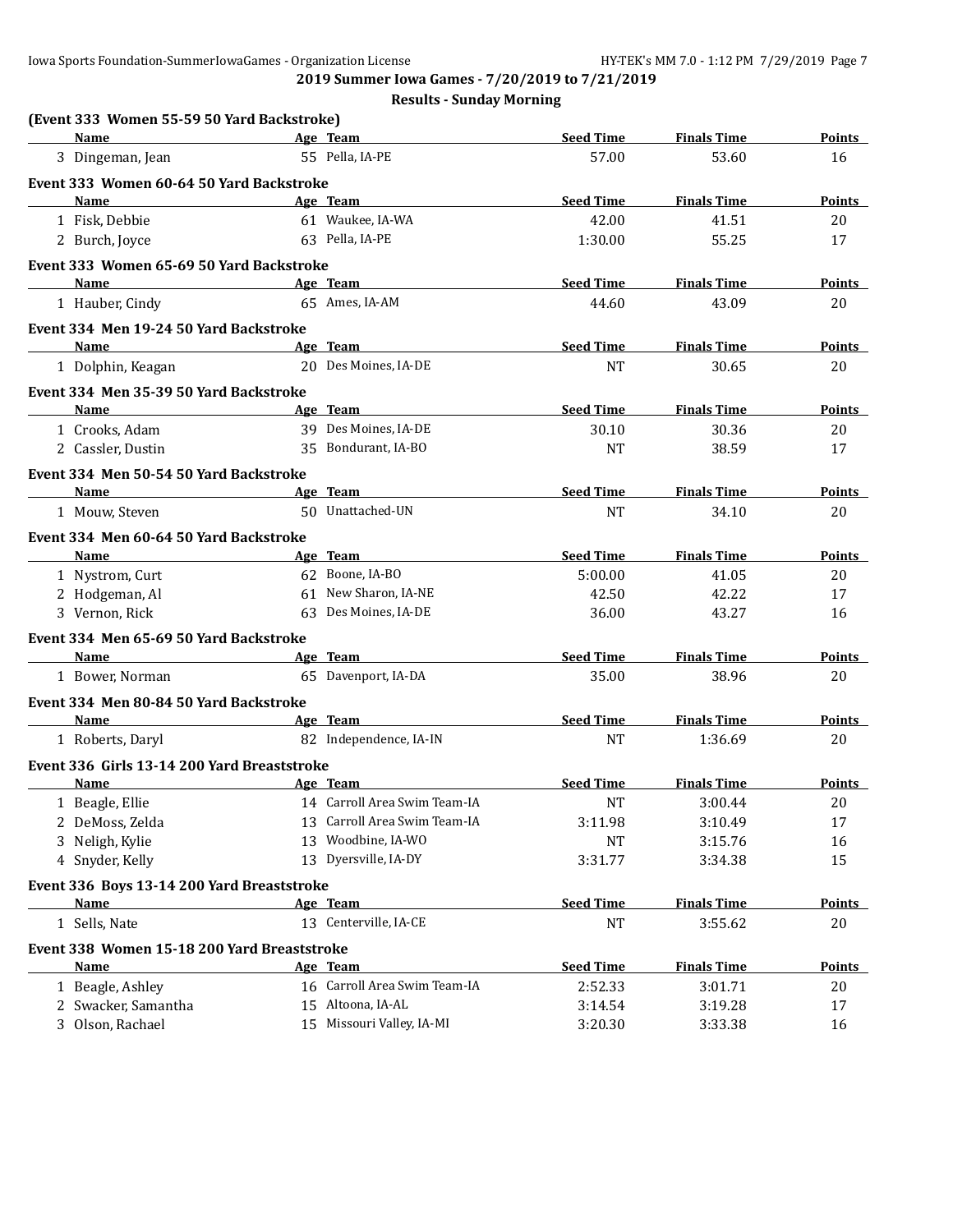**2019 Summer Iowa Games - 7/20/2019 to 7/21/2019**

| Event 338 Men 15-18 200 Yard Breaststroke   |    |                              |                  |                    |               |
|---------------------------------------------|----|------------------------------|------------------|--------------------|---------------|
| Name                                        |    | Age Team                     | <b>Seed Time</b> | <b>Finals Time</b> | Points        |
| 1 Korthals, Ryan                            |    | 16 North Iowa Splash-IA      | 2:23.90          | 2:30.78            | 20            |
| 2 Neppl, Nathan                             |    | 15 Ankeny, IA-AN             | 2:33.74          | 2:30.99            | 17            |
| Event 340 Women 19-24 200 Yard Breaststroke |    |                              |                  |                    |               |
| Name                                        |    | Age Team                     | <b>Seed Time</b> | <b>Finals Time</b> | <b>Points</b> |
| 1 Olson, Jessica                            |    | 20 Missouri Valley, IA-MI    | 2:56.00          | 3:05.63            | 20            |
| Event 340 Women 40-44 200 Yard Breaststroke |    |                              |                  |                    |               |
| Name                                        |    | Age Team                     | <b>Seed Time</b> | <b>Finals Time</b> | Points        |
| 1 Webster, Stacie                           |    | 42 Elkhart, IA-EL            | 3:30.00          | 3:21.07            | 20            |
| 2 Lowe, Erin                                |    | 42 Des Moines, IA-DE         | 3:20.00          | 3:52.00            | 17            |
| Event 340 Women 50-54 200 Yard Breaststroke |    |                              |                  |                    |               |
| Name                                        |    | Age Team                     | <b>Seed Time</b> | <b>Finals Time</b> | Points        |
| 1 Robertson, Alison                         |    | 50 Ames, IA-AM               | 3:06.18          | 2:56.44            | 20            |
| Event 340 Men 65-69 200 Yard Breaststroke   |    |                              |                  |                    |               |
| <b>Name</b>                                 |    | Age Team                     | <b>Seed Time</b> | <b>Finals Time</b> | <b>Points</b> |
| 1 Barry, Michael (Mick)                     |    | 69 Ankeny, IA-AN             | 2:53.30          | 3:06.02            | 20            |
| <b>Event 341 Girls 13-14 100 Yard IM</b>    |    |                              |                  |                    |               |
| Name                                        |    | Age Team                     | <b>Seed Time</b> | <b>Finals Time</b> | Points        |
| 1 Hansen, Mia                               |    | 13 Missouri Valley, IA-MI    | <b>NT</b>        | 1:13.72            | 20            |
| 2 Black, Shaylyn                            |    | 14 Knoxville, IA-KN          | <b>NT</b>        | 1:16.54            | 17            |
| 3 Neifert, Hayley                           |    | 14 Norwalk, IA-NO            | <b>NT</b>        | 1:19.95            | 16            |
| 4 Neligh, Kylie                             | 13 | Woodbine, IA-WO              | <b>NT</b>        | 1:20.60            | 15            |
| 5 Thomas, Madison                           |    | 13 Woodbine, IA-WO           | <b>NT</b>        | 1:36.39            | 14            |
| <b>Event 343 Girls 15-18 100 Yard IM</b>    |    |                              |                  |                    |               |
| Name                                        |    | Age Team                     | <b>Seed Time</b> | <b>Finals Time</b> | <b>Points</b> |
| 1 Neifert, Brianna                          |    | 15 Norwalk, IA-NO            | <b>NT</b>        | 1:13.43            | 20            |
| 2 Neligh, Kaitlyn                           |    | 17 Woodbine, IA-WO           | NT               | 1:20.04            | 17            |
| 3 McLaughlin, Maddison                      |    | 15 Carroll Area Swim Team-IA | 1:23.49          | 1:23.57            | 16            |
| Event 344 Boys 13-14 100 Yard IM            |    |                              |                  |                    |               |
| <b>Name</b>                                 |    | Age Team                     | <b>Seed Time</b> | <b>Finals Time</b> | Points        |
| 1 Lowe, Tyler                               |    | 13 Des Moines, IA-DE         | <b>NT</b>        | 1:28.66            | 20            |
| Event 344 Boys 15-18 100 Yard IM            |    |                              |                  |                    |               |
| Name                                        |    | Age Team                     | <b>Seed Time</b> | <b>Finals Time</b> | <b>Points</b> |
| 1 Dose, Jonathan                            |    | 15 Carroll Area Swim Team-IA | 1:05.73          | 1:00.22            | 20            |
| 2 Danner, Trevor                            |    | 16 Carroll, IA-CA            | NT               | 1:04.75            | 17            |
| 3 Neppl, Nathan                             |    | 15 Ankeny, IA-AN             | <b>NT</b>        | 1:05.51            | 16            |
| 4 Korthals, Ryan                            | 16 | North Iowa Splash-IA         | 1:17.05          | 1:07.07            | 15            |
| Black, Nate<br>5                            | 15 | Carroll Area Swim Team-IA    | 1:07.38          | 1:09.01            | 14            |
| Event 345 Women 19-24 100 Yard IM           |    |                              |                  |                    |               |
| Name                                        |    | Age Team                     | <b>Seed Time</b> | <b>Finals Time</b> | <b>Points</b> |
| 1 Olson, Jessica                            |    | 20 Missouri Valley, IA-MI    | <b>NT</b>        | 1:17.99            | 20            |
| Event 345 Women 25-29 100 Yard IM           |    |                              |                  |                    |               |
| Name                                        |    | Age Team                     | <b>Seed Time</b> | <b>Finals Time</b> | <b>Points</b> |
| 1 Presley, Rachel                           |    | 28 Minneapolis, MN-MI        | <b>NT</b>        | 1:29.24            | $20\,$        |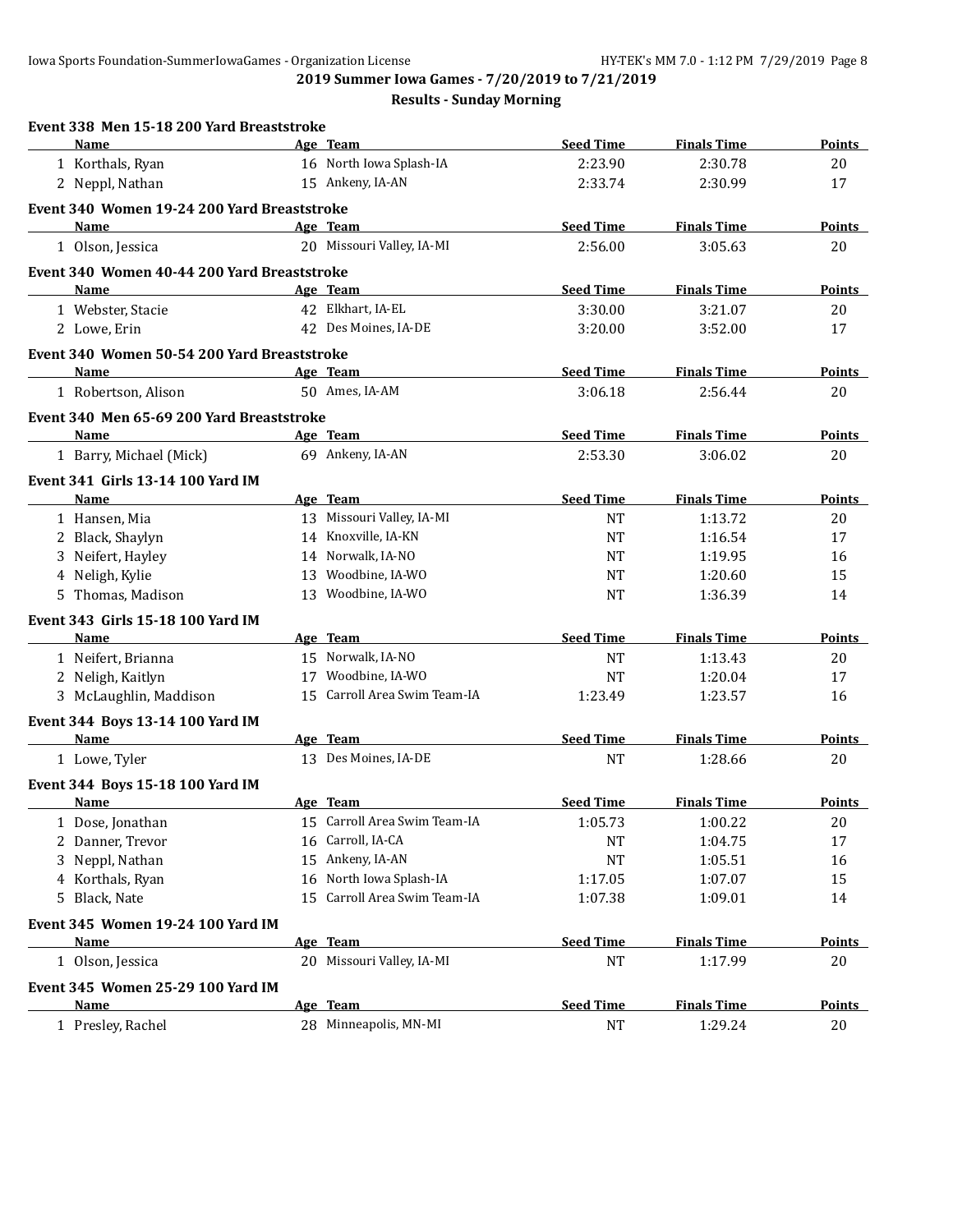**2019 Summer Iowa Games - 7/20/2019 to 7/21/2019**

| Event 345 Women 35-39 100 Yard IM        |          |                      |                  |                    |               |
|------------------------------------------|----------|----------------------|------------------|--------------------|---------------|
| Name                                     |          | Age Team             | <b>Seed Time</b> | <b>Finals Time</b> | Points        |
| 1 Lanius, Kathryn                        |          | 38 Grinnell, IA-GR   | <b>NT</b>        | 1:22.47            | 20            |
| <b>Event 345 Women 40-44 100 Yard IM</b> |          |                      |                  |                    |               |
| Name                                     |          | Age Team             | <b>Seed Time</b> | <b>Finals Time</b> | Points        |
| 1 Webster, Stacie                        |          | 42 Elkhart, IA-EL    | <b>NT</b>        | 1:31.84            | 20            |
| 2 Lowe, Erin                             |          | 42 Des Moines, IA-DE | <b>NT</b>        | 1:48.00            | 17            |
| Event 345 Women 50-54 100 Yard IM        |          |                      |                  |                    |               |
| Name                                     |          | Age Team             | <b>Seed Time</b> | <b>Finals Time</b> | Points        |
| 1 Danner, Deb                            |          | 54 Carroll, IA-CA    | <b>NT</b>        | 1:50.88            | 20            |
| Event 345 Women 55-59 100 Yard IM        |          |                      |                  |                    |               |
| Name                                     |          | Age Team             | <b>Seed Time</b> | <b>Finals Time</b> | <b>Points</b> |
| 1 Kiel Rosser, Karen                     |          | 56 Ames, IA-AM       | <b>NT</b>        | 1:27.66            | 20            |
| 2 Radtke, Mari                           |          | 56 Sutherland, IA-SU | <b>NT</b>        | 1:35.98            | 17            |
| 3 Happel, Diane                          |          | 55 Fort Dodge, IA-FO | <b>NT</b>        | 1:39.07            | 16            |
| 4 Dingeman, Jean                         |          | 55 Pella, IA-PE      | <b>NT</b>        | 2:01.10            | 15            |
| <b>Event 345 Women 60-64 100 Yard IM</b> |          |                      |                  |                    |               |
| Name                                     |          | Age Team             | <b>Seed Time</b> | <b>Finals Time</b> | Points        |
| 1 Fisk, Debbie                           |          | 61 Waukee, IA-WA     | NT               | 1:26.73            | 20            |
| 2 Burch, Joyce                           |          | 63 Pella, IA-PE      | <b>NT</b>        | 2:24.68            | 17            |
| Event 345 Women 65-69 100 Yard IM        |          |                      |                  |                    |               |
| Name                                     |          | Age Team             | <b>Seed Time</b> | <b>Finals Time</b> | Points        |
| 1 Hauber, Cindy                          |          | 65 Ames, IA-AM       | <b>NT</b>        | 1:32.16            | 20            |
| Event 348 Men 19-24 100 Yard IM          |          |                      |                  |                    |               |
| Name                                     |          | Age Team             | <b>Seed Time</b> | <b>Finals Time</b> | Points        |
| 1 Dolphin, Keagan                        |          | 20 Des Moines, IA-DE | <b>NT</b>        | 1:03.01            | 20            |
| Event 348 Men 35-39 100 Yard IM          |          |                      |                  |                    |               |
| Name                                     |          | Age Team             | <b>Seed Time</b> | <b>Finals Time</b> | <b>Points</b> |
| 1 Cassler, Dustin                        |          | 35 Bondurant, IA-BO  | <b>NT</b>        | 1:17.25            | 20            |
| Event 348 Men 50-54 100 Yard IM          |          |                      |                  |                    |               |
| Name                                     |          | Age Team             | <b>Seed Time</b> | <b>Finals Time</b> | Points        |
| 1 Mouw, Steven                           |          | 50 Unattached-UN     | 1:08.83          | 1:08.77            | 20            |
| <b>Event 348 Men 60-64 100 Yard IM</b>   |          |                      |                  |                    |               |
| <u>Name</u>                              | Age Team |                      | <b>Seed Time</b> | <b>Finals Time</b> | <u>Points</u> |
| 1 Vernon, Rick                           |          | 63 Des Moines, IA-DE | NT               | 1:22.93            | 20            |
| 2 Nystrom, Curt                          |          | 62 Boone, IA-BO      | <b>NT</b>        | 1:23.71            | 17            |
| Event 348 Men 65-69 100 Yard IM          |          |                      |                  |                    |               |
| <b>Name</b>                              | Age Team |                      | <b>Seed Time</b> | <b>Finals Time</b> | <b>Points</b> |
| 1 Bower, Norman                          |          | 65 Davenport, IA-DA  | <b>NT</b>        | 1:41.25            | 20            |
| Event 348 Men 70-74 100 Yard IM          |          |                      |                  |                    |               |
| <b>Name</b>                              |          | Age Team             | <b>Seed Time</b> | <b>Finals Time</b> | <b>Points</b> |
| 1 Chew, Doug                             |          | 70 Urbandale, IA-UR  | <b>NT</b>        | 2:06.02            | 20            |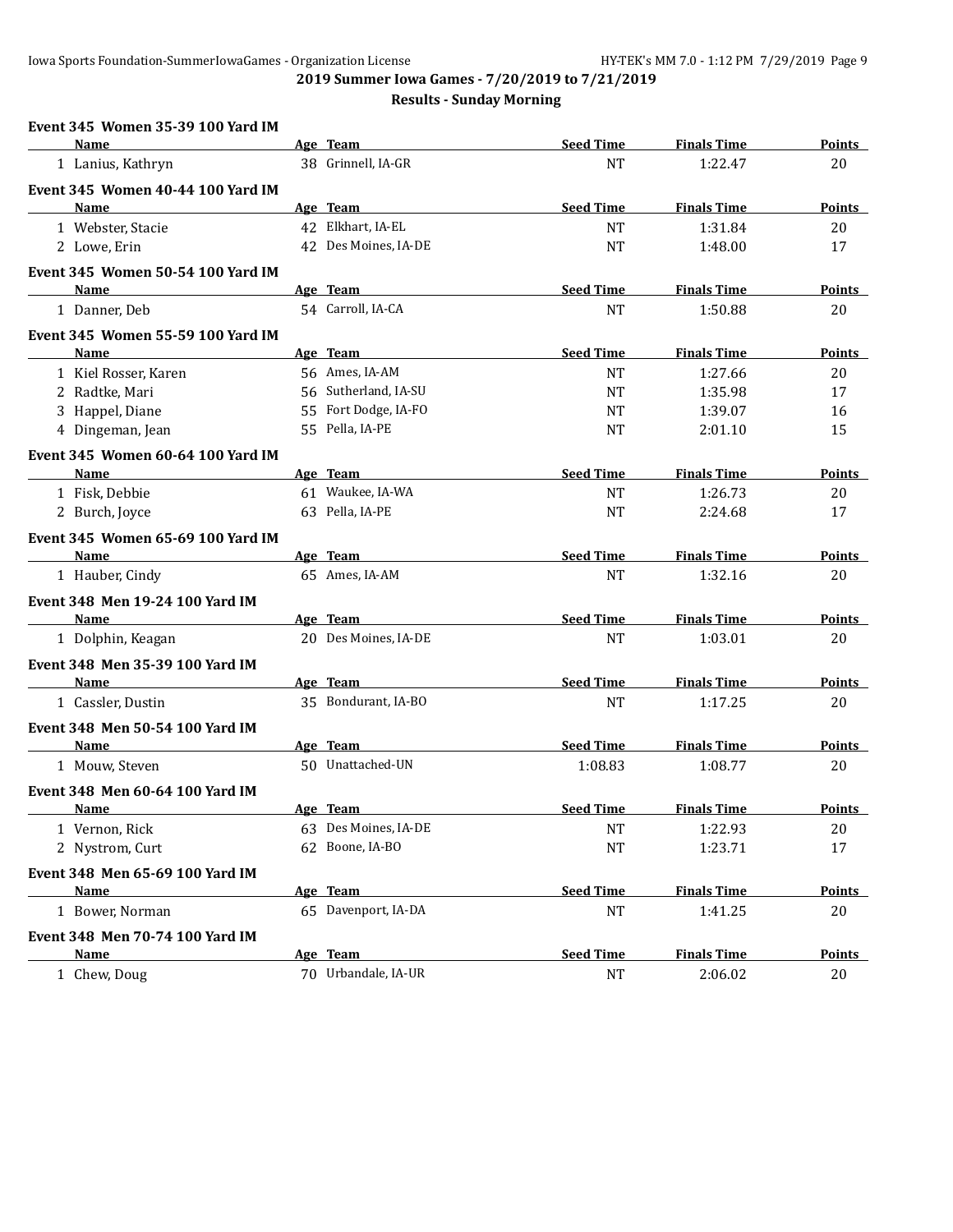**2019 Summer Iowa Games - 7/20/2019 to 7/21/2019**

|                                                                                                      |    | Age Team                        | <b>Seed Time</b> | <b>Finals Time</b> | Points                                                    |
|------------------------------------------------------------------------------------------------------|----|---------------------------------|------------------|--------------------|-----------------------------------------------------------|
| 1 Coyle, Evelyn                                                                                      |    | 8 Farley, IA-FA                 | <b>NT</b>        | 19.12              | 20                                                        |
| 2 Renze, Bryn                                                                                        |    | 8 Carroll Area Swim Team-IA     | 20.36            | 22.16              | 17                                                        |
| Nakama, Naya<br>3                                                                                    |    | 8 Ames Cyclone Aquatics Club-IA | 21.97            | 22.43              | 16                                                        |
| Smith, Mylie<br>4                                                                                    |    | 8 Ames Cyclone Aquatics Club-IA | 27.42            | 26.73              | 15                                                        |
| Nguyen, Marianne<br>5                                                                                |    | 7 Des Moines, IA-DE             | <b>NT</b>        | 29.81              | 14                                                        |
| 6 Greene, Maya                                                                                       |    | 7 Ankeny, IA-AN                 | <b>NT</b>        | 34.17              | 13                                                        |
| Event 402 Boys 8 & Under 25 Yard Butterfly                                                           |    |                                 |                  |                    |                                                           |
| <b>Name</b>                                                                                          |    | Age Team                        | <b>Seed Time</b> | <b>Finals Time</b> | <b>Points</b>                                             |
| 1 Techen, Maxx                                                                                       |    | 8 Spencer, IA-SP                | 17.00            | 18.96              | 20                                                        |
| 2 Fischer, Tyler                                                                                     |    | 8 Ames Cyclone Aquatics Club-IA | 21.64            | 21.66              | 17                                                        |
| Beagle, Zach<br>3                                                                                    | 8  | Carroll Area Swim Team-IA       | 41.92            | 41.89              | 16                                                        |
| 4 Beagle, Noah                                                                                       |    | 6 Carroll Area Swim Team-IA     | <b>NT</b>        | 1:09.60            | 15                                                        |
| Event 403 Girls 9-10 50 Yard Butterfly                                                               |    |                                 |                  |                    |                                                           |
| <b>Name</b>                                                                                          |    | Age Team                        | <b>Seed Time</b> | <b>Finals Time</b> | <b>Points</b>                                             |
| 1 Light, Jaylyn                                                                                      |    | 10 Gilbert, IA-GI               | 7:49.00          | 35.27              | 20                                                        |
| 2 Ortega, Melanie                                                                                    |    | 10 Carroll Area Swim Team-IA    | 37.70            | 35.79              | 17                                                        |
| Snyder, Molly                                                                                        |    | 10 Dyersville, IA-DY            | 40.16            | 38.75              | 16                                                        |
| 4 Roling, Rebecca                                                                                    |    | 10 Dubuque, IA-DU               | 40.37            | 42.12              | 15                                                        |
| Baker, Kahlan<br>5                                                                                   | 9  | Maquoketa, IA-MA                | 42.03            | 42.85              | 14                                                        |
| 6 Hoepker, Gretchen                                                                                  | 10 | Creston, IA-CR                  | 42.11            | 43.36              | 13                                                        |
| Thomas, Hadley<br>7                                                                                  | 10 | Woodbine, IA-WO                 | <b>NT</b>        | 51.07              | 12                                                        |
| 8 Hansen, Ava                                                                                        | 9  | Missouri Valley, IA-MI          | 56.28            | 54.56              | 11                                                        |
| 9 Neligh, Kassidy                                                                                    |    | 9 Woodbine, IA-WO               | 48.46            | 58.27              | 9                                                         |
| Event 404 Boys 9-10 50 Yard Butterfly                                                                |    |                                 |                  |                    |                                                           |
|                                                                                                      |    | Age Team                        | <b>Seed Time</b> | <b>Finals Time</b> |                                                           |
| <b>Name</b>                                                                                          |    |                                 |                  |                    |                                                           |
| 1 Bishop, Hunter                                                                                     |    | 10 Ankeny, IA-AN                | <b>NT</b>        | 32.79              | 20                                                        |
| 2 Techen, Aaden                                                                                      |    | 10 Spencer, IA-SP               | 37.71            | 37.95              | 17                                                        |
| 3 Iverson, Tanner                                                                                    |    | 10 LE Mars, IA-LE               | 44.42            | 38.06              | 16                                                        |
| 4 Lefeber, Emmett                                                                                    |    | 9 Woodbine, IA-WO               | <b>NT</b>        | 59.17              | 15                                                        |
| --- Beagle, Ryan                                                                                     |    | 10 Carroll Area Swim Team-IA    | 1:43.60          | DQ                 | 14                                                        |
|                                                                                                      |    |                                 |                  |                    |                                                           |
| <b>Name</b>                                                                                          |    | Age Team                        | <b>Seed Time</b> | <b>Finals Time</b> |                                                           |
| 1 Wandera, Athieno                                                                                   |    | 12 Waukee, IA-WA                | 29.95            | 31.79              | 20                                                        |
| 2 Ewalt, Emma                                                                                        |    | 12 Carroll Area Swim Team-IA    | 33.46            | 31.97              | 17                                                        |
| McCrary, Sara<br>3                                                                                   |    | 12 West Des Moines, IA-WE       | 32.33            | 33.55              | 16                                                        |
| Campbell, Katelyn<br>4                                                                               |    | 11 Ames, IA-AM                  | <b>NT</b>        | 37.02              | 15                                                        |
| Bishop, Josie<br>5                                                                                   |    | 12 Ankeny, IA-AN                | <b>NT</b>        | 38.75              | 14                                                        |
| 6 Coyle, Grace                                                                                       |    | 12 Farley, IA-FA                | <b>NT</b>        | 38.87              | 13                                                        |
| 7 Lefeber, Aubrey                                                                                    |    | 12 Woodbine, IA-WO              | 48.20            | 43.21              | 12                                                        |
|                                                                                                      |    |                                 |                  |                    |                                                           |
| <b>Name</b>                                                                                          |    | Age Team                        | <b>Seed Time</b> | <b>Finals Time</b> |                                                           |
| 1 Renze, Teagen                                                                                      |    | 11 Carroll Area Swim Team-IA    | <b>NT</b>        | 31.47              | 20                                                        |
| Event 405 Girls 11-12 50 Yard Butterfly<br>Event 406 Boys 11-12 50 Yard Butterfly<br>2 Nguyen, David |    | 11 Des Moines, IA-DE            | <b>NT</b>        | 45.43              | 17                                                        |
| 3 Saegh, Matthew                                                                                     |    | 11 Clive, IA-CL                 | <b>NT</b>        | 1:05.63            | 16                                                        |
| Event 407 Girls 8 & Under 50 Yard Breaststroke<br><b>Name</b>                                        |    | Age Team                        | <b>Seed Time</b> | <b>Finals Time</b> | <b>Points</b><br>Points<br><b>Points</b><br><b>Points</b> |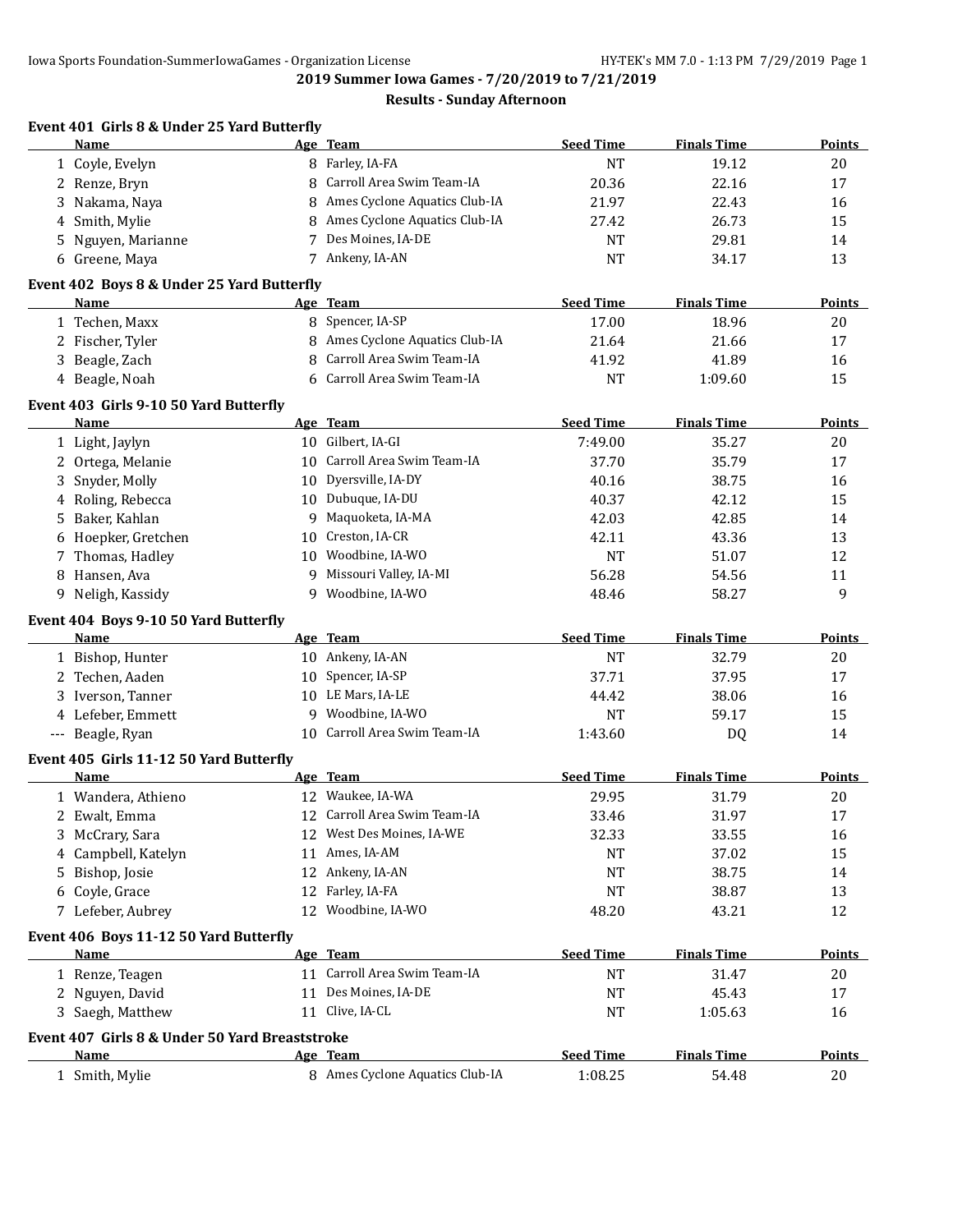**2019 Summer Iowa Games - 7/20/2019 to 7/21/2019**

|     | (Event 407 Girls 8 & Under 50 Yard Breaststroke) |    |                                 |                  |                    |               |
|-----|--------------------------------------------------|----|---------------------------------|------------------|--------------------|---------------|
|     | Name                                             |    | Age Team                        | <b>Seed Time</b> | <b>Finals Time</b> | Points        |
|     | 2 Renze, Bryn                                    |    | 8 Carroll Area Swim Team-IA     | 56.02            | 55.47              | 17            |
|     | 3 Nguyen, Marianne                               |    | 7 Des Moines, IA-DE             | <b>NT</b>        | 57.35              | 16            |
|     | 4 Greene, Maya                                   |    | 7 Ankeny, IA-AN                 | <b>NT</b>        | 1:20.59            | 15            |
| --- | Coyle, Evelyn                                    | 8  | Farley, IA-FA                   | NT               | DQ                 |               |
|     | --- Nakama, Naya                                 |    | 8 Ames Cyclone Aquatics Club-IA | 1:12.67          | DQ                 |               |
|     | Event 408 Boys 8 & Under 50 Yard Breaststroke    |    |                                 |                  |                    |               |
|     | <b>Name</b>                                      |    | Age Team                        | <b>Seed Time</b> | <b>Finals Time</b> | <b>Points</b> |
|     | 1 Techen, Maxx                                   |    | 8 Spencer, IA-SP                | 42.20            | 47.63              | 20            |
|     | 2 Fischer, Tyler                                 |    | 8 Ames Cyclone Aquatics Club-IA | <b>NT</b>        | 56.75              | 17            |
|     | --- Beagle, Zach                                 | 8  | Carroll Area Swim Team-IA       | <b>NT</b>        | DQ                 |               |
|     | --- Beagle, Noah                                 | 6  | Carroll Area Swim Team-IA       | <b>NT</b>        | <b>DQ</b>          |               |
|     | Event 409 Girls 9-10 100 Yard Breaststroke       |    |                                 |                  |                    |               |
|     | <b>Name</b>                                      |    | Age Team                        | <b>Seed Time</b> | <b>Finals Time</b> | <b>Points</b> |
|     | 1 Ortega, Melanie                                |    | 10 Carroll Area Swim Team-IA    | 1:32.30          | 1:35.66            | 20            |
|     | 2 Light, Jaylyn                                  |    | 10 Gilbert, IA-GI               | 1:37.79          | 1:40.93            | 17            |
|     | 3 Neligh, Kassidy                                |    | 9 Woodbine, IA-WO               | NT               | 2:04.02            | 16            |
|     | 4 Thomas, Hadley                                 | 10 | Woodbine, IA-WO                 | <b>NT</b>        | 2:08.45            | 15            |
|     | 5 Hansen, Ava                                    | 9  | Missouri Valley, IA-MI          | <b>NT</b>        | 2:16.01            | 14            |
|     | --- Snyder, Molly                                | 10 | Dyersville, IA-DY               | 1:49.08          | DQ                 |               |
|     | Event 410 Boys 9-10 100 Yard Breaststroke        |    |                                 |                  |                    |               |
|     | Name                                             |    | Age Team                        | <b>Seed Time</b> | <b>Finals Time</b> | <b>Points</b> |
|     | 1 Bishop, Hunter                                 |    | 10 Ankeny, IA-AN                | <b>NT</b>        | 1:22.90            | 20            |
|     | 2 Iverson, Tanner                                |    | 10 LE Mars, IA-LE               | NT               | 1:41.00            | 17            |
|     | 3 Techen, Aaden                                  |    | 10 Spencer, IA-SP               | NT               | 1:48.09            | 16            |
|     | 4 Lefeber, Emmett                                |    | 9 Woodbine, IA-WO               | <b>NT</b>        | 2:05.18            | 15            |
|     | Event 411 Girls 11-12 100 Yard Breaststroke      |    |                                 |                  |                    |               |
|     | Name                                             |    | Age Team                        | <b>Seed Time</b> | <b>Finals Time</b> | Points        |
|     | 1 McCrary, Sara                                  |    | 12 West Des Moines, IA-WE       | 1:32.39          | 1:28.00            | 20            |
|     | 2 Campbell, Katelyn                              |    | 11 Ames, IA-AM                  | <b>NT</b>        | 1:33.82            | 17            |
| 3   | Bishop, Josie                                    |    | 12 Ankeny, IA-AN                | <b>NT</b>        | 1:37.09            | 16            |
|     | 4 Lefeber, Aubrey                                | 12 | Woodbine, IA-WO                 | 1:40.00          | 1:43.24            | 15            |
|     | --- Baker, Addison                               |    | 12 West Des Moines, IA-WE       | NT               | DQ                 |               |
|     | Event 412 Boys 11-12 100 Yard Breaststroke       |    |                                 |                  |                    |               |
|     | <b>Name</b>                                      |    | Age Team                        | <b>Seed Time</b> | <b>Finals Time</b> | <b>Points</b> |
|     | *1 Nguyen, David                                 | 11 | Des Moines, IA-DE               | <b>NT</b>        | 1:26.00            | 18.50         |
|     | *1 Sease, Leegan                                 | 11 | Carroll Area Swim Team-IA       | 1:29.48          | 1:26.00            | 18.50         |
|     | 3 Saegh, Matthew                                 | 11 | Clive, IA-CL                    | 2:01.00          | 2:15.75            | 16            |
|     | Event 413 Girls 8 & Under 50 Yard Freestyle      |    |                                 |                  |                    |               |
|     | <b>Name</b>                                      |    | Age Team                        | <b>Seed Time</b> | <b>Finals Time</b> | <b>Points</b> |
|     | 1 Coyle, Evelyn                                  |    | 8 Farley, IA-FA                 | NT               | 42.13              | 20            |
|     | 2 Renze, Bryn                                    | 8  | Carroll Area Swim Team-IA       | 41.61            | 42.39              | 17            |
| 3   | Nakama, Naya                                     | 8  | Ames Cyclone Aquatics Club-IA   | 42.65            | 42.70              | 16            |
| 4   | Smith, Mylie                                     | 8  | Ames Cyclone Aquatics Club-IA   | 44.52            | 43.91              | 15            |
| 5   | Nguyen, Marianne                                 | 7  | Des Moines, IA-DE               | NT               | 58.65              | 14            |
|     | 6 Greene, Maya                                   |    | 7 Ankeny, IA-AN                 | NT               | 1:01.12            | 13            |
|     |                                                  |    |                                 |                  |                    |               |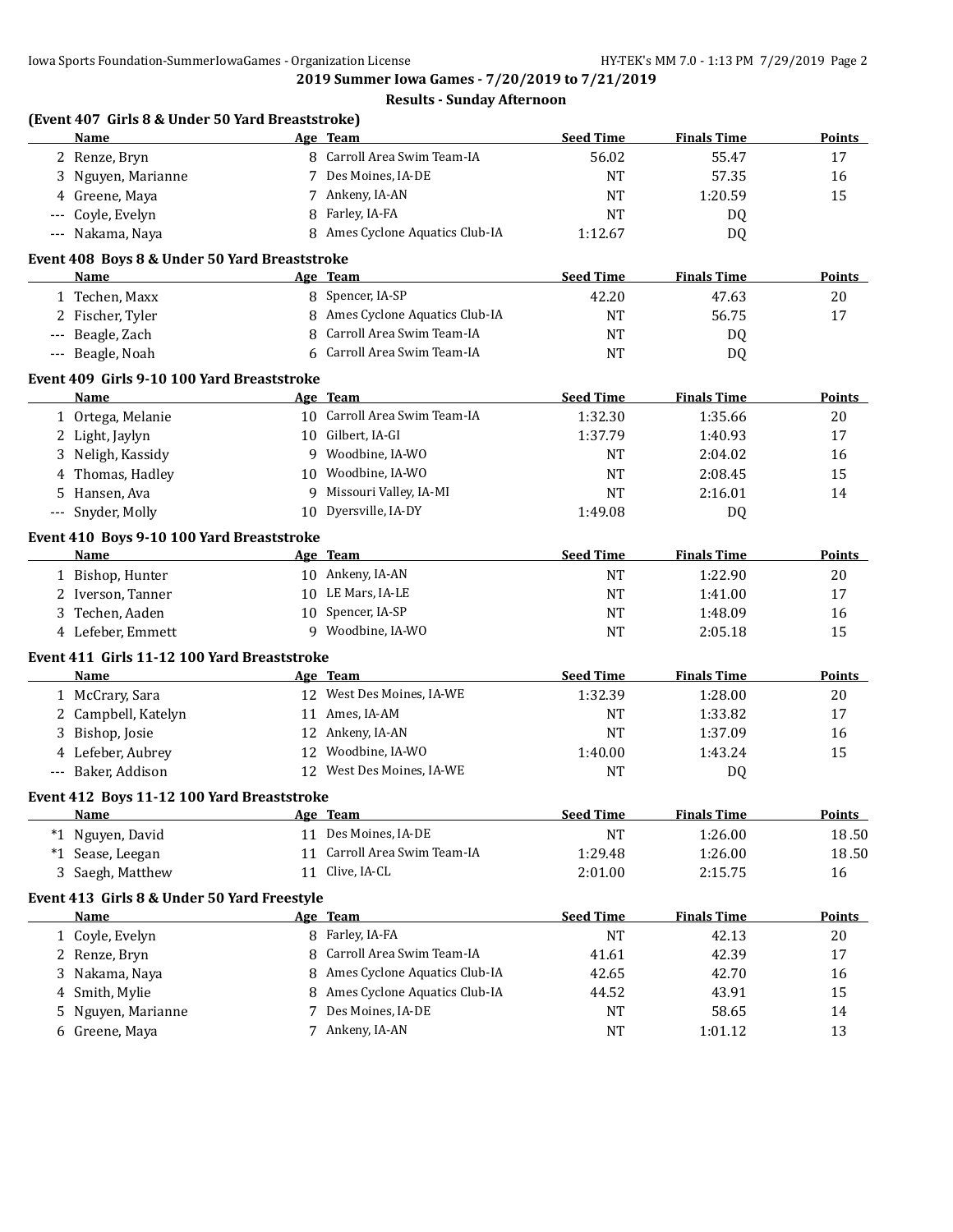**2019 Summer Iowa Games - 7/20/2019 to 7/21/2019**

|    | Event 414 Boys 8 & Under 50 Yard Freestyle<br>Name   |    | Age Team                      | <b>Seed Time</b> | <b>Finals Time</b> | <b>Points</b>       |
|----|------------------------------------------------------|----|-------------------------------|------------------|--------------------|---------------------|
|    | 1 Techen, Maxx                                       |    | 8 Spencer, IA-SP              | 34.40            | 36.58              | 20                  |
|    | 2 Fischer, Tyler                                     | 8  | Ames Cyclone Aquatics Club-IA | 42.79            | 41.33              | 17                  |
| 3  | Nakama, Kano                                         | 6  | Ames Cyclone Aquatics Club-IA | <b>NT</b>        | 56.55              | 16                  |
| 4  | Du, Lucas                                            | 7  | Ames Cyclone Aquatics Club-IA | <b>NT</b>        | 57.12              | 15                  |
| 5  | Beagle, Zach                                         | 8  | Carroll Area Swim Team-IA     | 58.21            | 58.21              | 14                  |
| 6  | Techen, Nolan                                        | 8  | Spencer, IA-SP                | 1:14.40          | 1:20.64            | 13                  |
|    | 7 Beagle, Noah                                       | 6  | Carroll Area Swim Team-IA     | 1:14.57          | 1:20.93            | 12                  |
|    | Event 415 Girls 9-10 100 Yard Freestyle              |    |                               |                  |                    |                     |
|    | Name                                                 |    | Age Team                      | <b>Seed Time</b> | <b>Finals Time</b> | Points              |
|    | 1 Ortega, Melanie                                    |    | 10 Carroll Area Swim Team-IA  | 1:06.62          | 1:07.65            | 20                  |
|    | 2 Light, Jaylyn                                      |    | 10 Gilbert, IA-GI             | 1:10.25          | 1:08.16            | 17                  |
| 3  | Baker, Kahlan                                        | 9  | Maquoketa, IA-MA              | 1:20.27          | 1:23.51            | 16                  |
| 4  | Roling, Rebecca                                      | 10 | Dubuque, IA-DU                | 1:15.48          | 1:25.49            | 15                  |
| 5  | Snyder, Molly                                        | 10 | Dyersville, IA-DY             | 1:20.33          | 1:27.48            | 14                  |
| 6  | Hoepker, Gretchen                                    | 10 | Creston, IA-CR                | 1:26.92          | 1:28.95            | 13                  |
| 7  | Hansen, Ava                                          | 9  | Missouri Valley, IA-MI        | 1:00.12          | 1:37.61            | 12                  |
| 8  | Thomas, Hadley                                       | 10 | Woodbine, IA-WO               | <b>NT</b>        | 1:41.44            | 11                  |
| 9  | Neligh, Kassidy                                      | 9  | Woodbine, IA-WO               | 1:34.24          | 1:46.82            | 9                   |
|    |                                                      |    |                               |                  |                    |                     |
|    | Event 416 Boys 9-10 100 Yard Freestyle               |    |                               |                  |                    |                     |
|    | <b>Name</b>                                          |    | Age Team                      | <b>Seed Time</b> | <b>Finals Time</b> | <b>Points</b>       |
|    | 1 Bishop, Hunter                                     |    | 10 Ankeny, IA-AN              | <b>NT</b>        | 1:03.76            | 20                  |
|    | 2 Iverson, Tanner                                    | 10 | LE Mars, IA-LE                | 1:12.88          | 1:13.59            | 17                  |
| 3  | Techen, Aaden                                        | 10 | Spencer, IA-SP                | 1:16.80          | 1:18.55            | 16                  |
| 4  | Lefeber, Emmett                                      | 9  | Woodbine, IA-WO               | 1:36.20          | 1:25.26            | 15                  |
| 5. | Renze, Greyson                                       | 10 | Carroll Area Swim Team-IA     | <b>NT</b>        | 1:52.42            | 14                  |
| 6  | Beagle, Ryan                                         | 10 | Carroll Area Swim Team-IA     | 2:07.38          | 2:10.70            | 13                  |
|    | Event 417 Girls 11-12 100 Yard Freestyle             |    |                               |                  |                    |                     |
|    | Name                                                 |    | Age Team                      | <b>Seed Time</b> | <b>Finals Time</b> | Points              |
|    | 1 Wandera, Athieno                                   |    | 12 Waukee, IA-WA              | 56.60            | 59.55              | $20\,$              |
|    | 2 Ewalt, Emma                                        | 12 | Carroll Area Swim Team-IA     | 1:06.32          | 1:02.15            | 17                  |
| 3  | McCrary, Sara                                        | 12 | West Des Moines, IA-WE        | 1:07.51          | 1:07.01            | 16                  |
| 4  | Bishop, Josie                                        | 12 | Ankeny, IA-AN                 | <b>NT</b>        | 1:12.88            | 15                  |
| 5  | Campbell, Katelyn                                    | 11 | Ames, IA-AM                   | <b>NT</b>        | 1:15.57            | 14                  |
| 6  | Lefeber, Aubrey                                      |    | 12 Woodbine, IA-WO            | 1:20.00          | 1:17.86            | 13                  |
|    | 7 Coyle, Grace                                       |    | 12 Farley, IA-FA              | <b>NT</b>        | 1:21.14            | 12                  |
|    | Event 418 Boys 11-12 100 Yard Freestyle              |    |                               |                  |                    |                     |
|    | <b>Name</b>                                          |    | Age Team                      | <b>Seed Time</b> | <b>Finals Time</b> | Points              |
|    | 1 Renze, Teagen                                      |    | 11 Carroll Area Swim Team-IA  | 1:02.50          | 1:01.99            | 20                  |
|    | 2 Sease, Leegan                                      |    | 11 Carroll Area Swim Team-IA  | 1:03.43          | 1:04.43            | 17                  |
| 3  | Nguyen, David                                        |    | 11 Des Moines, IA-DE          | NT               | 1:23.57            | 15                  |
|    | 4 Saegh, Matthew                                     |    | 11 Clive, IA-CL               | NT               | 1:37.99            | 16                  |
|    |                                                      |    |                               |                  |                    |                     |
|    |                                                      |    |                               |                  |                    |                     |
|    | Event 420 Girls 8 & Under 100 Yard IM<br><b>Name</b> |    | Age Team                      | <b>Seed Time</b> | <b>Finals Time</b> |                     |
|    | 1 Renze, Bryn                                        |    | 8 Carroll Area Swim Team-IA   | 1:46.59          | 1:50.88            | <b>Points</b><br>20 |